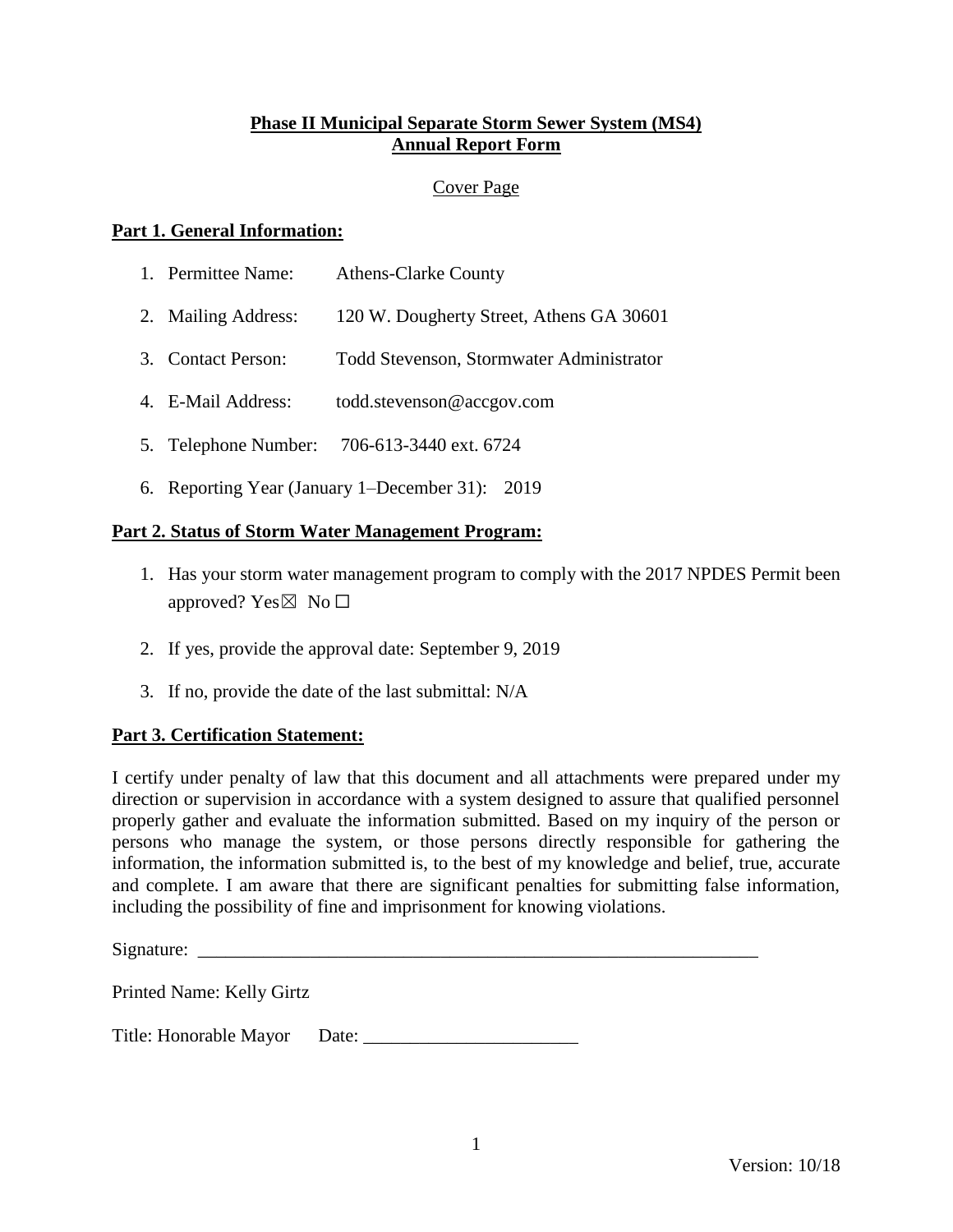# **Public Education and Outreach Minimum Control Measure (Table 4.2.1)**

# 1. **BMP # A1**

## 2. **BMP Title: Educate students in grades K-12 on stormwater management.**

- 3. **Provide the measurable goal from SWMP:** Continue to implement the existing K-12 education plan. Contact and coordinate with teachers at all school levels to implement K-12 education plan. Conduct 15 educational presentations and activities to K-12 classes annually. Distribute 200 educational materials to students and teachers annually. The number of classroom presentations and educational materials given during the reporting period will be included in each annual report.
	- A. Did you comply with the measurable goal? Yes  $\boxtimes$  No  $\Box$
	- B. If not, explain why you did not comply with the measurable goal: N/A

### 4. **Documentation**

- A. Did you attach documentation of the BMP activities completed during the reporting period? Yes $\boxtimes$  No $\square$
- B. If not, please explain why: N/A

# 5. **Implementation Schedule**

- A. BMP activities completed during this reporting period: The Stormwater Education Specialist continued implementing the K-12 Education Plan. Throughout the year, the Education Specialist conducted 38 K-12 or youth summer camp activities, presentations, and events and distributed approximately 2,339 educational materials to 4,545 students. A full list with descriptions is included in attachment "BMP A1 K-12 Activity Documentation."
- B. Date(s) for any BMP activities completed during this reporting period: See attachment "BMP A1 K-12 Activity Documentation."
- C. Did you comply with the implementation schedule in the SWMP?  $Yes \boxtimes No \Box$
- D. If not, please explain why: N/A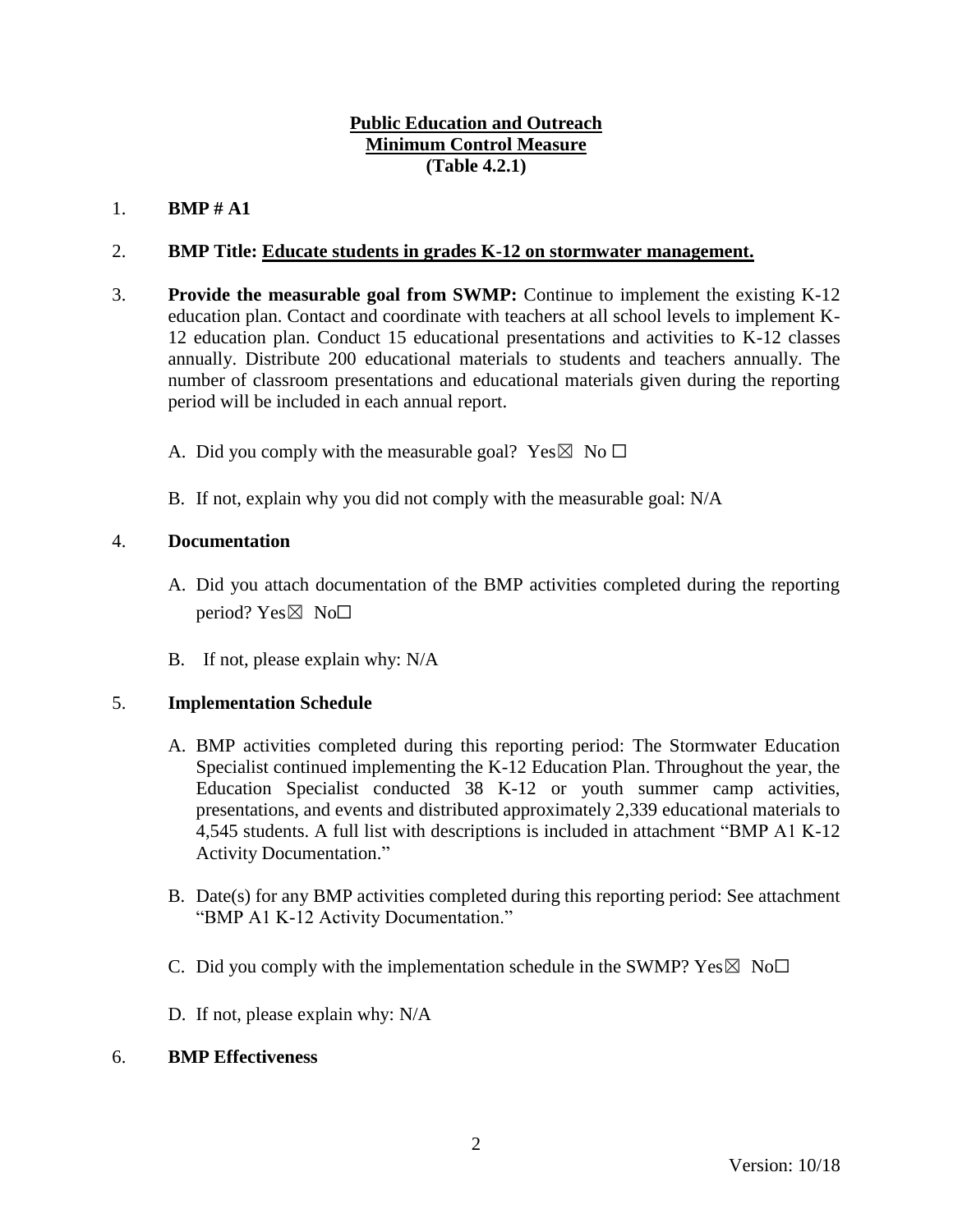- A. Do you consider this BMP to be effective? Yes  $\boxtimes$ No $\square$
- B. Do you plan to continue with implementation of this BMP or revise it in the SWMP? Continue⊠ Revise□
- C. Do you plan to revise the BMP description, implementation schedule, or measurable goal for this BMP? Yes□ No⊠
- D. If yes, please explain: N/A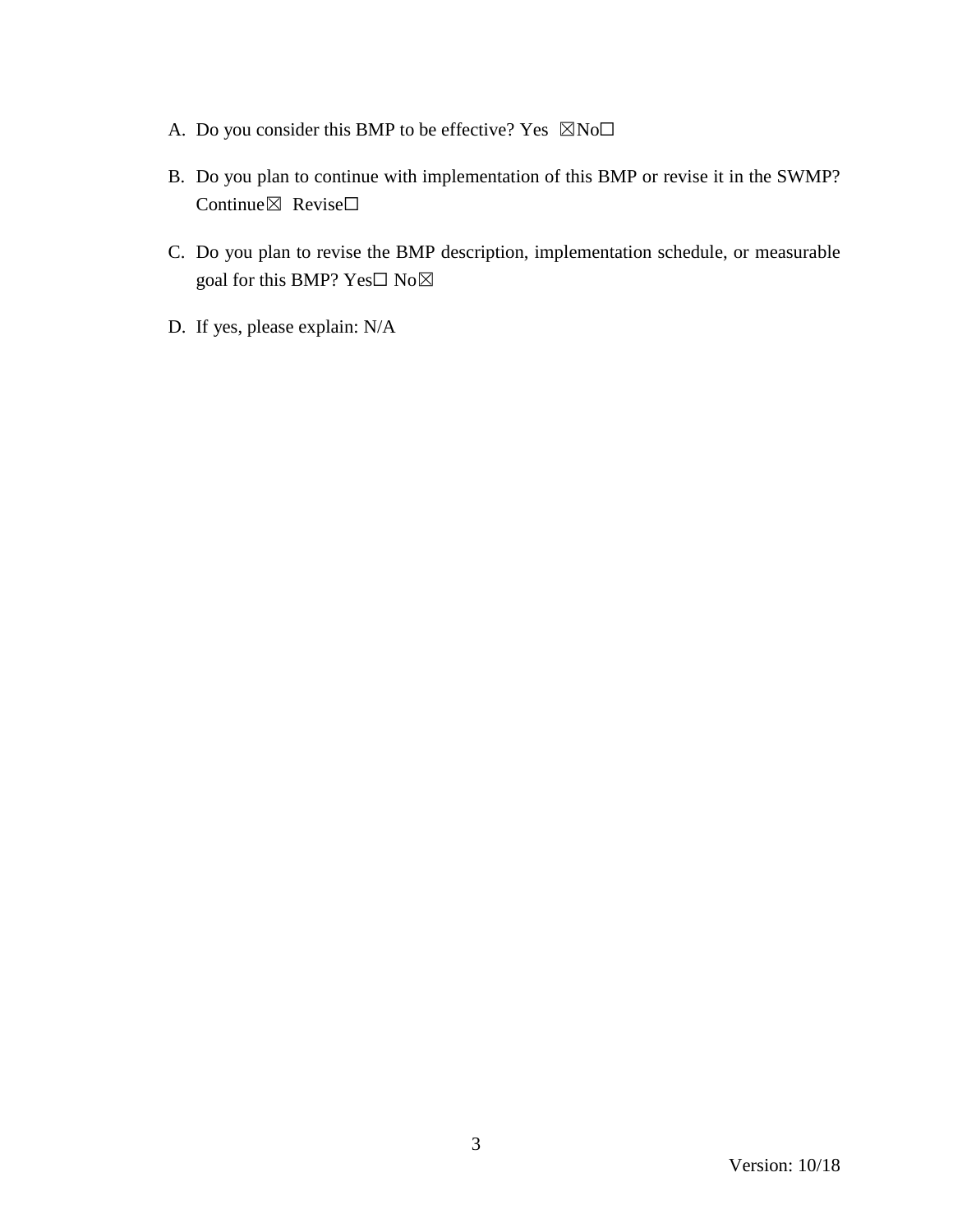# 2. **BMP Title: Educate the business and industrial communities on stormwater management.**

- 3. **Provide the measurable goal from SWMP:** Continue to implement the Business Education Plan and update the business contact database. Make 1 presentation to the business and industrial community through organizations such as the Chamber of Commerce or Downtown Athens Business Association per year. Distribute 100 pieces of educational literature each year. The number of brochures distributed and the number of attendees at each educational presentation will be recorded and reported in each annual report.
	- A. Did you comply with the measurable goal? Yes  $\boxtimes$  No $\Box$
	- B. If not, explain why you did not comply with the measurable goal: N/A

# 4. **Documentation**

- A. Did you attach documentation of the BMP activities completed during the reporting period? Yes $\boxtimes$  No $\square$
- B. If not, please explain why: N/A

#### 5. **Implementation Schedule**

- A. BMP activities completed during this reporting period: The Stormwater Management Program led 4 presentations/rounds of outreach to the business community during the reporting year. Stormwater staff attended 2 other business outreach events and distributed approximately 240 educational materials to businesses audiences (see attachment "BMP A2 Business Activity Documentation").
- B. Date(s) for any BMP activities completed during this reporting period: See attachment "BMP A2 Business Activity Documentation."
- C. Did you comply with the implementation schedule in the SWMP?  $Yes \boxtimes No \Box$
- D. If not, please explain why: N/A

#### 6. **BMP Effectiveness**

A. Do you consider this BMP to be effective? Yes  $\boxtimes$  No $\Box$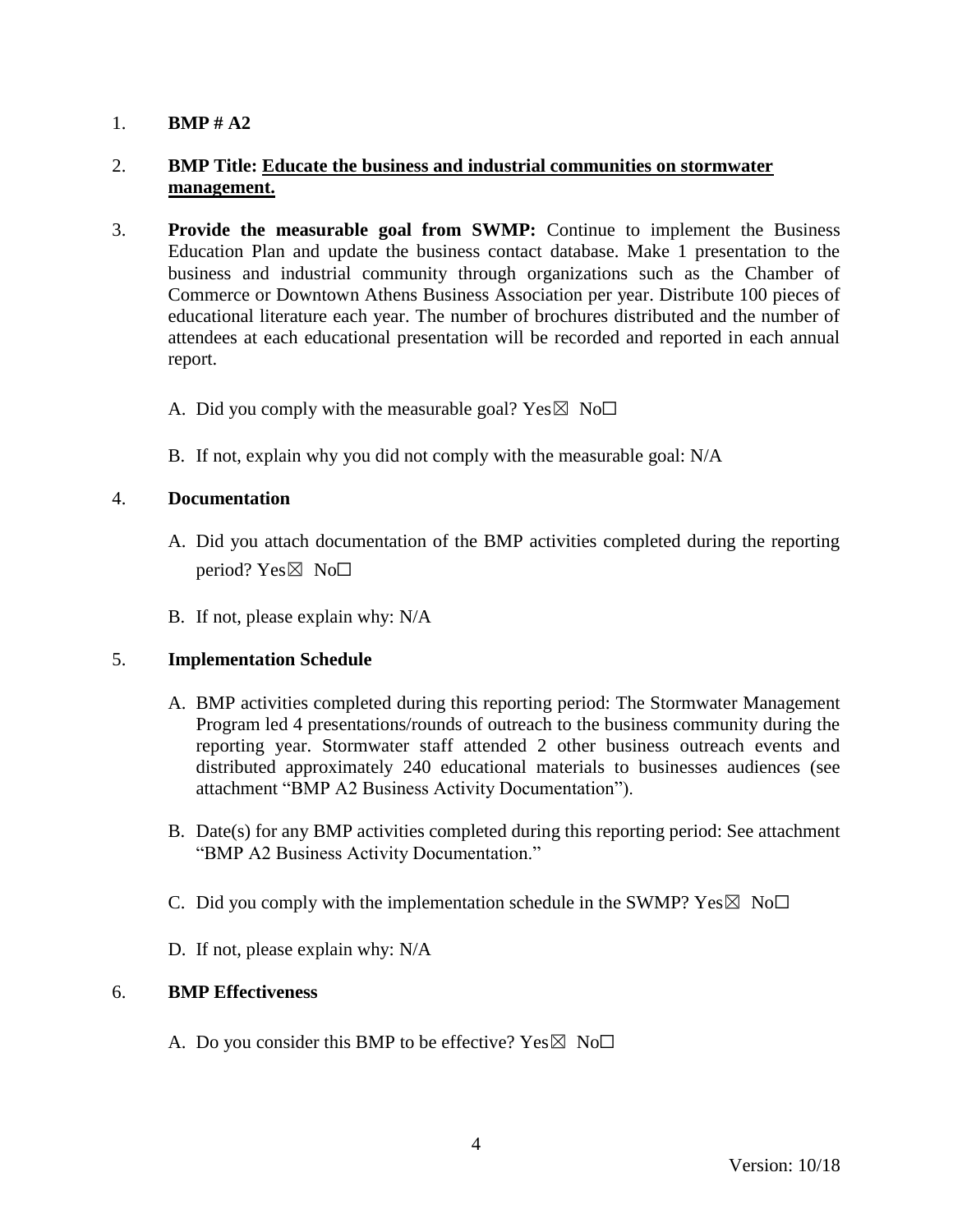- B. Do you plan to continue with implementation of this BMP or revise it in the SWMP? Continue⊠ Revise□
- C. Do you plan to revise the BMP description, implementation schedule, or measurable goal for this BMP? Yes $\Box$  No $\boxtimes$
- D. If yes, please explain: N/A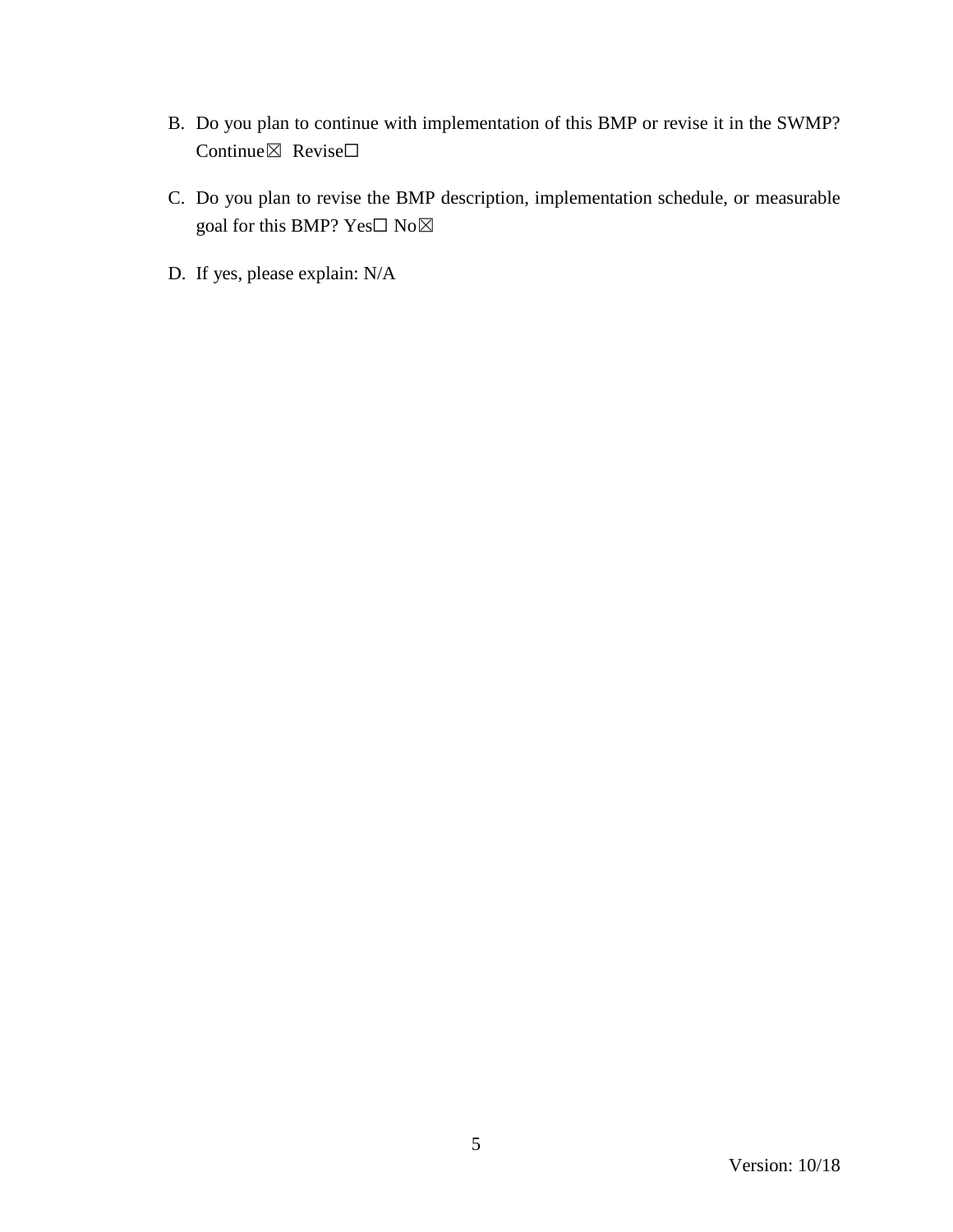#### 2. **BMP Title: Implement a stormwater education program for the general public.**

- 3. **Provide the measurable goal from SWMP:** Continue to implement the Public Outreach Plan. Attend 4 public events and activities throughout the year. Conduct 1 educational workshop per year. Distribute 100 educational materials per year. Conduct bi-annual inventories and restock materials as needed. The number of public events attended and the number of workshops hosted and attendees at each workshop will be recorded and reported in each annual report.
	- A. Did you comply with the measurable goal? Yes  $\boxtimes$  No $\Box$
	- B. If not, explain why you did not comply with the measurable goal: N/A

#### 4. **Documentation**

- A. Did you attach documentation of the BMP activities completed during the reporting period? Yes $\boxtimes$  No $\square$
- B. If not, please explain why: N/A

### 5. **Implementation Schedule**

- A. BMP activities completed during this reporting period: Stormwater Education Staff attended 8 public events/activities and hosted 21 workshops/presentations/public meetings in 2019 (see attachment "BMP A3 Public Activity Documentation"). Approximately 1,647 educational materials were distributed to 3,039 attendees at events. Promotional items/giveaways and materials were re-stocked throughout the year and before events.
- B. Date(s) for any BMP activities completed during this reporting period: See attachment "BMP A3 Public Activity Documentation."
- C. Did you comply with the implementation schedule in the SWMP?  $Yes \boxtimes No \Box$
- D. If not, please explain why: N/A

- A. Do you consider this BMP to be effective? Yes  $\boxtimes$  No $\Box$
- B. Do you plan to continue with implementation of this BMP or revise it in the SWMP? Continue⊠ Revise□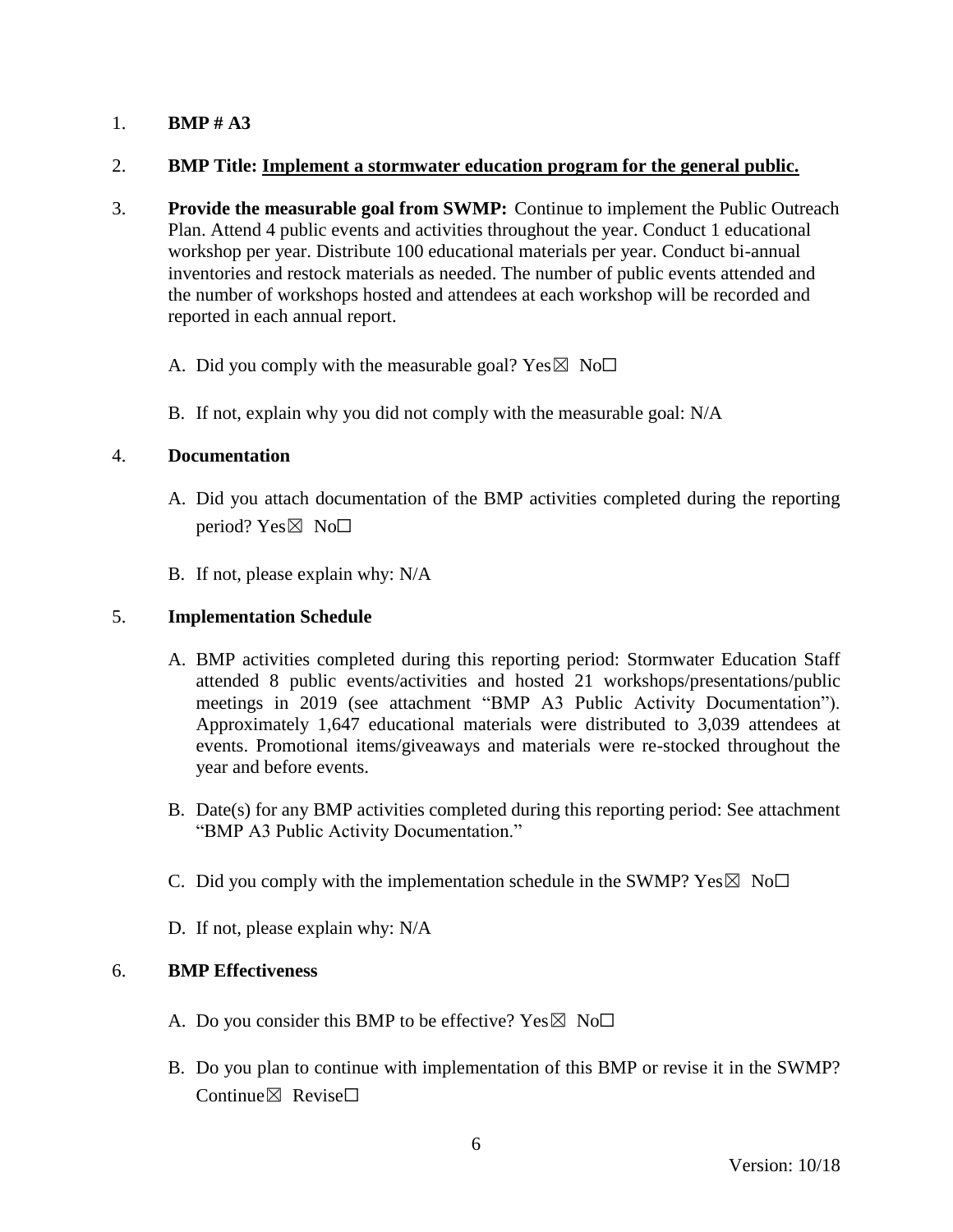- C. Do you plan to revise the BMP description, implementation schedule, or measurable goal for this BMP? Yes $\Box$  No $\boxtimes$
- D. If yes, please explain: N/A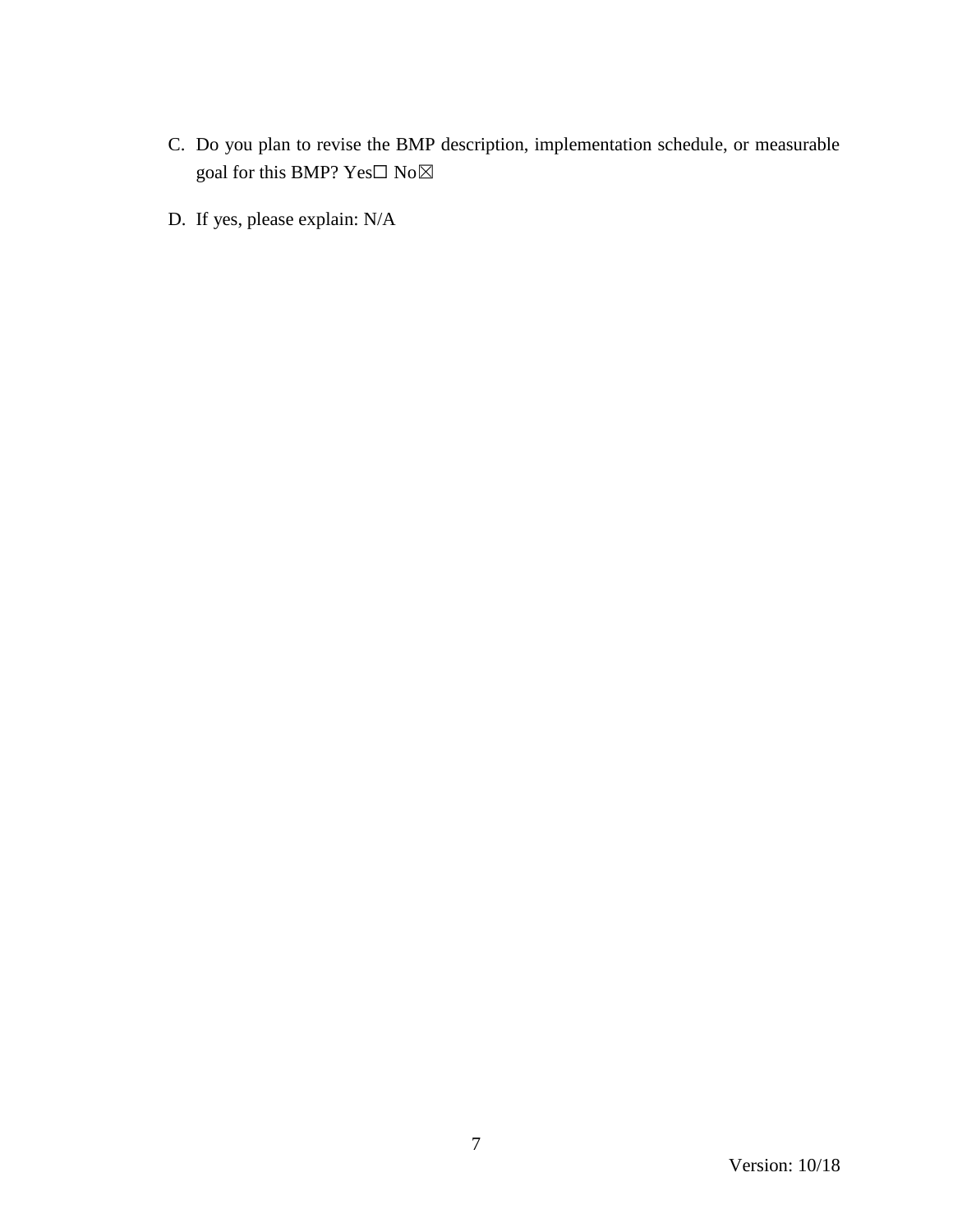# 2. **BMP Title: Use media (social media, local news, website newsletters, etc.) to publicize the stormwater management program.**

- 3. **Provide the measurable goal from SWMP:** Update Facebook page weekly and Instagram and Twitter pages bi-weekly. Track and compile media releases, media features, and social media page updates. Send at least 10 electronic newsletters each year.
	- A. Did you comply with the measurable goal? Yes  $\boxtimes$  No $\Box$
	- B. If not, explain why you did not comply with the measurable goal: N/A

#### 4. **Documentation**

- A. Did you attach documentation of the BMP activities completed during the reporting period? Yes $\boxtimes$  No $\square$
- B. If not, please explain why: N/A

### 5. **Implementation Schedule**

- A. BMP activities completed during this reporting period: In 2019, the Stormwater Education Specialist generated 157 Facebook posts, 50 Twitter posts, and 60 Instagram posts, averaging 5 social media posts per week and resulting in 123,300 content views (see attachment "BMP A4 Social Media"). The Stormwater Management Program released 3 stories to the local media, and was featured 2 times in 2 different media outlets (see press releases and features in the "BMP A4 Press Releases and Media Features" attachments folder). The Stormwater Education Specialist continued to publish a monthly newsletter. In 2019, 11 newsletters were sent out to over 620 subscribers (see attachments in the "BMP A4 Newsletters" folder). Copies of the newsletters are also published on the Stormwater website.
- B. Date(s) for any BMP activities completed during this reporting period: For social media posts, see attachment "BMP A4 Social Media." Newsletters were sent out at the beginning of each month (see attachment "BMP A4 Newsletter Sent Dates"). Press releases were sent out in May and September. Stormwater was featured in the media in May. See attached files for exact dates.
- C. Did you comply with the implementation schedule in the SWMP?  $Yes \boxtimes No\square$
- D. If not, please explain why: N/A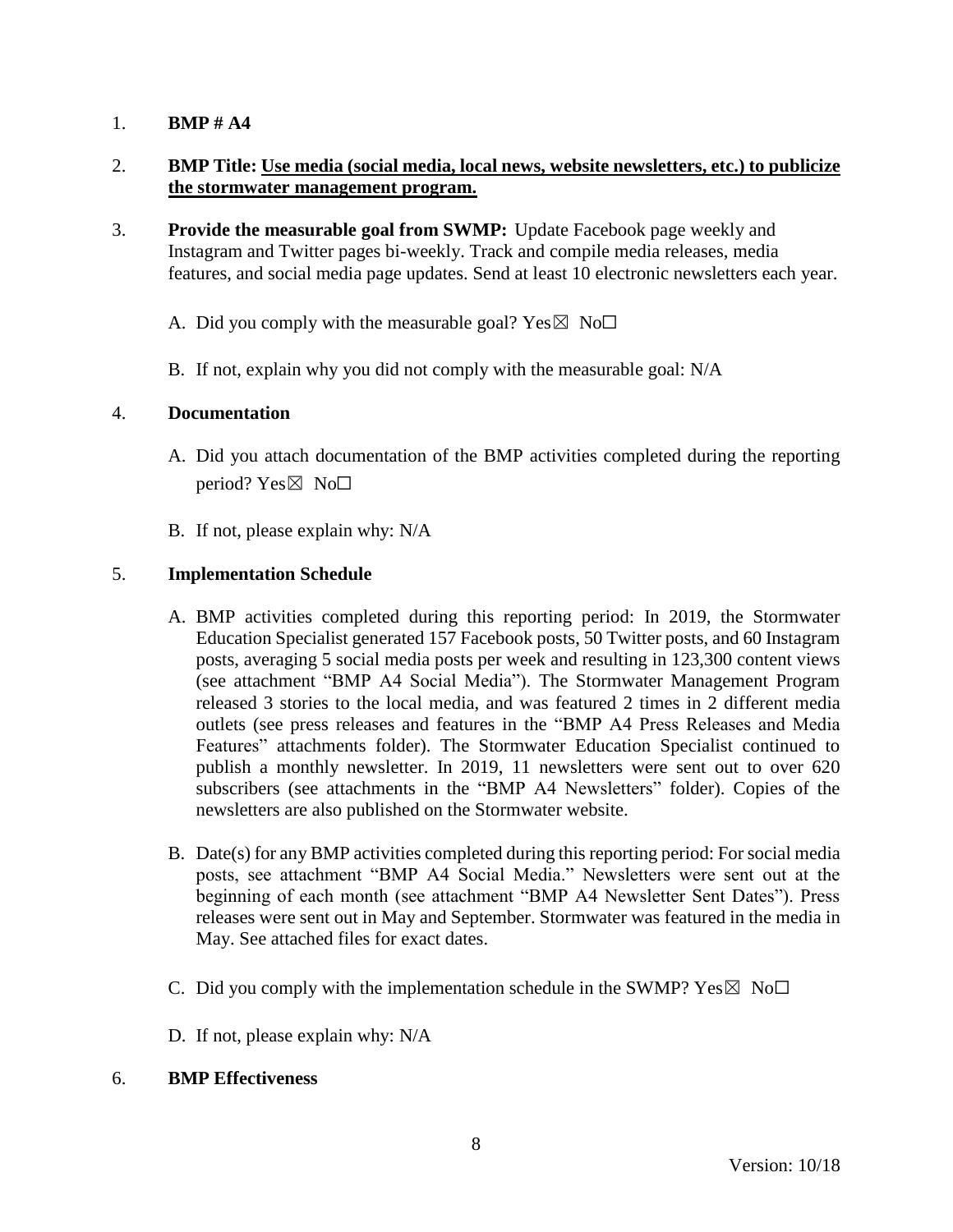- A. Do you consider this BMP to be effective?  $Yes \boxtimes No\square$
- B. Do you plan to continue with implementation of this BMP or revise it in the SWMP? Continue⊠ Revise□
- C. Do you plan to revise the BMP description, implementation schedule, or measurable goal for this BMP? Yes□ No⊠
- D. If yes, please explain: N/A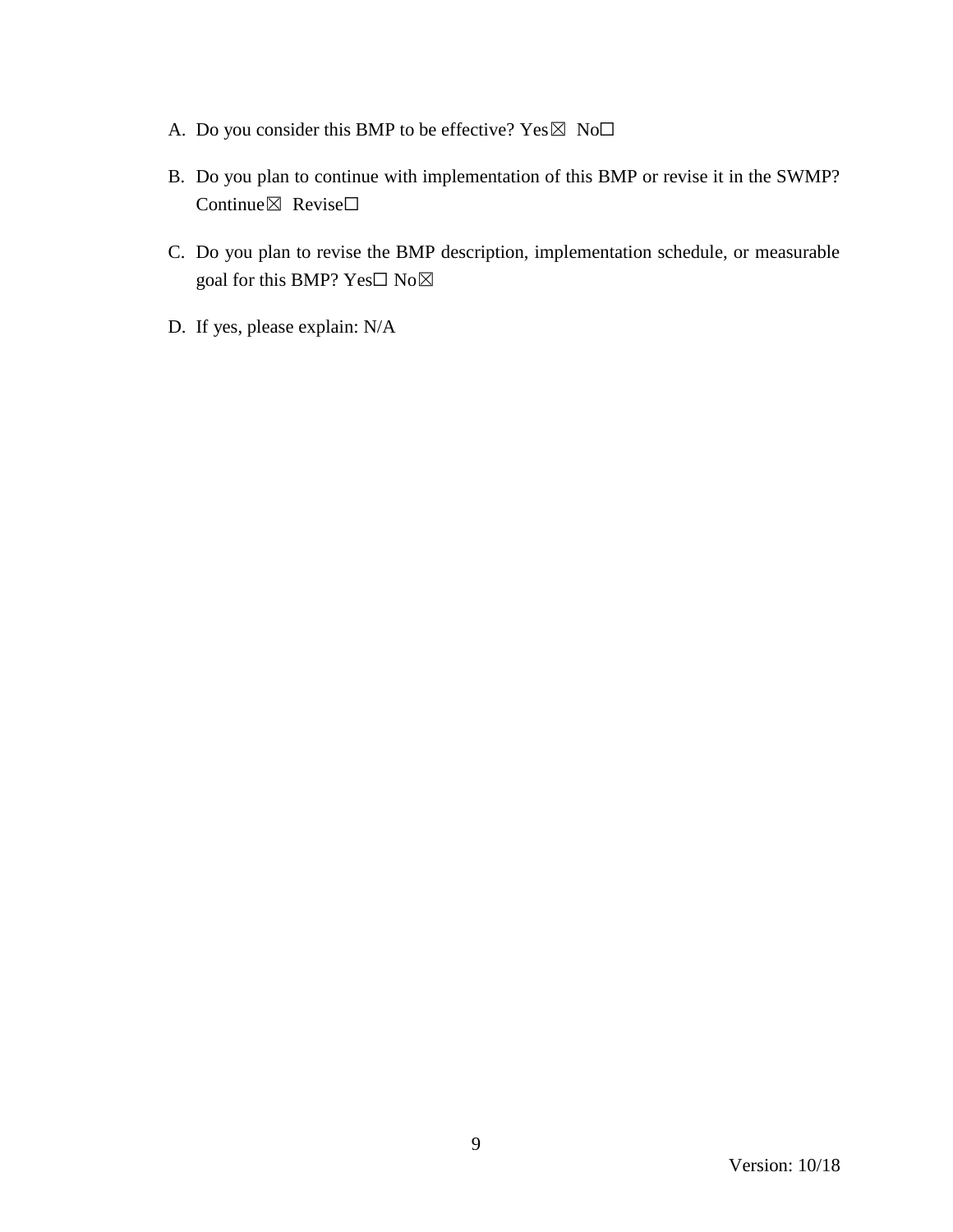# 2. **BMP Title: Maintain a stormwater website to provide the public with information about stormwater management in Athens-Clarke County.**

- 3. **Provide the measurable goal from SWMP:** The Stormwater webpage will be maintained throughout the year and updated as necessary to include information on projects, utility, and other material for public education. The number of visitors to the webpage will be tracked by the ACC Public Information Office and will be submitted with each annual report.
	- A. Did you comply with the measurable goal? Yes  $\boxtimes$  No $\Box$
	- B. If not, explain why you did not comply with the measurable goal: N/A

#### 4. **Documentation**

- A. Did you attach documentation of the BMP activities completed during the reporting period? Yes $\boxtimes$  No $\square$
- B. If not, please explain why: N/A

#### 5. **Implementation Schedule**

- A. BMP activities completed during this reporting period: The Stormwater Education Specialist regularly maintained the website throughout the year to update information about the program, upcoming events, and address common questions about the Utility Fee. The Stormwater website homepage was visited 1,673 times during the year.
- B. Date(s) for any BMP activities completed during this reporting period: Website was updated as needed throughout the year.
- C. Did you comply with the implementation schedule in the SWMP?  $Yes \boxtimes No\square$
- D. If not, please explain why: N/A

- A. Do you consider this BMP to be effective? Yes  $\boxtimes$  No $\Box$
- B. Do you plan to continue with implementation of this BMP or revise it in the SWMP? Continue $\boxtimes$  Revise $\Box$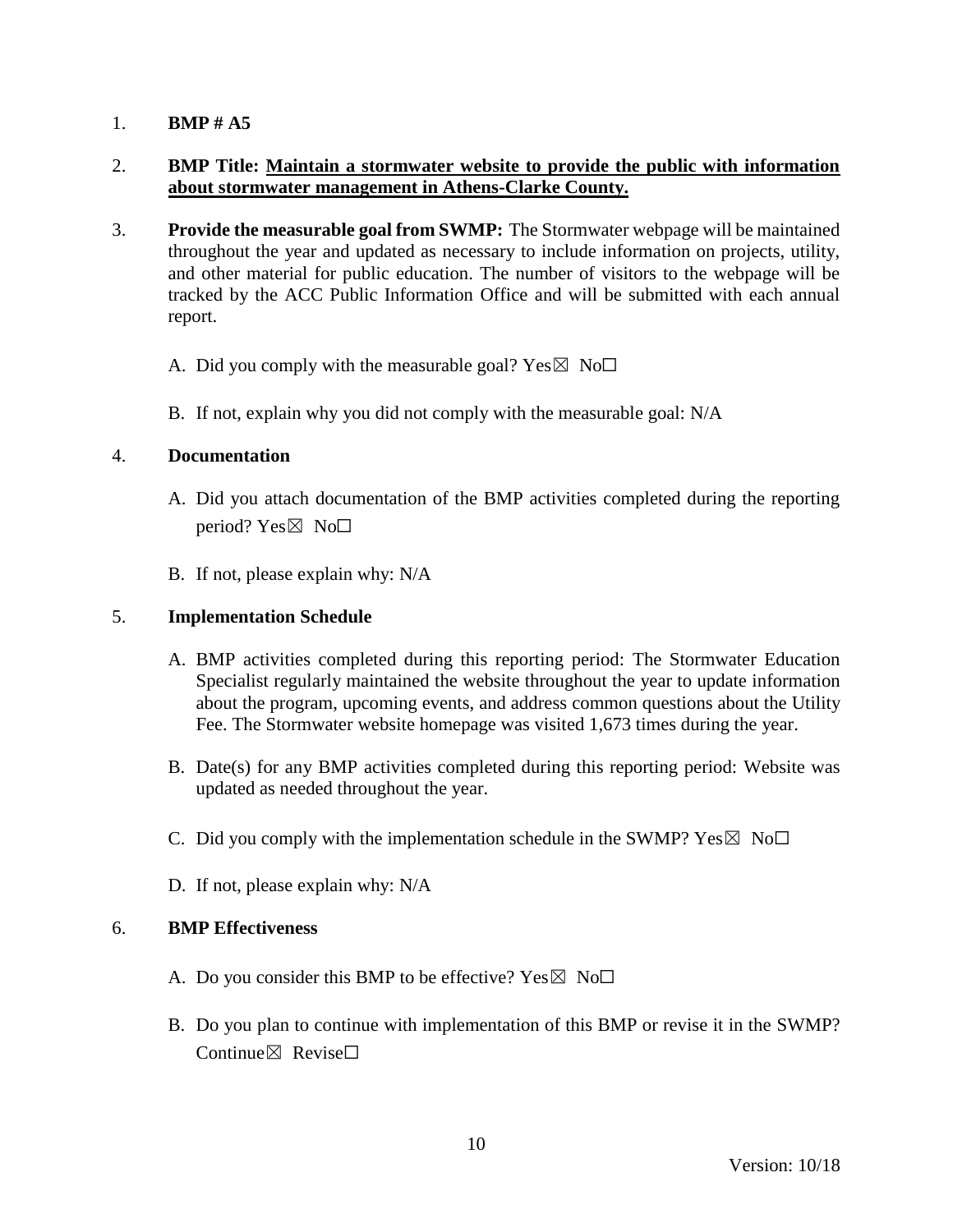- C. Do you plan to revise the BMP description, implementation schedule, or measurable goal for this BMP?  $\mathrm{Yes}\square$   $\mathrm{No}\boxtimes$
- D. If yes, please explain: N/A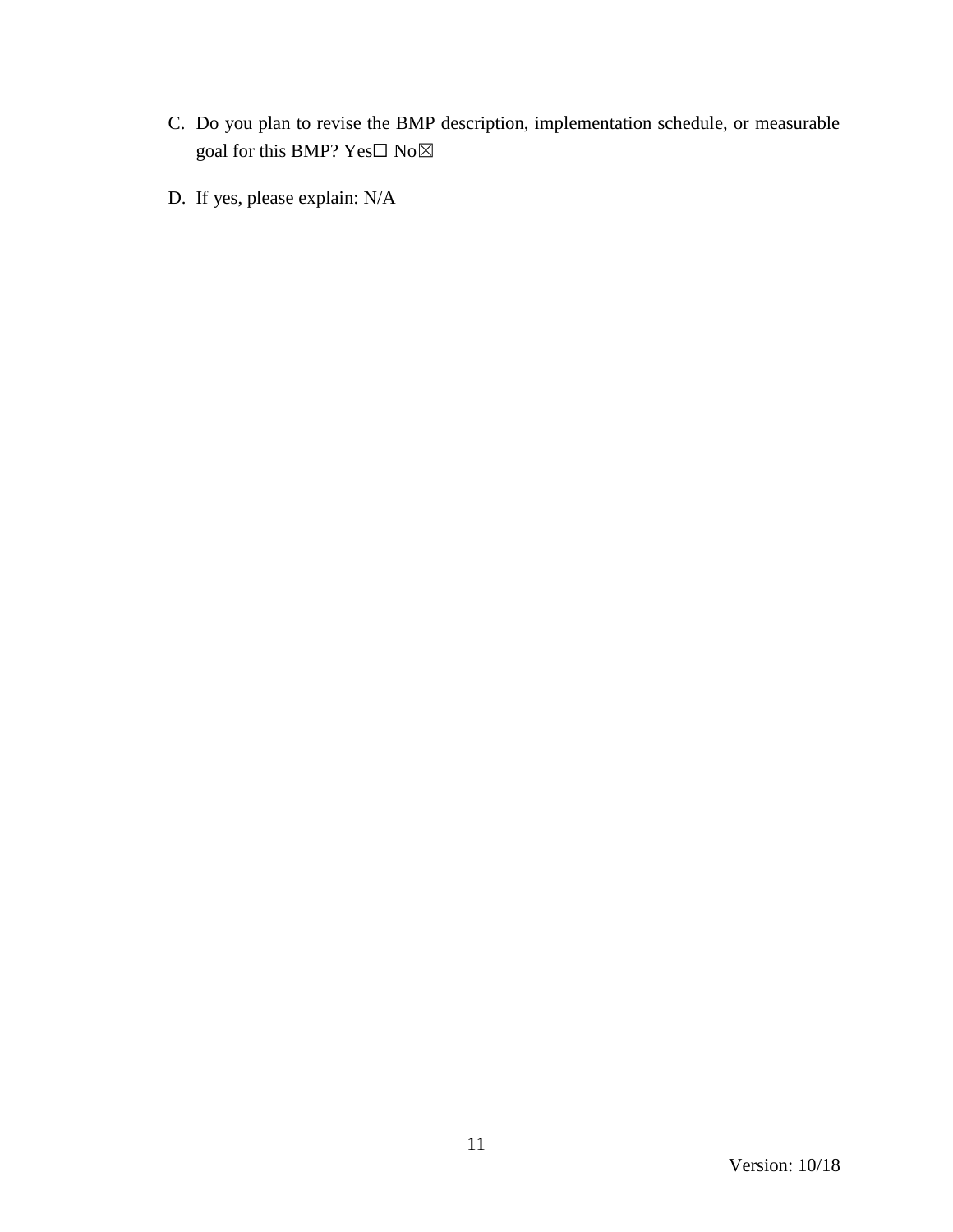## **Public Involvement/ Participation Minimum Control Measure (Table 4.2.2)**

## 1. **BMP # B1**

### 2. **BMP Title: Conduct a storm drain decaling project.**

- 3. **Provide the measurable goal from SWMP:** Complete one storm drain decaling project annually. The number of decals placed, the decaling location, and the number of volunteers will be documented through photos and reported in each annual report.
	- A. Did you comply with the measurable goal? Yes  $\boxtimes$  No $\Box$
	- B. If not, explain why you did not comply with the measurable goal: N/A

#### 4. **Documentation**

- A. Did you attach documentation of the BMP activities completed during the reporting period?  $Yes \boxtimes No \Box$
- B. If not, please explain why: N/A

#### 5. **Implementation Schedule**

- A. BMP activities completed during this reporting period: The Stormwater Education Specialist led one storm drain decaling project in 2019 (two were originally scheduled, but one was cancelled due to rain). The project took place in the Creekside Manor development with the ACCGOV Teens in Action Summer Camp (see attachment "BMP B1 Storm Drain Decaling" for details and photos).
- B. Date(s) for any BMP activities completed during this reporting period: Decaling took place on July  $11<sup>th</sup>$ , 2019.
- C. Did you comply with the implementation schedule in the SWMP?  $Yes \boxtimes No \Box$
- D. If not, please explain why: N/A

- A. Do you consider this BMP to be effective? Yes  $\boxtimes$  No $\Box$
- B. Do you plan to continue with implementation of this BMP or revise it in the SWMP? Continue⊠ Revise□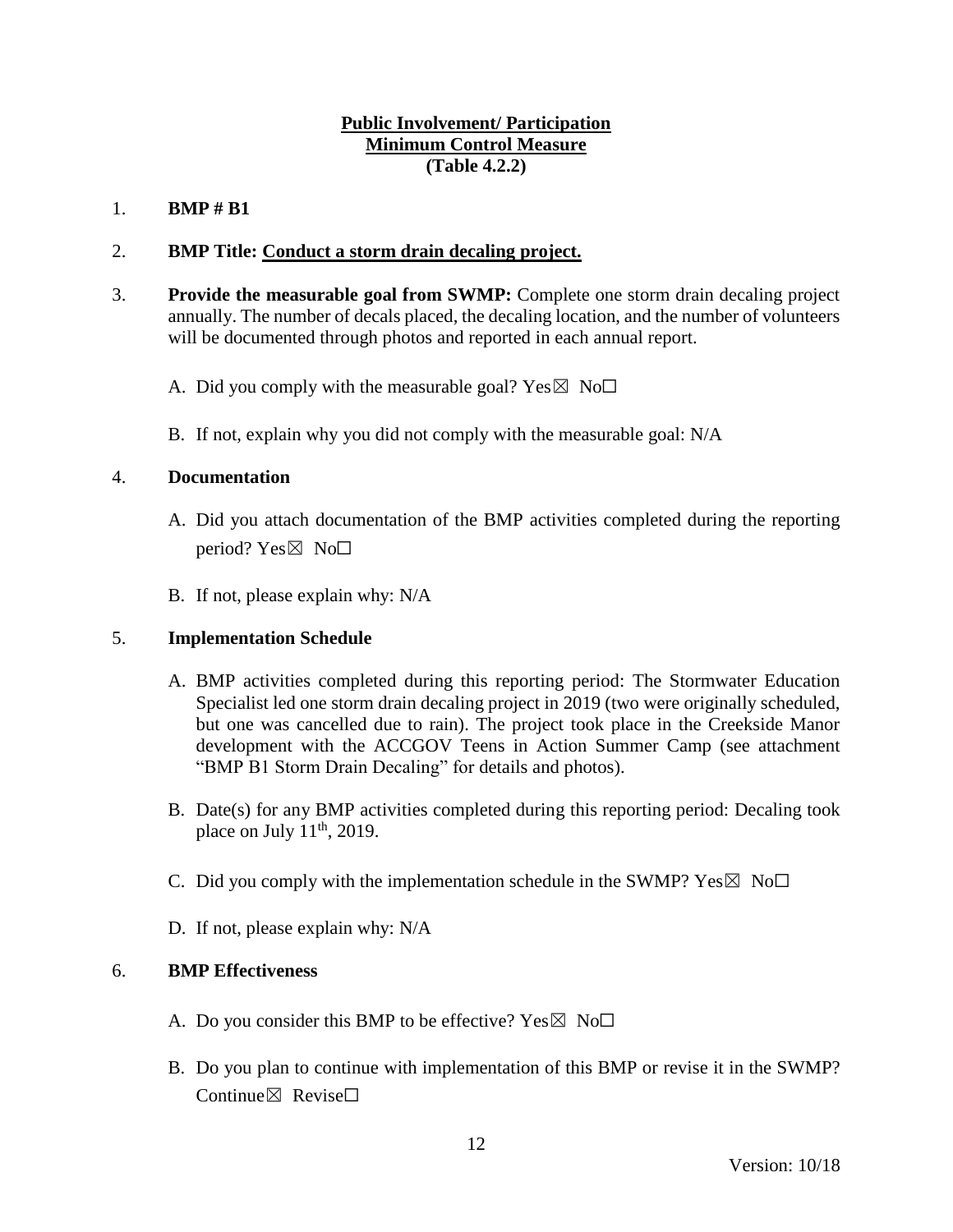- C. Do you plan to revise the BMP description, implementation schedule, or measurable goal for this BMP?  $Yes \Box No \boxtimes$
- D. If yes, please explain: N/A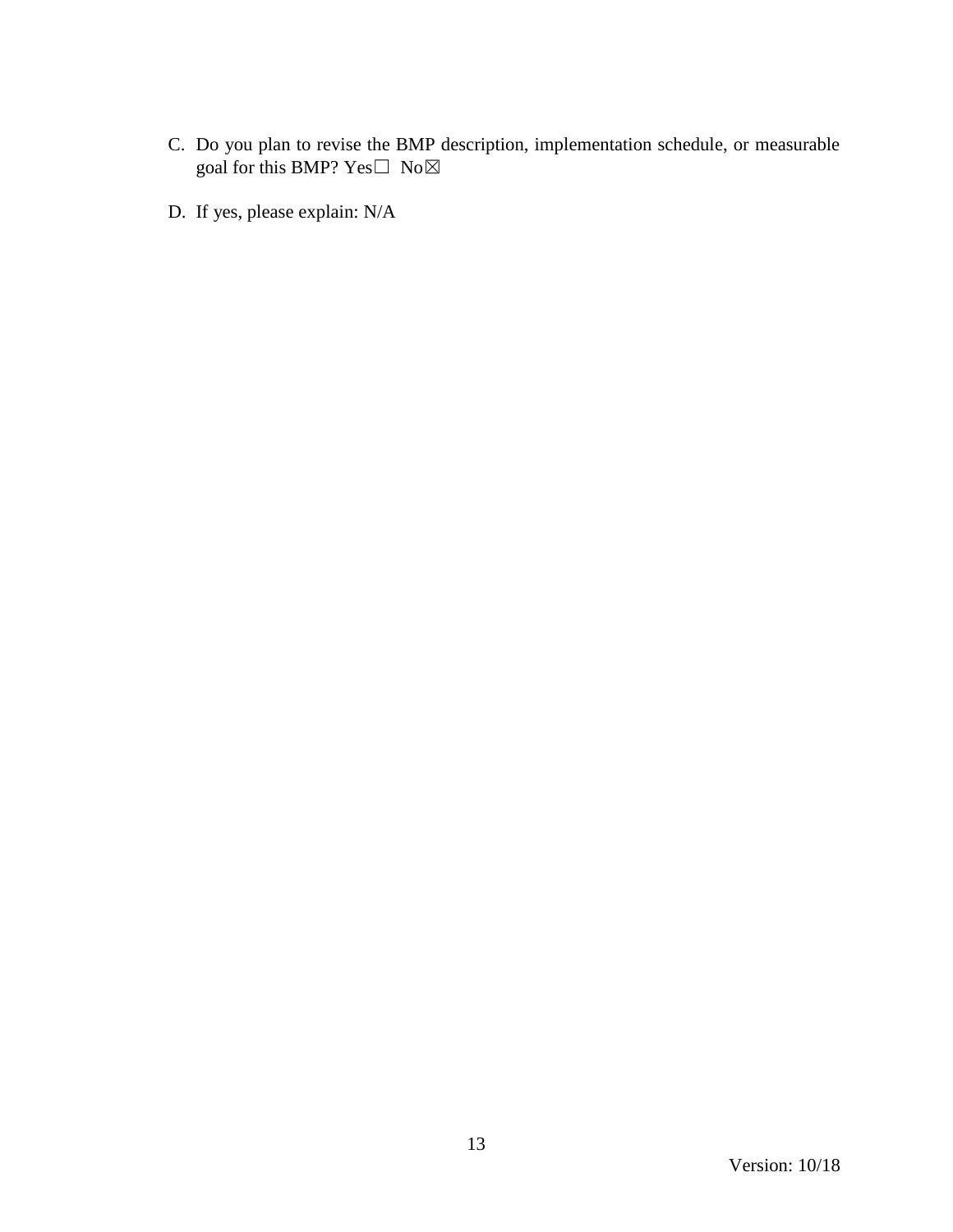# 2. **BMP Title: Coordinate a Public Involvement Program with local non-profit watershed organizations.**

- 3. **Provide the measurable goal from SWMP:** Partner with and coordinate projects and events with 3 cooperative agencies, completing 1 project or event with each agency each year. Submit summary of cooperative activities with annual reports.
	- A. Did you comply with the measurable goal? Yes  $\boxtimes$  No $\Box$
	- B. If not, explain why you did not comply with the measurable goal: N/A

#### 4. **Documentation**

- A. Did you attach documentation of the BMP activities completed during the reporting period? Yes⊠ No□
- B. If not, please explain why: N/A

### 5. **Implementation Schedule**

- A. BMP activities completed during this reporting period: Stormwater Education Staff collaborated with 9 different governmental/non-profit agencies on 6 community events in 2019. See a list and description of agencies in tab 1 (Community Partners) in attachment "BMP B2 Public Involvement." See a list of collaborative events in tab 2 (Events) in the same attachment.
- B. Date(s) for any BMP activities completed during this reporting period: See tab 2 (events) of attachment "BMP B2 Public Involvement."
- C. Did you comply with the implementation schedule in the SWMP?  $Yes \boxtimes No\square$
- D. If not, please explain why: N/A

- A. Do you consider this BMP to be effective? Yes  $\boxtimes$  No $\Box$
- B. Do you plan to continue with implementation of this BMP or revise it from the SWMP? Continue⊠ Revise□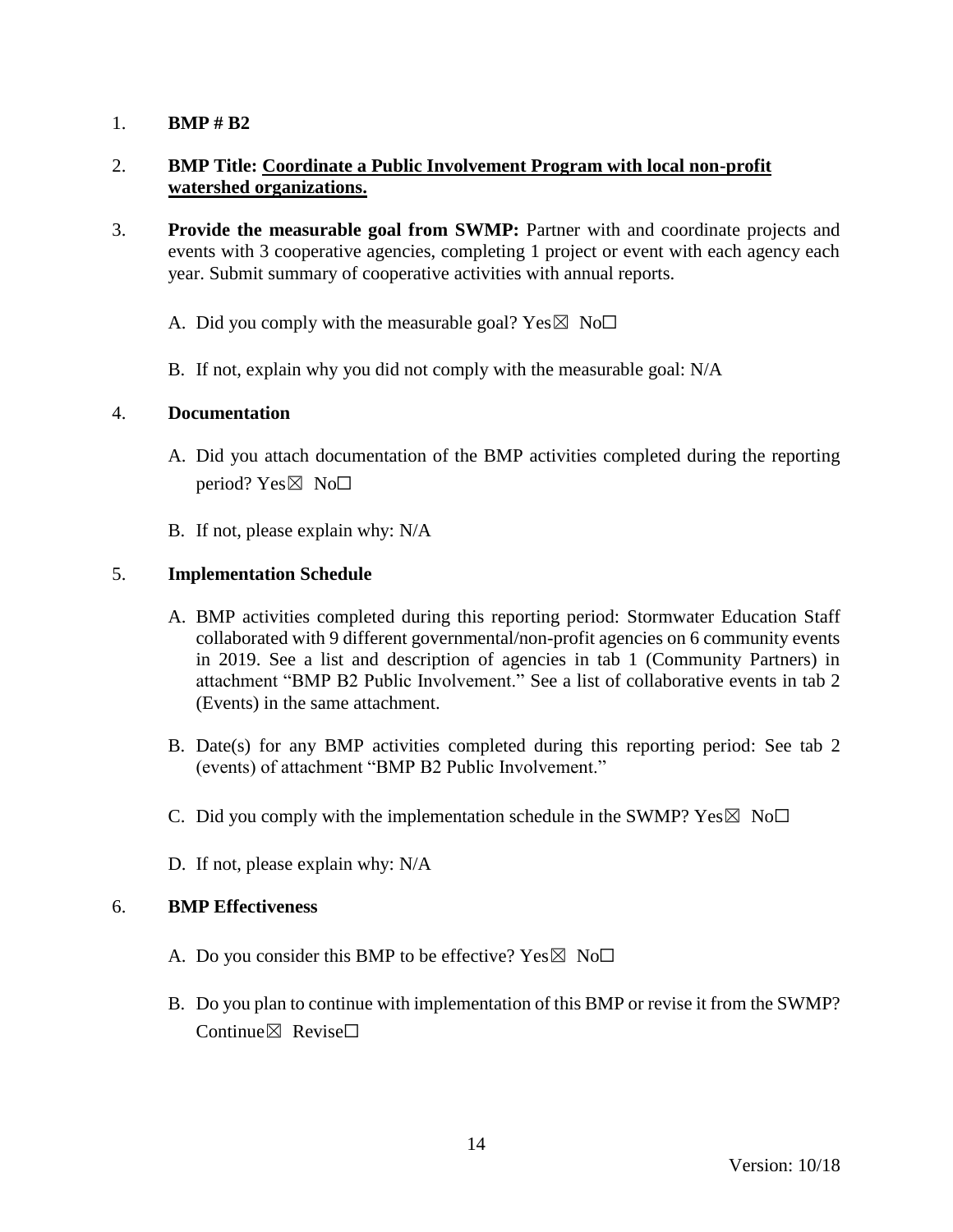- C. Do you plan to revise the BMP description, implementation schedule, or measurable goal for this BMP? Yes $\Box$  No $\boxtimes$
- D. If yes, please explain: N/A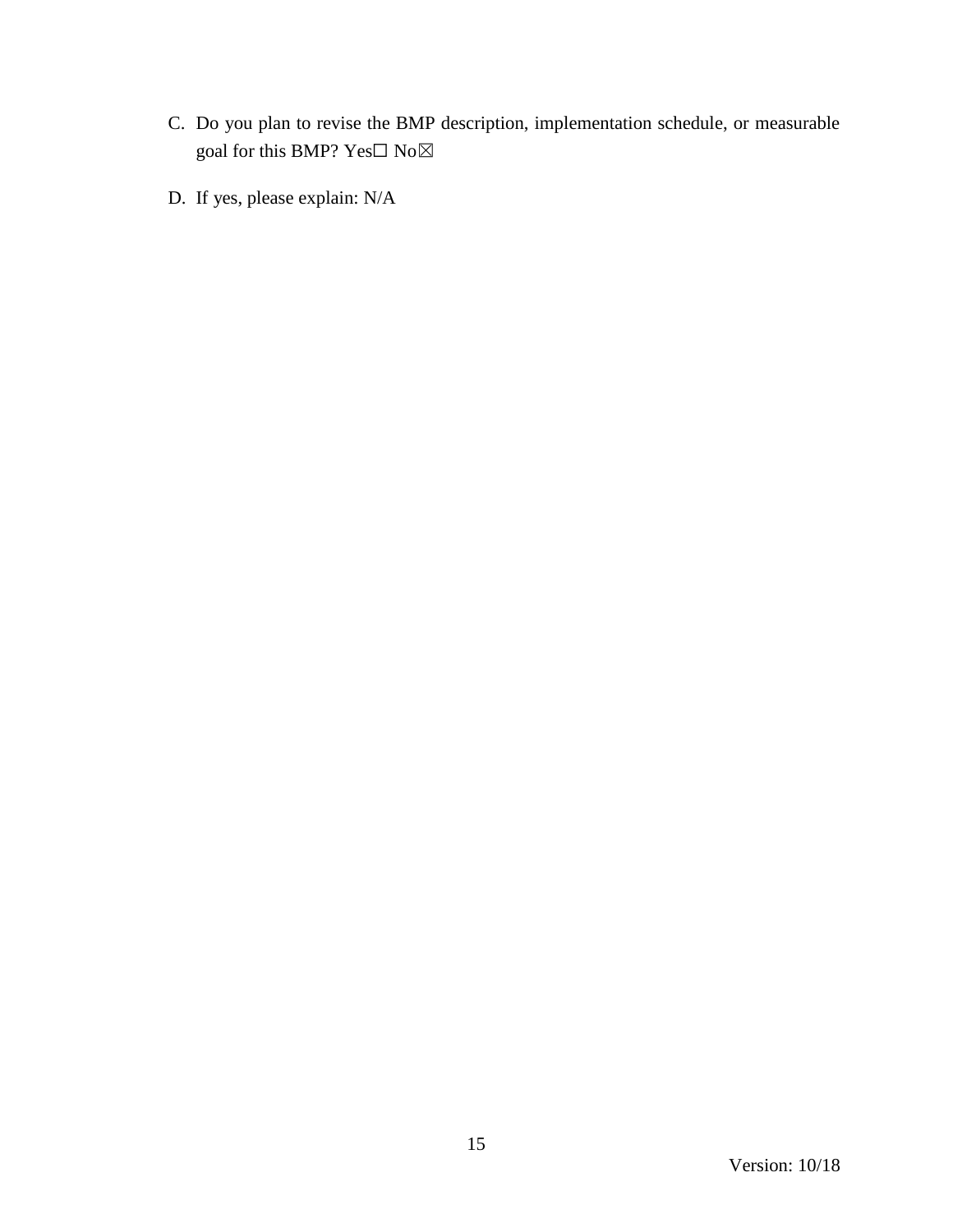# 2. **BMP Title: Maintain a stormwater website to provide the public with information about stormwater management in Athens-Clarke County, including an online feedback form.**

- 3. **Provide the measurable goal from SWMP:** Maintain the webpage throughout the year and update as necessary to include information on projects, utility, and other material for public education. Respond to 100% of comments or complaints received through the online feedback form.
	- A. Did you comply with the measurable goal? Yes  $\boxtimes$  No $\Box$
	- B. If not, explain why you did not comply with the measurable goal: N/A

#### 4. **Documentation**

- A. Did you attach documentation of the BMP activities completed during the reporting period? Yes $\boxtimes$  No $\square$
- B. If not, please explain why: N/A

#### 5. **Implementation Schedule**

- A. BMP activities completed during this reporting period: The Stormwater Education Specialist updated the website throughout the year. The online submittal form received 43 questions or comments from the public in 2019 (see attachment "BMP B3 Online Submittal").
- B. Date(s) for any BMP activities completed during this reporting period: See attachment "BMP B3 Online Submittal" for dates.
- C. Did you comply with the implementation schedule in the SWMP?  $Yes \boxtimes No\square$
- D. If not, please explain why: N/A

- A. Do you consider this BMP to be effective? Yes  $\boxtimes$  No $\Box$
- B. Do you plan to continue with implementation of this BMP or revise it from the SWMP? Continue $\boxtimes$  Revise $\Box$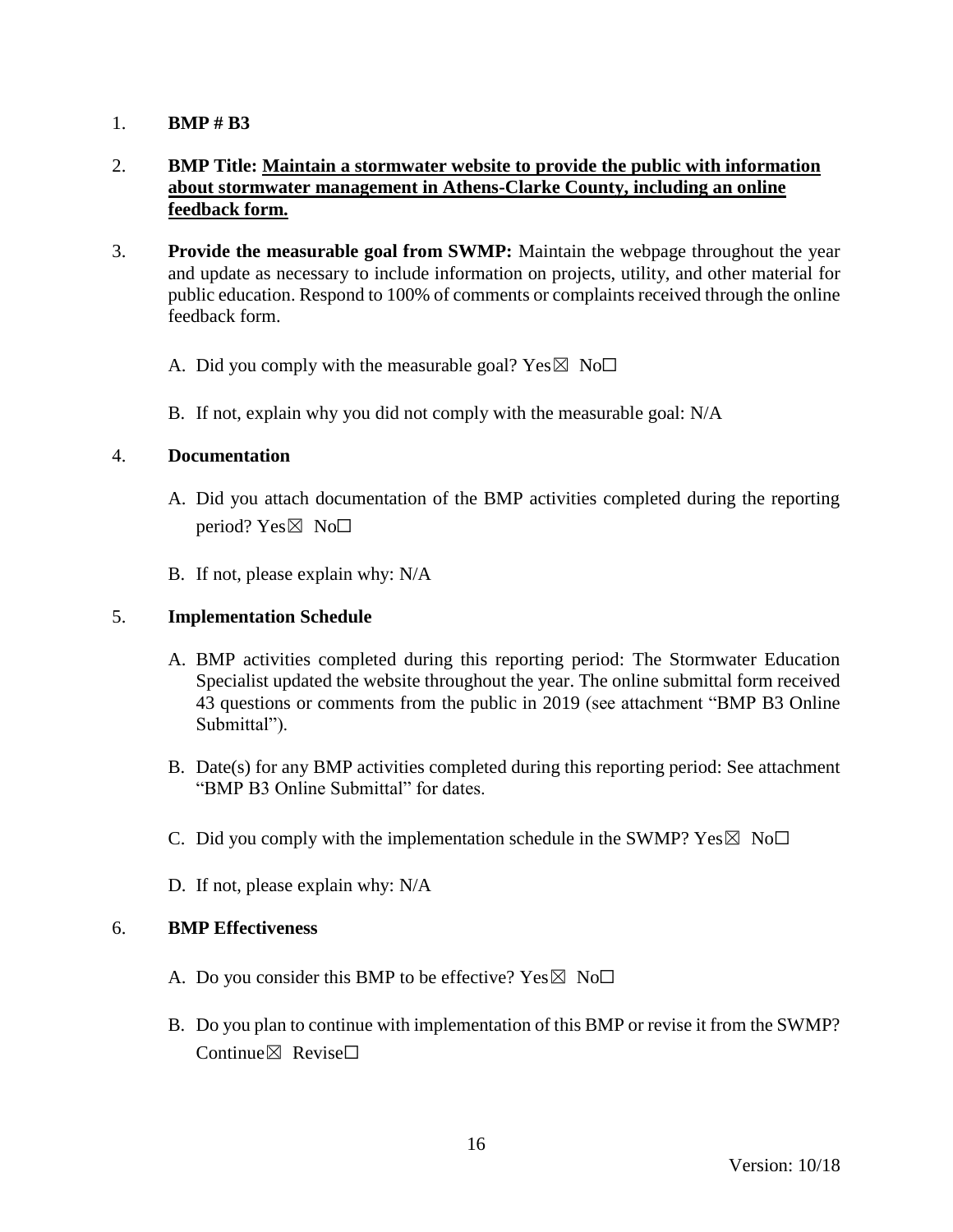- C. Do you plan to revise the BMP description, implementation schedule, or measurable goal for this BMP?  $\mathrm{Yes}\square$   $\mathrm{No}\boxtimes$
- D. If yes, please explain: N/A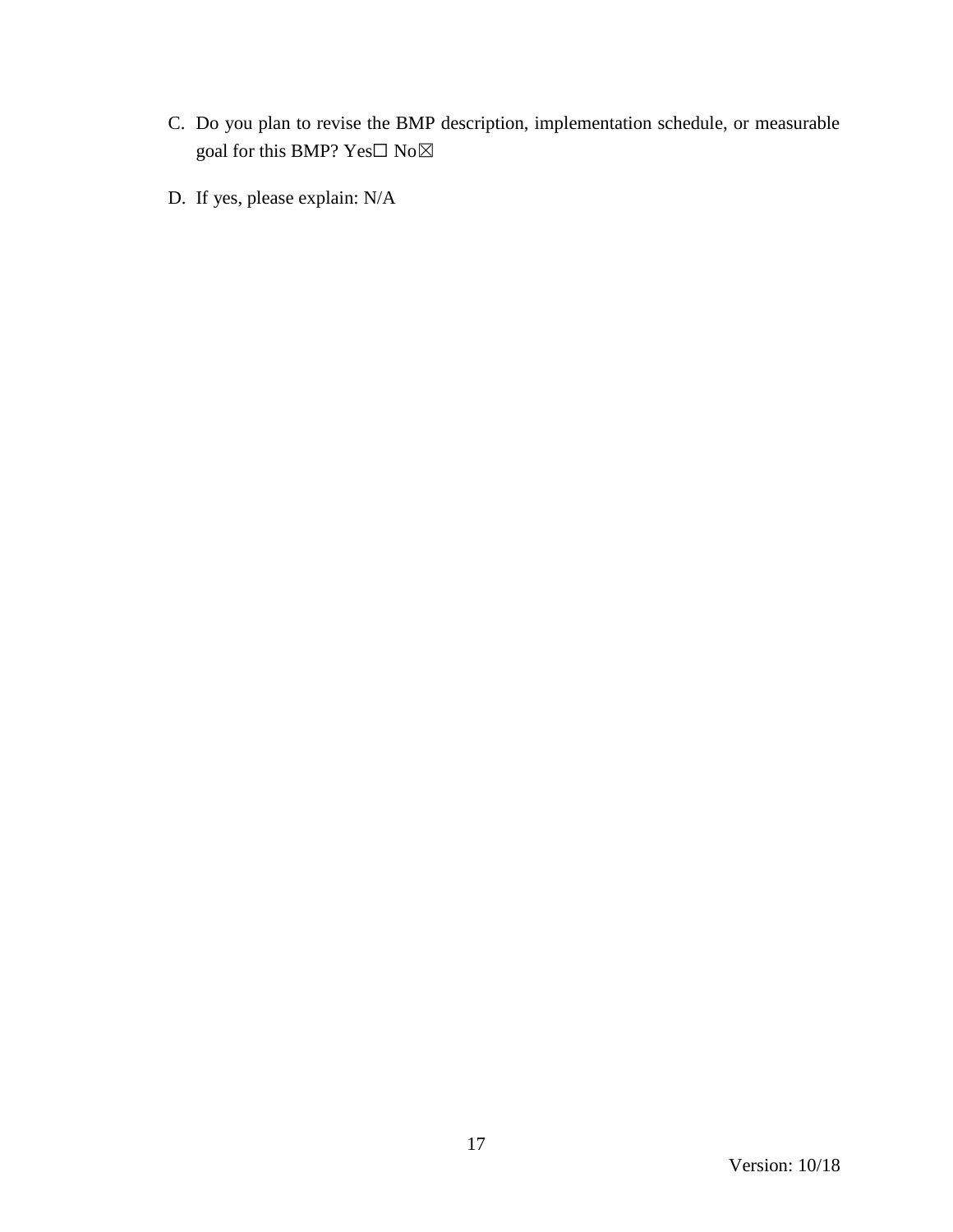### 2. **BMP Title: Present a stormwater management awards program.**

- 3. **Provide the measurable goal from SWMP:** Determine award recipients and distribute at least 1 annual award. Awards will be distributed in any of the following categories: business, individual, design, organization, or education. Document and compile an annual summary of recipients, including the nature and basis of the award.
	- A. Did you comply with the measurable goal? Yes  $\boxtimes$  No $\Box$
	- B. If not, explain why you did not comply with the measurable goal: N/A

### 4. **Documentation**

- A. Did you attach documentation of the BMP activities completed during the reporting period? Yes□ No⊠
- B. If not, please explain why: Activities are summarized in the Implementation Schedule section below.

### 5. **Implementation Schedule**

- A. BMP activities completed during this reporting period: The Stormwater Education Specialist presented one Stormwater Steward Award at the 2019 Green Life Expo & Awards on February 23<sup>rd</sup>, 2019. The Stormwater Steward Award was given to the State Botanical Garden of Georgia for their newly opened Alice H. Richards Children's Garden. The Children's Garden is full of learning opportunities around Georgia's native plants, rivers, and different freshwater ecosystems. The Garden area includes a large cistern, infiltration zones, and the project reduced existing impervious surface by 3,300 square feet.
- B. Date(s) for any BMP activities completed during this reporting period: The awards ceremony was held on Saturday, February 23rd 2019 at the ACC Library.
- C. Did you comply with the implementation schedule in the SWMP?  $Yes \boxtimes No\square$
- D. If not, please explain why: N/A

# 6. **BMP Effectiveness**

A. Do you consider this BMP to be effective? Yes  $\boxtimes$  No $\Box$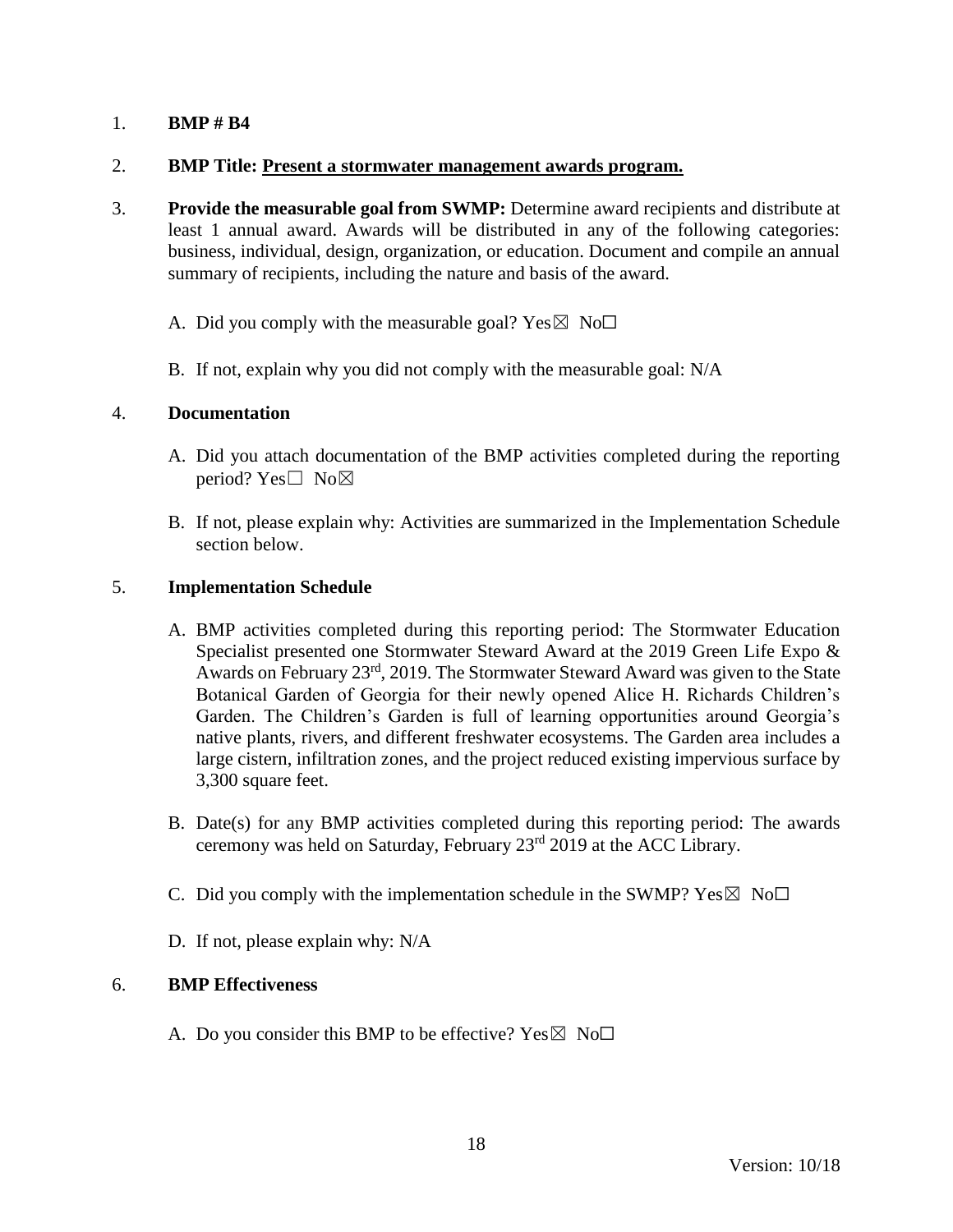- B. Do you plan to continue with implementation of this BMP or revise it from the SWMP? Continue⊠ Revise□
- C. Do you plan to revise the BMP description, implementation schedule, or measurable goal for this BMP? Yes $\Box$  No $\boxtimes$
- D. If yes, please explain: N/A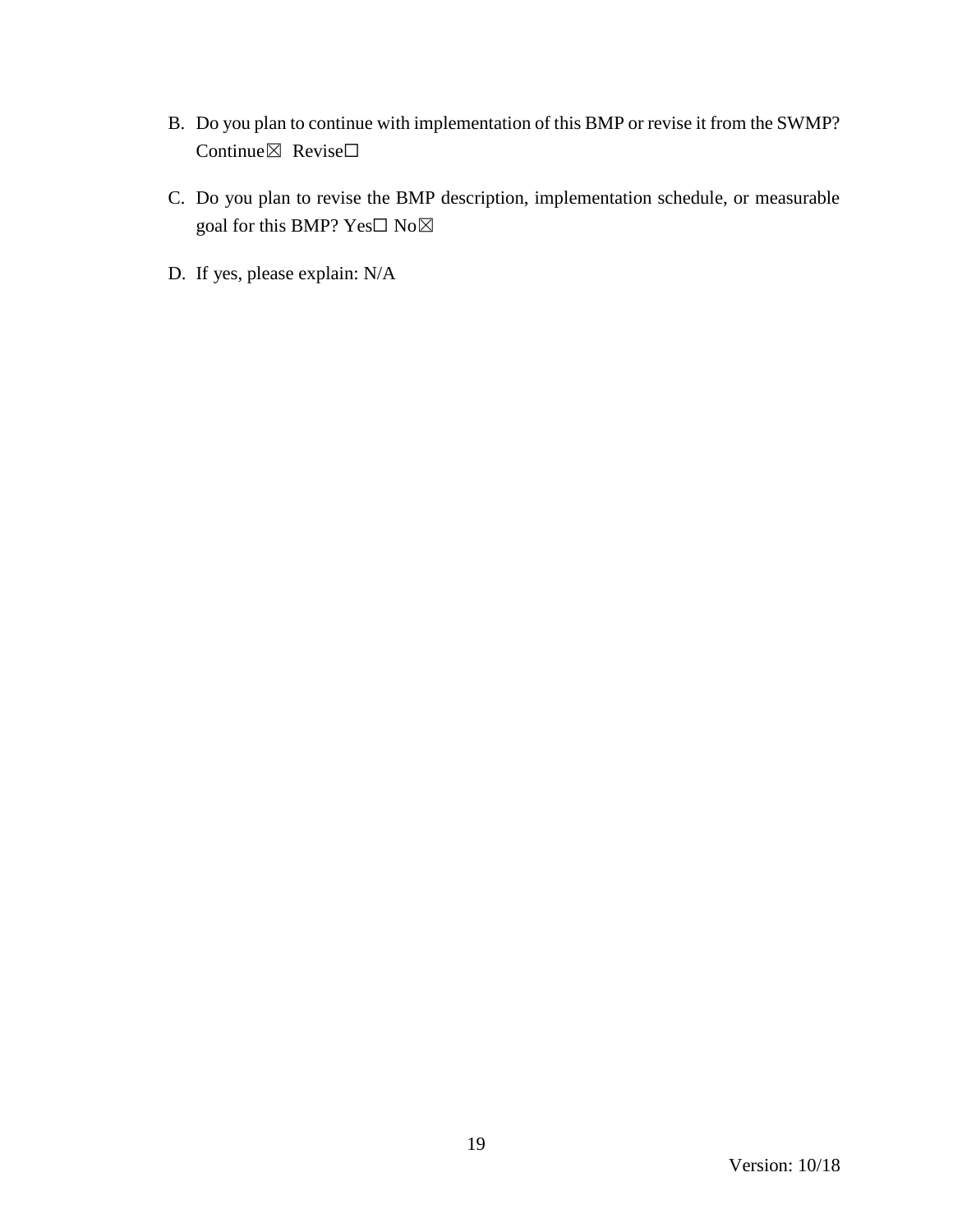### 2. **BMP Title: Rivers Alive annual stream clean-up effort.**

- 3. **Provide the measurable goal from SWMP:** Host a community-wide stream clean-up event each fall. Document the number of participants and amount of debris removed and report information in each annual report.
	- A. Did you comply with the measurable goal? Yes  $\boxtimes$  No $\Box$
	- B. If not, explain why you did not comply with the measurable goal: N/A

### 4. **Documentation**

- A. Did you attach documentation of the BMP activities completed during the reporting period?  $Yes \boxtimes No \square$
- B. If not, please explain why: N/A

### 5. **Implementation Schedule**

- A. BMP activities completed during this reporting period: The 2019 Rivers Alive event was held on Saturday, October  $5<sup>th</sup>$ . It was one of our most productive clean-ups yet, with 325 dedicated volunteers removing 9,000 pounds of garbage, 1,060 pounds of recycling, 9,320 pounds of metal, 2,940 pounds of leaf and limb debris, and 244 tires from 15 different sites around the community. For photos from the event, please see the links in attachment "BMP B2 Public Involvement."
- B. Date(s) for any BMP activities completed during this reporting period: Saturday, October  $5<sup>th</sup>$  2019.
- C. Did you comply with the implementation schedule in the SWMP?  $Yes \boxtimes No\square$
- D. If not, please explain why: N/A

- A. Do you consider this BMP to be effective? Yes  $\boxtimes$  No $\Box$
- B. Do you plan to continue with implementation of this BMP or revise it from the SWMP?  $Confinite \times$  Revise $\Box$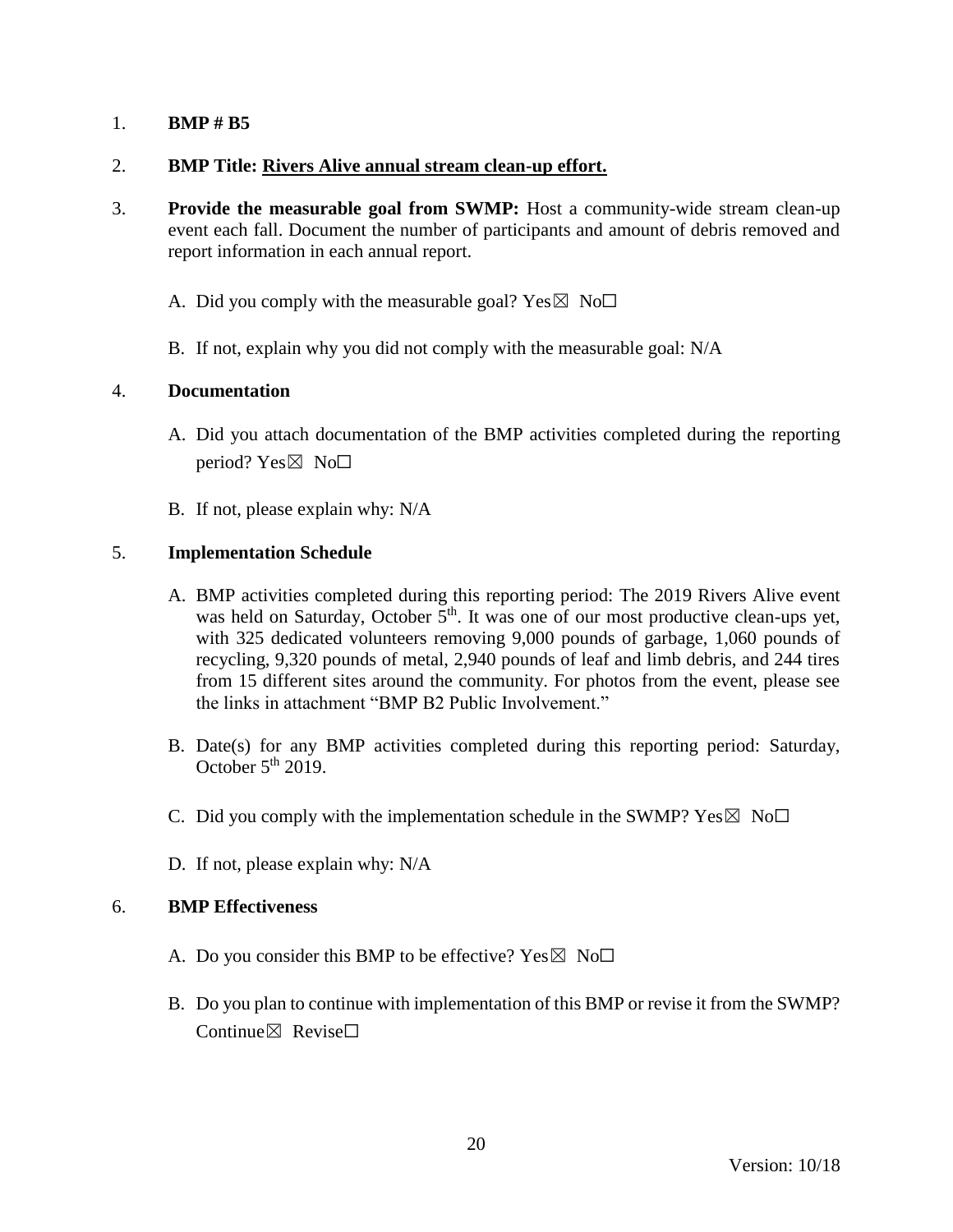- C. Do you plan to revise the BMP description, implementation schedule, or measurable goal for this BMP?  $\mathrm{Yes}\square$   $\mathrm{No}\boxtimes$
- D. If yes, please explain: N/A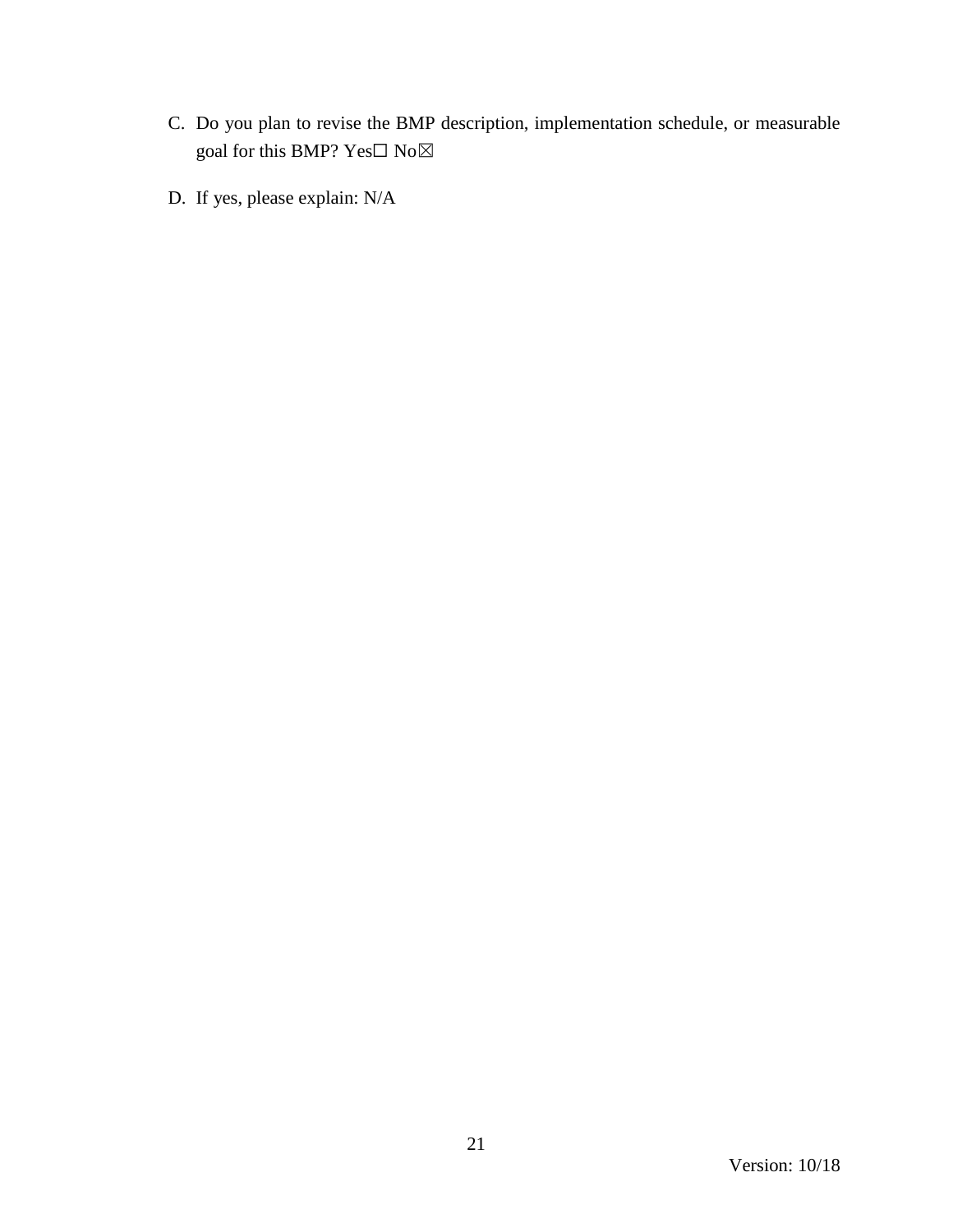# 2. **BMP Title: Monitor the local litter prevention program, Adopt-A-Highway, to reduce roadside litter throughout the county.**

- 3. **Provide the measurable goal from SWMP:** Update the list of participating groups and number of miles adopted annually, and track the number of clean-ups done each year.
	- A. Did you comply with the measurable goal? Yes  $\boxtimes$  No $\Box$
	- B. If not, explain why you did not comply with the measurable goal: N/A

### 4. **Documentation**

- A. Did you attach documentation of the BMP activities completed during the reporting period?  $Yes \boxtimes No \square$
- B. If not, please explain why: N/A

### 5. **Implementation Schedule**

- A. BMP activities completed during this reporting period: In 2019, 64 official Adopt-a-Highway groups and 51 other groups and schools conducted 250 total roadside cleanups. 285 miles of roads were cleaned, and volunteers removed 1,186 bags of trash and 283 bags of recycling from our roadways. These groups were made up of 2,959 volunteers who spent a total of 4,898 volunteer hours. For a complete list of clean ups, groups, and adopted miles, see "BMP B6 Adopt-A-Highway Clean-Ups."
- B. Date(s) for any BMP activities completed during this reporting period: All clean-up dates are included in attachment "BMP B6 Adopt-A-Highway Clean-Ups"
- C. Did you comply with the implementation schedule in the SWMP?  $Yes \boxtimes No\square$
- D. If not, please explain why: N/A

- A. Do you consider this BMP to be effective? Yes  $\boxtimes$  No $\Box$
- B. Do you plan to continue with implementation of this BMP or revise it from the SWMP?  $Confinite \times$  Revise $\Box$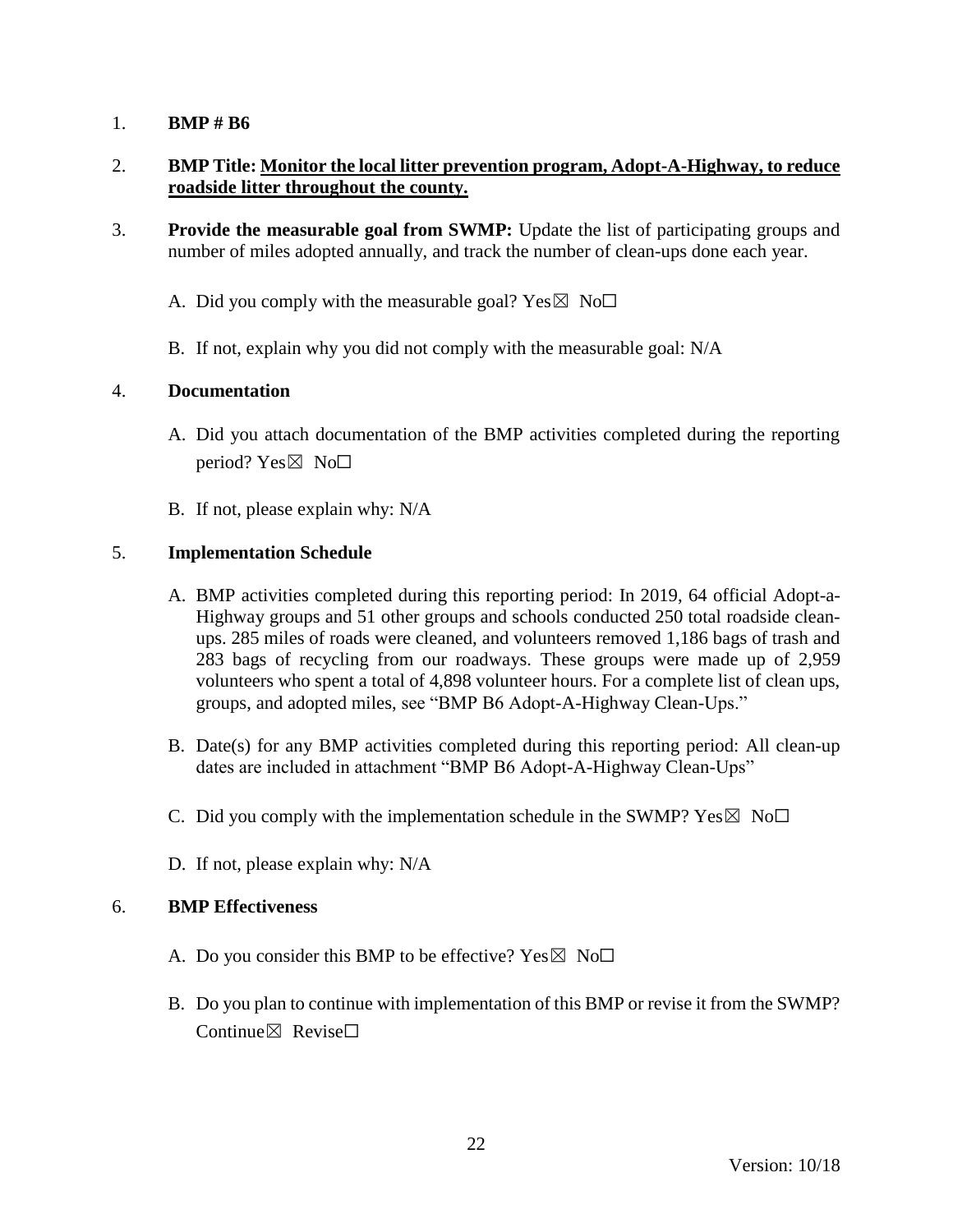- C. Do you plan to revise the BMP description, implementation schedule, or measurable goal for this BMP?  $\mathrm{Yes}\square$   $\mathrm{No}\boxtimes$
- D. If yes, please explain: N/A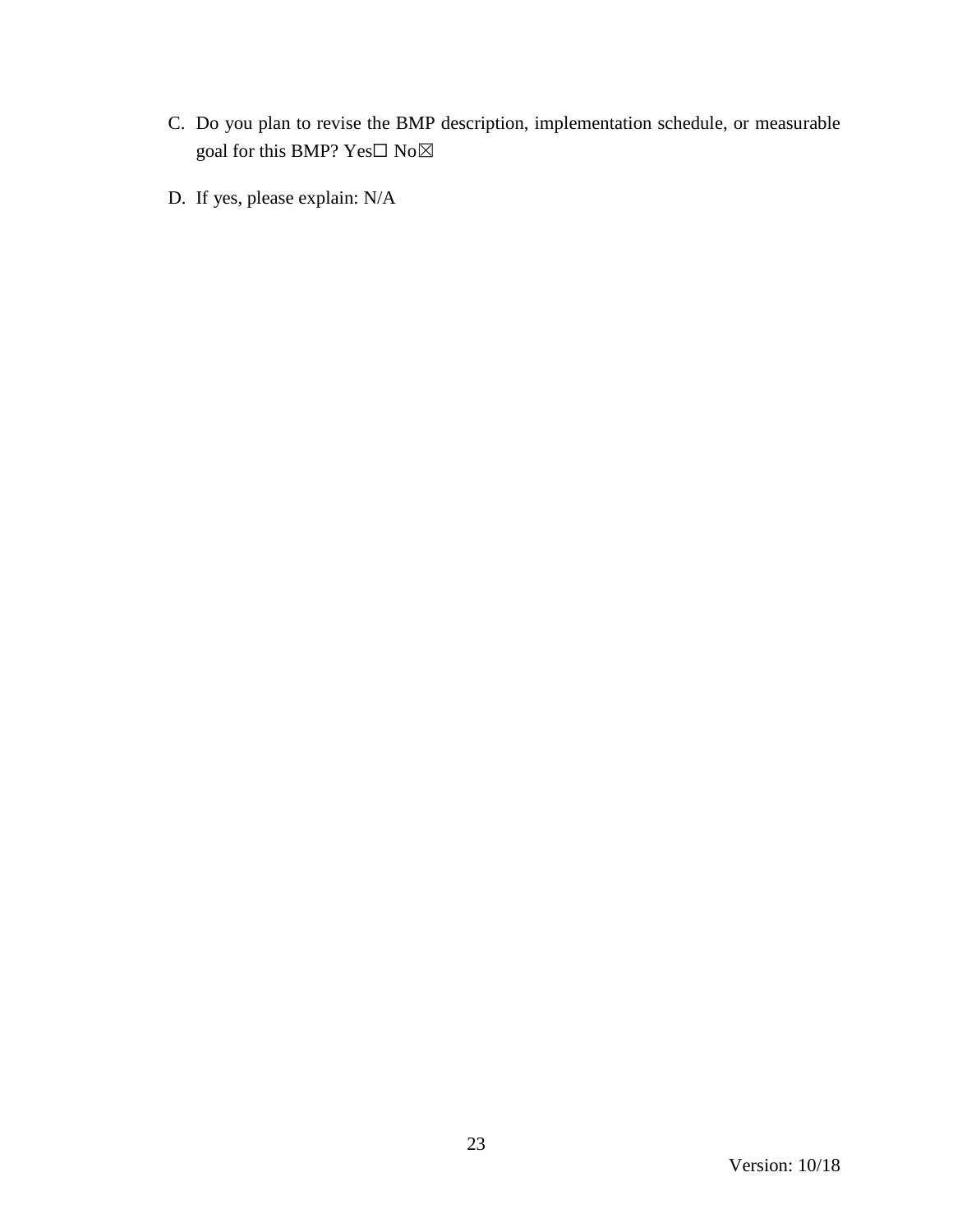## **Illicit Discharge Detection and Elimination Minimum Control Measure (Table 4.2.3)**

### 1. **BMP # C1 (Table 4.2.3, BMP #1)**

### 2. **BMP Title: Illicit Discharge Elimination Ordinance**

- 3. **Provide the measurable goal from the Permit and/or approved SWMP:** Evaluate, and if necessary, modify the existing ordinance at least once a year.
	- A. Did you comply with the measurable goal? Yes  $\boxtimes$  No $\Box$
	- B. If not, explain why you did not comply with the measurable goal: N/A

#### 4. **Ordinance Status**

- A. Did you adopt or revise the ordinance during the reporting period? Yes $\square$  No $\boxtimes$
- B. If yes, provide the date of adoption: N/A
- C. If the ordinance was adopted or revised during the reporting period, is a copy of the adopted ordinance attached? Yes□ No⊠
- D. If the ordinance was adopted or revised during the reporting period and a copy is not attached, explain why: N/A

#### 5. **Implementation Schedule**

- A. BMP activities completed during this reporting period: ACCGOV reviewed its Stormwater Management Ordinance Section 5-4 Article II Illicit Discharge and Illegal Connection in 2019 and found no changes were needed.
- B. Date(s) for any BMP activities completed during this reporting period: N/A
- C. Did you comply with the implementation schedule in the SWMP?  $Yes \boxtimes No \square$
- D. If not, please explain why: N/A

#### 6. **BMP Effectiveness**

A. Do you consider this BMP to be effective? Yes  $\boxtimes$  No $\Box$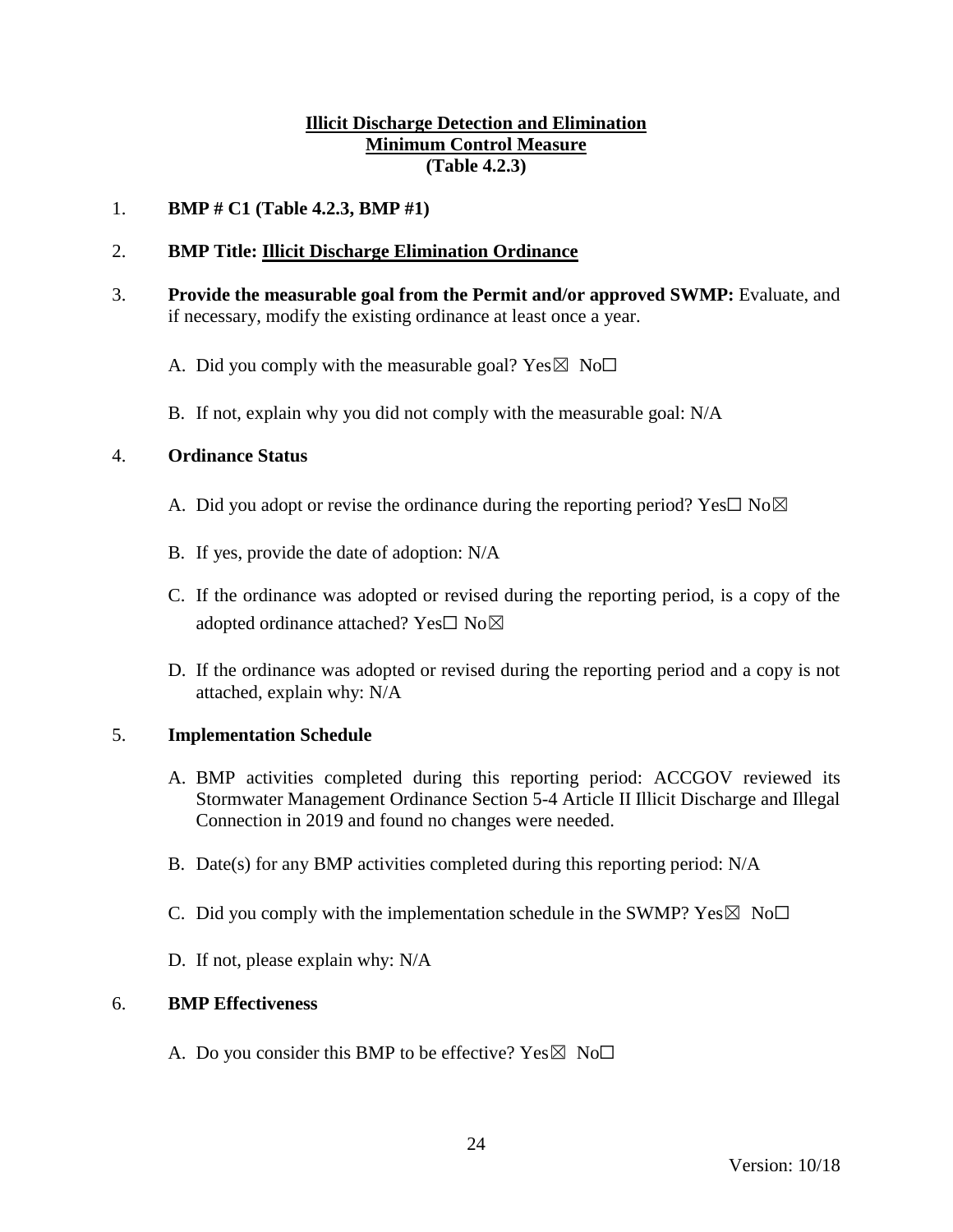- B. Do you plan to continue with implementation of this BMP or revise it from the SWMP? Continue⊠ Revise□
- C. Do you plan to revise the BMP description, implementation schedule, or measurable goal for this BMP?  $\mathrm{Yes}\square$   $\mathrm{No}\boxtimes$
- D. If yes, please explain: N/A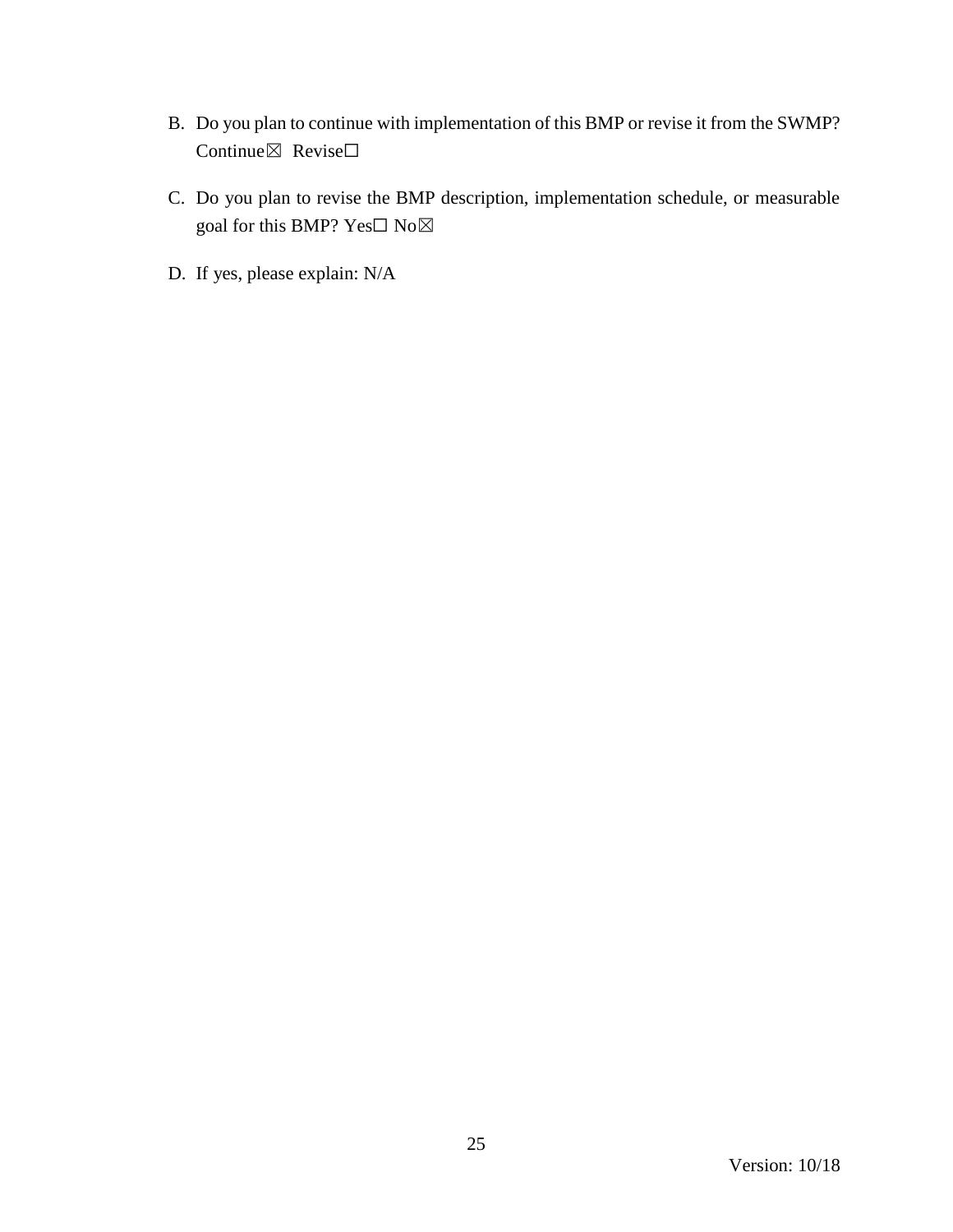## 1. **BMP # C2 (Table 4.2.3, BMP #2)**

### 2. **BMP Title: Outfall Map and Inventory**

- 3. **Provide the measurable goal from the Permit and/or approved SWMP:** Annually update the outfall map and an inventory showing the location of all outfalls from the MS4 and the names and locations of all waters of the State that receive discharges from those outfalls.
	- A. Did you comply with the measurable goal? Yes  $\boxtimes$  No $\Box$
	- B. If not, explain why you did not comply with the measurable goal: N/A

### 4. **Outfall Inventory**

A. Provide the number of outfalls added or deleted from the inventory during the reporting period:

Number added: 0 Number deleted: 59

- B. Provide the total number of outfalls identified to date: 501
- C. Is the outfall mapping completed?  $Yes \boxtimes No \square$
- D. If not, explain the reason why, and provide the status of the mapping: N/A
- E. If not, provide the projected completion date: N/A

#### 5. **Documentation**

- A. Did you attach documentation of the BMP activities completed during the reporting period?  $Yes \boxtimes No \Box$
- B. If not, please explain why: N/A

#### 6. **Implementation Schedule**

- A. BMP activities completed during this reporting period: The Stormwater Inspector and GIS Analyst are continuing to clean-up ACC's outfall inventory. In 2019, 59 objects marked as outfalls have been identified as not being outfalls and were removed from the inventory. No new outfalls were added to the inventory (see attachments "BMP C2 Outfall Inventory" and "BMP C2 Outfall Map").
- B. Date(s) for any BMP activities completed during this reporting period: The outfall map and inventory were updated throughout the year.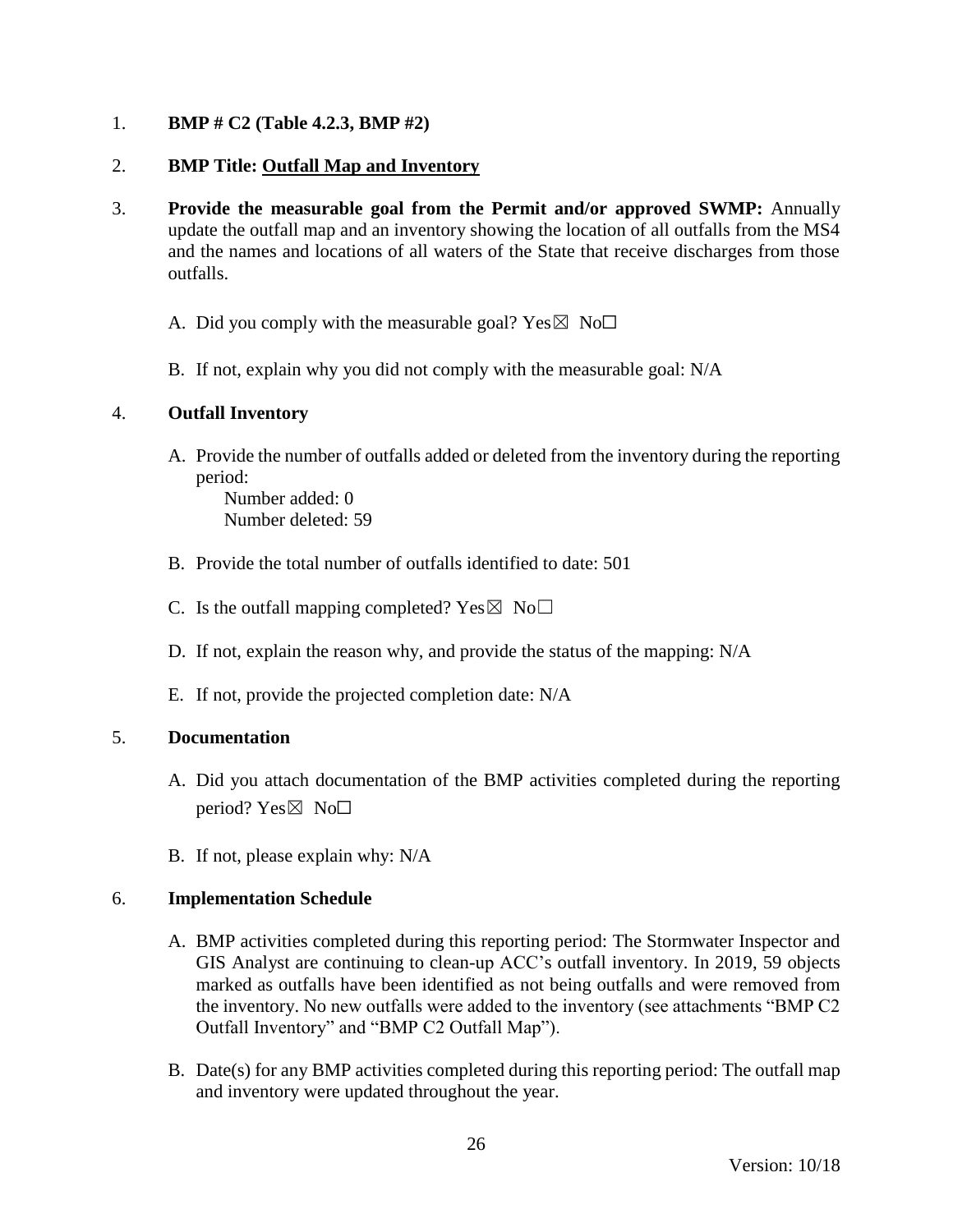- C. Did you comply with the implementation schedule in the SWMP?  $Yes \boxtimes No \Box$
- D. If not, please explain why: N/A

- A. Do you consider this BMP to be effective? Yes  $\boxtimes$  No $\Box$
- B. Do you plan to continue with implementation of this BMP or revise it in the SWMP? Continue⊠ Revise□
- C. Do you plan to revise the BMP description, implementation schedule, or measurable goal for this BMP?  $Yes \Box No \boxtimes$
- D. If yes, please explain: N/A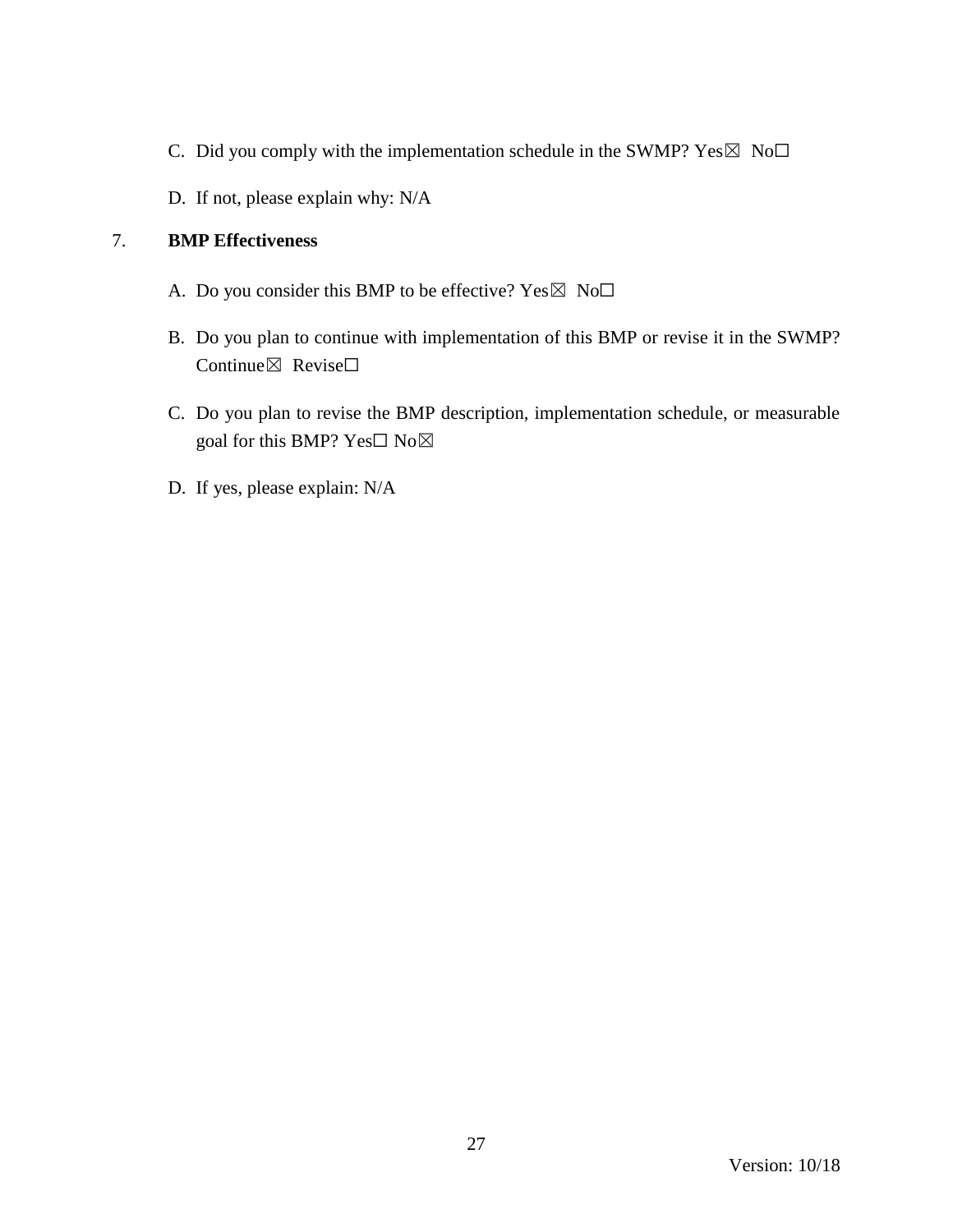## 1. **BMP # C3 (Table 4.2.3, BMP #3)**

### 2. **BMP Title: IDDE Plan**

- 3. **Provide the measurable goal from the Permit and/or approved SWMP:** Conduct dryweather screening of each year's corresponding section. Prepare annual summary of areas covered, outfalls checked, and data on each outfall. Implement investigative procedures as outlined in the county's Dry Weather Screening Program procedures when potential for an illicit discharge is evident. Ensure any identified illicit discharge is eliminated and if necessary implement enforcement procedures in accordance with the Enforcement Response Plan (upon acceptance).
	- A. Did you comply with the measurable goal? Yes  $\boxtimes$  No $\Box$
	- B. If not, explain why you did not comply with the measurable goal: N/A

### 4. **IDDE Plan Status**

- A. Provide the number of outfalls inspected during the reporting period: 109
- B. What percentage of the total number of outfalls were inspected during the reporting period? 22%

| Year | <b>Total Number of</b><br><b>Outfalls</b> | <b>Number of</b><br><b>Outfalls Screened</b> | % Screened |
|------|-------------------------------------------|----------------------------------------------|------------|
| 2018 | 560                                       | 140                                          | 25%        |
| 2019 | 501                                       | 109                                          | 22%        |
| 2020 |                                           |                                              |            |
| 2021 |                                           |                                              |            |
| 2022 |                                           |                                              |            |

C. Provide the status of the outfall screening from 2018-2022:

- D. Did you conduct any stream walks as part of your IDDE program? Yes□ No⊠
	- 1. If yes, provide the total number of stream miles within your jurisdiction: N/A
	- 2. Provide the number of stream miles walked during the reporting period: N/A
	- 3. What percentage of the total number of stream miles were walked during the reporting period? N/A
- E. Did you conduct stream walks for a reason other than IDDE?  $Yes \boxtimes No\square$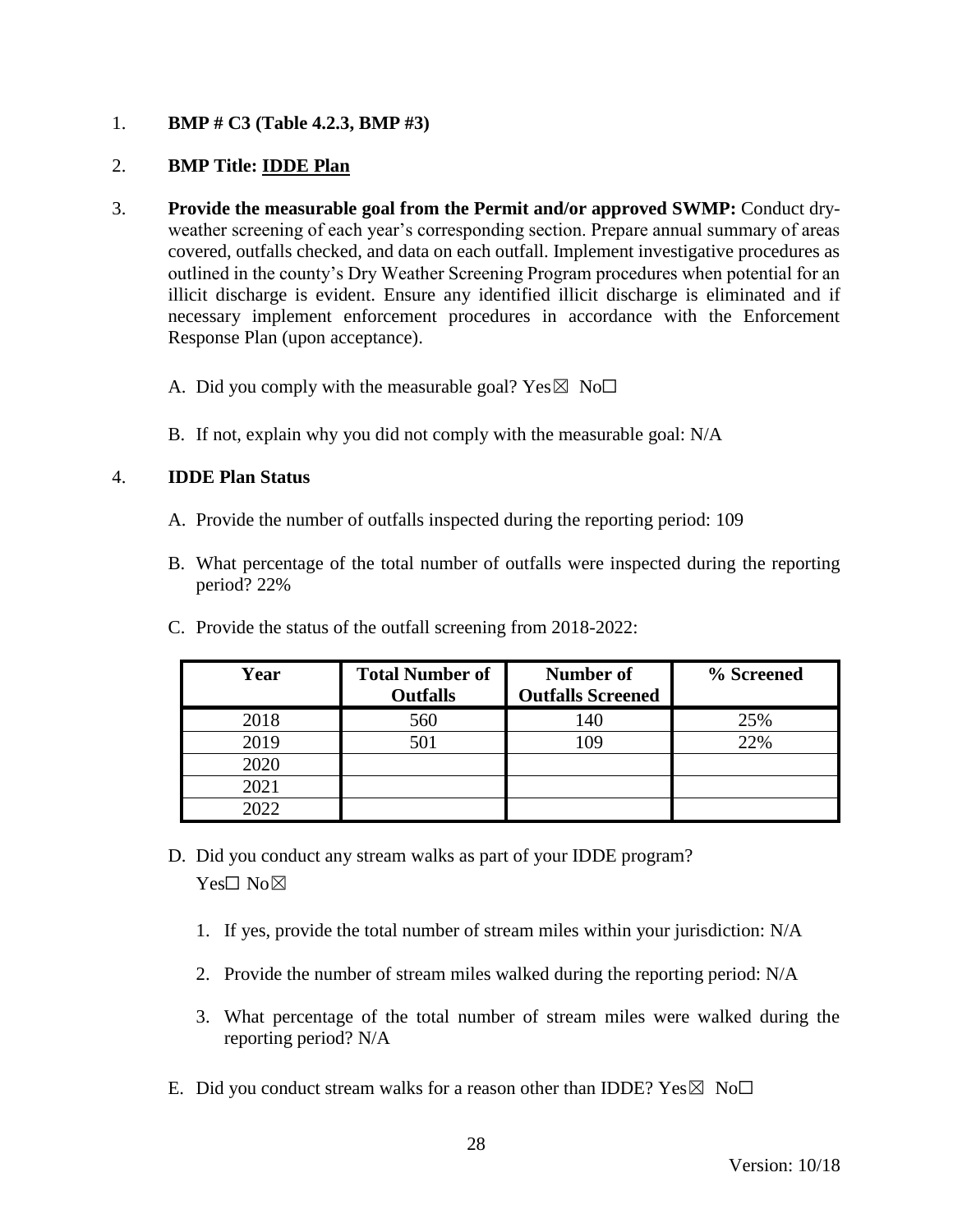- 1. If yes, explain the reason: The ACC Public Utilities Department and their consultants conducted stream walks in April 2019 in accordance with their Annual Watershed Protection Plan.
- 2. Provide the number of stream miles walked during the reporting period: Approximately 10 miles of streams were walked and assessed by ACC Public Utilities in 2019.

#### 5. **Documentation**

- A. Did you attach documentation of the BMP activities completed during the reporting period? Yes $\boxtimes$  No $\square$
- B. If not, please explain why: N/A

### 6. **Implementation Schedule**

- A. BMP activities completed during this reporting period: The Stormwater Inspector screened 109 Section 2 outfalls in 2019 (see inspection summaries in attachment "BMP C3 Outfall Inspections"). The outfall inspection sections are included in attachment "BMP C2 Outfall Map."
- B. Date(s) for any BMP activities completed during this reporting period: Outfalls were inspected throughout the year. See attachment "BMP C3 Outfall Inspections" for specific dates.
- C. Did you comply with the implementation schedule in the SWMP?  $Yes \boxtimes No\square$
- D. If not, please explain why: N/A

#### 7. **BMP Effectiveness**

- A. Do you consider this BMP to be effective? Yes  $\boxtimes$  No $\Box$
- B. Do you plan to continue with implementation of this BMP or revise it in the SWMP? Continue $\boxtimes$  Revise $\Box$
- C. Do you plan to revise the BMP description, implementation schedule, or measurable goal for this BMP? Yes□ No⊠
- D. If yes, please explain: N/A

29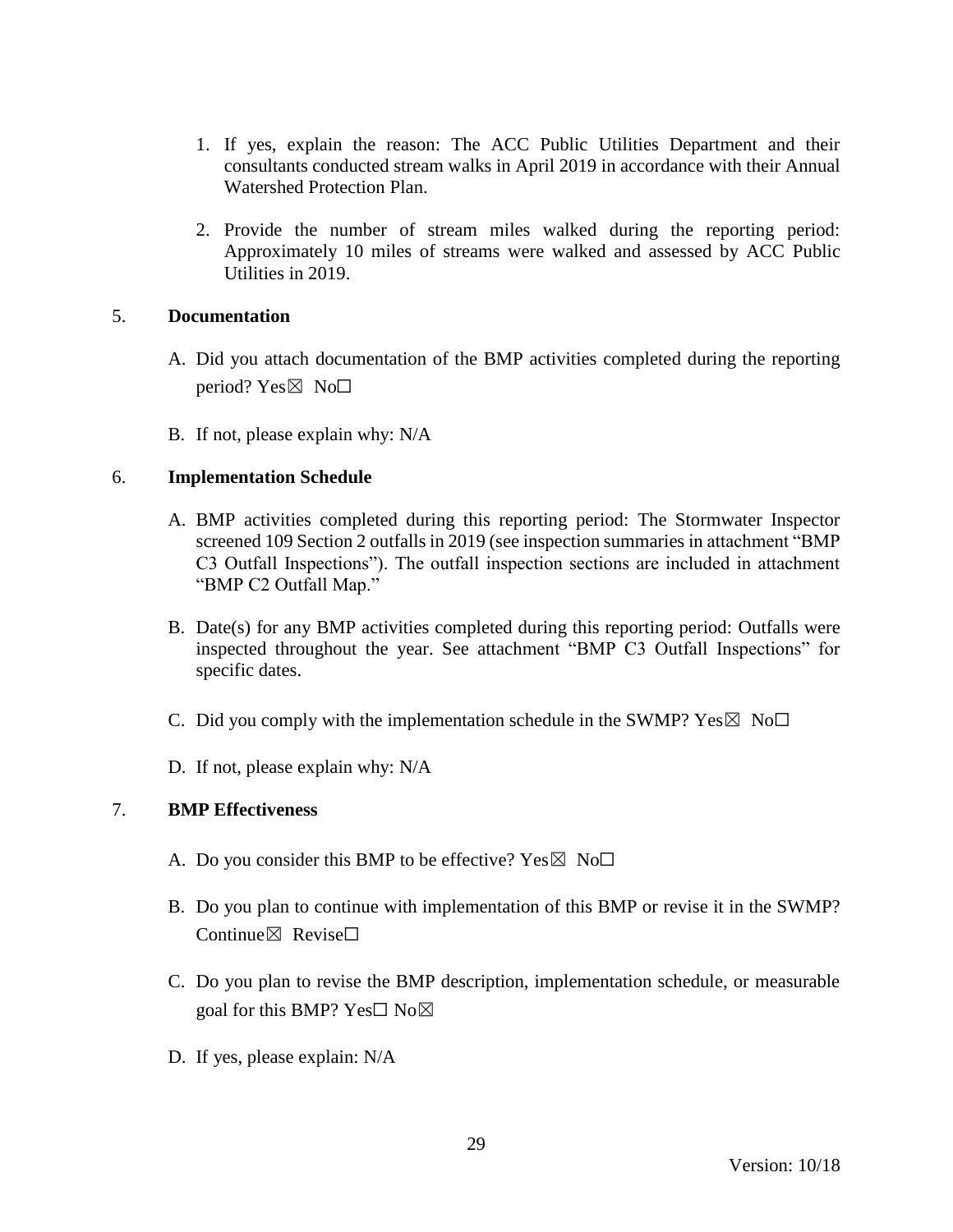## 1. **BMP # C4 (Table 4.2.3, BMP #4)**

### 2. **BMP Title: Education**

- 3. **Provide the measurable goal from the Permit and/or approved SWMP:** Update information on existing website as necessary. Conduct one storm drain decaling project per year. Conduct ACC employee trainings as outlined in BMP F5, including illicit discharge training.
	- A. Did you comply with the measurable goal? Yes  $\boxtimes$  No $\Box$
	- B. If not, explain why you did not comply with the measurable goal: N/A

#### 4. **Documentation**

- A. Did you attach documentation of the BMP activities completed during the reporting period? Yes $\boxtimes$  No $\square$
- B. If not, please explain why: N/A

### 5. **Implementation Schedule**

- A. BMP activities completed during this reporting period: The Stormwater Education Specialist continued to maintain the stormwater website and social media accounts (see BMP A5). One storm drain decaling project was held (details and documentation are available in attachment "BMP B1 Storm Drain Decaling"). Stormwater staff also held one ACCGOV employee training in 2019 (details and documentation are provided under BMP F5).
- B. Date(s) for any BMP activities completed during this reporting period: Stormwater website and social media accounts are updated throughout the year. The storm drain decaling project took place on July  $11<sup>th</sup>$ , 2019. The ACCGOV staff training took place on December 17<sup>th</sup>.
- C. Did you comply with the implementation schedule in the SWMP?  $Yes \boxtimes No \Box$
- D. If not, please explain why: N/A

- A. Do you consider this BMP to be effective? Yes  $\boxtimes$  No $\Box$
- B. Do you plan to continue with implementation of this BMP or revise it in the SWMP? Continue⊠ Revise□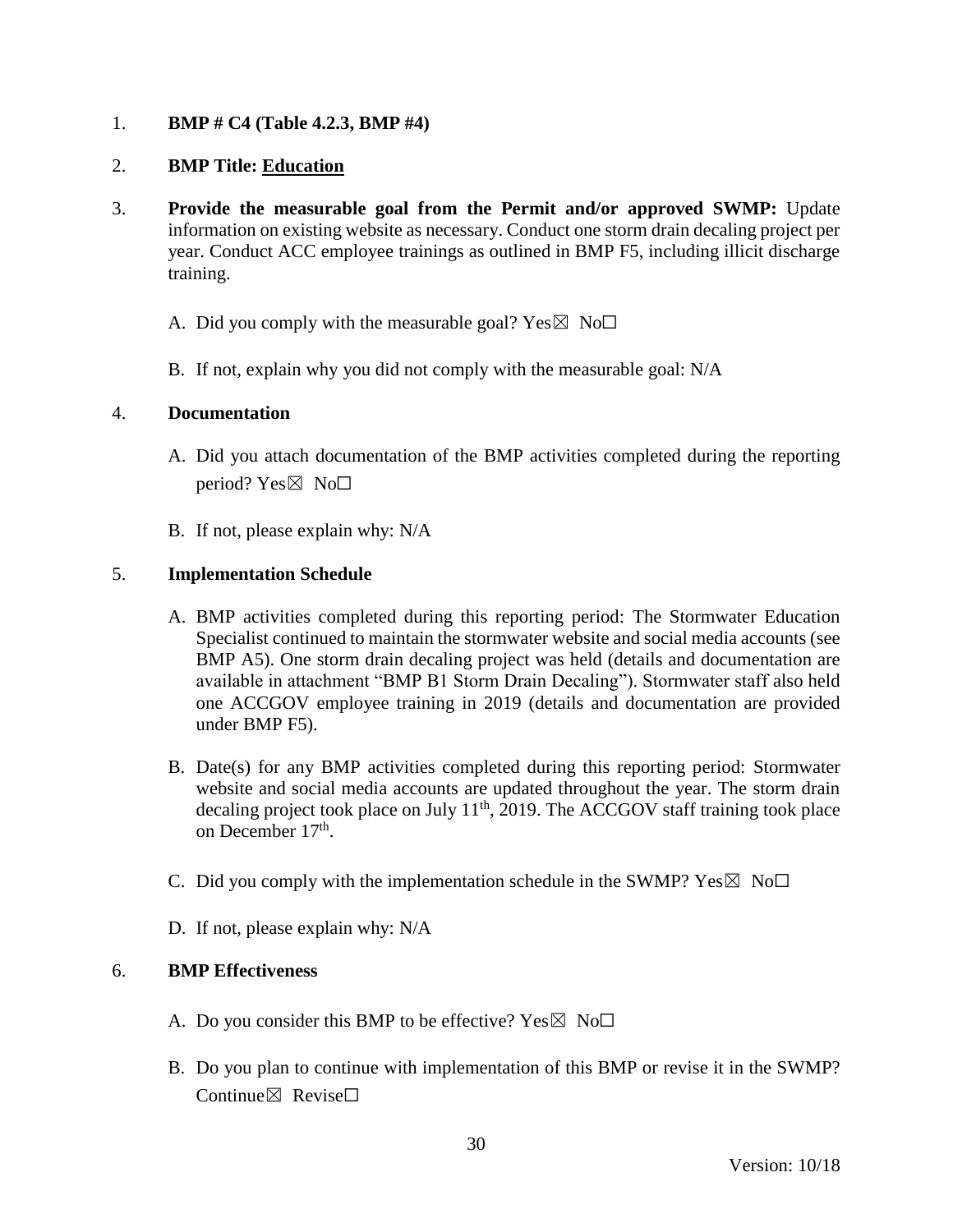- C. Do you plan to revise the BMP description, implementation schedule, or measurable goal for this BMP? Yes $\Box$  No $\boxtimes$
- D. If yes, please explain: N/A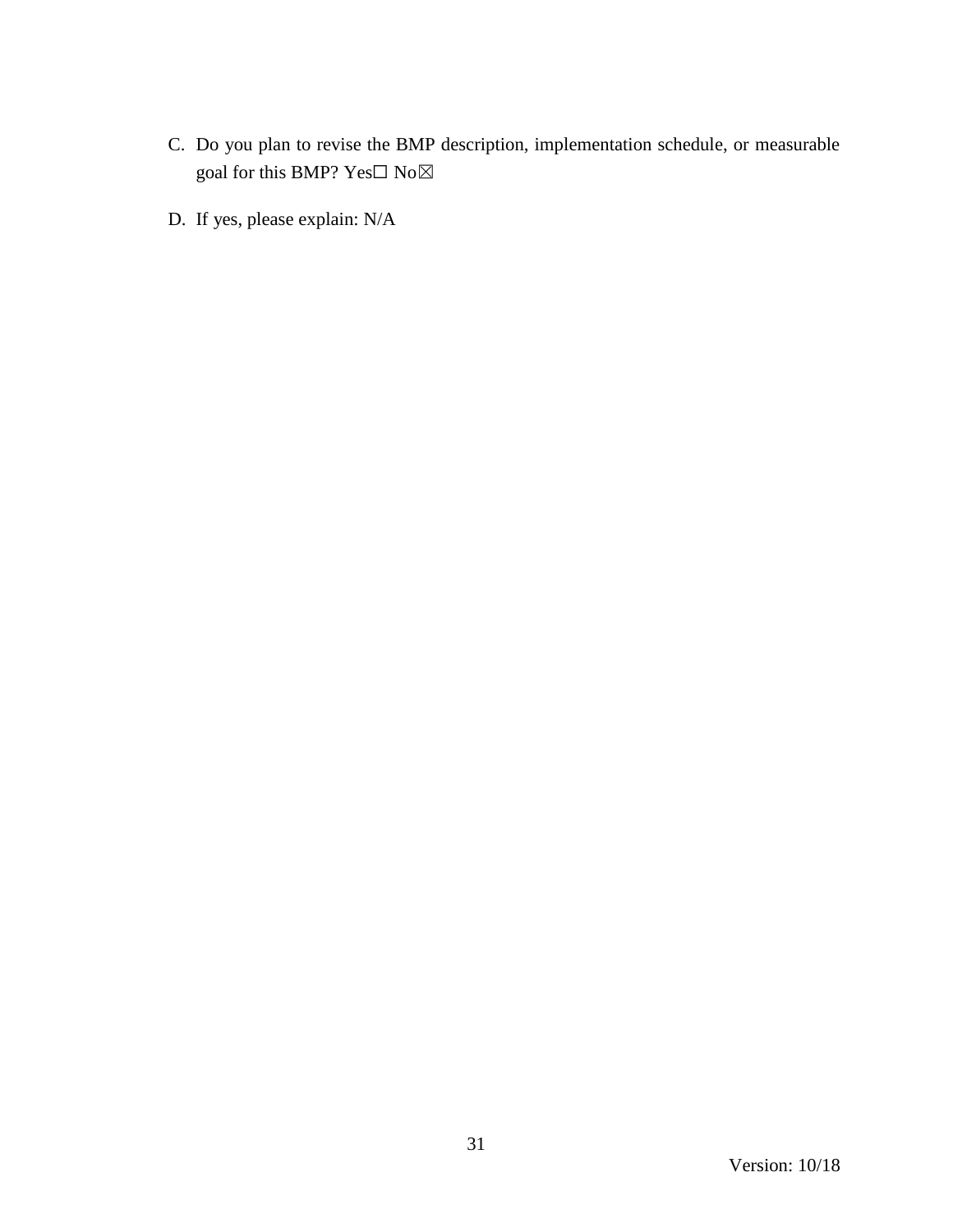### 1. **BMP # C5 (Table 4.2.3, BMP #5)**

### 2. **BMP Title: Illicit Discharge Complaint Response**

3. **Provide the measurable goal from the Permit and/or approved SWMP:** Implement procedures for receiving, investigating, and tracking the status of illicit discharge complaints. 100% of received complaints will be responded to within 48 hours of receipt.

A. Did you comply with the measurable goal? Yes  $\boxtimes$  No $\Box$ 

B. If not, explain why you did not comply with the measurable goal: N/A

### 4. **Documentation**

- A. Did you attach documentation of the BMP activities completed during the reporting period?  $Yes \boxtimes No \square$
- B. If not, please explain why: N/A

### 5. **Implementation Schedule**

- A. BMP activities completed during this reporting period: Stormwater staff responded to 14 illicit discharge complaints that were phoned in, emailed, or submitted via Survey123. A list of complaints is attached in "BMP C5 Complaint Response."
- B. Date(s) for any BMP activities completed during this reporting period: All dates of complaints are included in attachment "BMP C5 Complaint Response."
- C. Did you comply with the implementation schedule in the SWMP?  $Yes \boxtimes No \square$
- D. If not, please explain why: N/A

- A. Do you consider this BMP to be effective? Yes  $\boxtimes$  No $\Box$
- B. Do you plan to continue with implementation of this BMP or revise it in the SWMP? Continue $\boxtimes$  Revise $\Box$
- C. Do you plan to revise the BMP description, implementation schedule, or measurable goal for this BMP? Yes $\square$  No $\boxtimes$
- D. If yes, please explain: N/A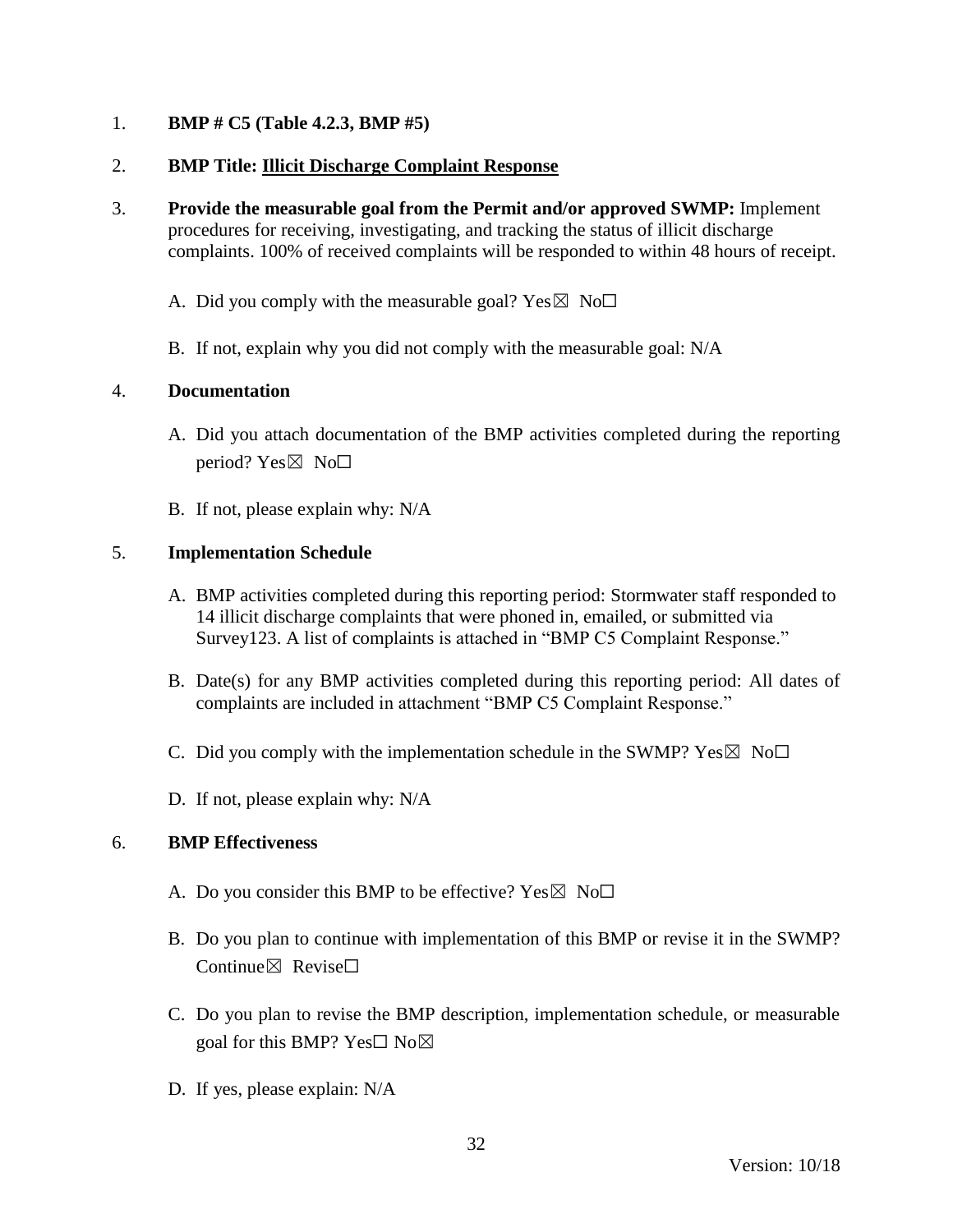## **Construction Site Storm Water Runoff Control Minimum Control Measure (Table 4.2.4)**

### 1. **BMP # D1 (Table 4.2.4, BMP #1)**

### 2. **BMP Title: Erosion and Sediment Control Ordinance**

- 3. **Provide the measurable goal from the Permit and/or approved SWMP:** Annually evaluate, and if necessary, modify the existing E&S ordinance.
	- A. Did you comply with the measurable goal? Yes  $\boxtimes$  No $\Box$
	- B. If not, explain why you did not comply with the measurable goal: N/A

#### 4. **Ordinance Status**

- A. Is the construction waste requirement addressed in either your E&S or litter ordinance? Yes⊠ No□
- B. If yes, which one? E&S
- C. Did you adopt or revise the ordinance during the reporting period? Yes□ No⊠
- D. If you are a Local Issuing Authority, you must revise your E&S Ordinance to comply with the latest revisions to the E&S Act (2015). The ordinance revision was to be completed by December 31, 2016. Have you completed the ordinance revisions? Yes⊠ No<sub>□</sub>
- E. If yes, provide the date of adoption: November 1, 2016
- F. If the ordinance was adopted or revised during the reporting period, is a copy of the adopted ordinance attached? Yes□ No⊠
- G. If the ordinance was adopted or revised during the reporting period and a copy is not attached, explain why: N/A

#### 5. **Implementation Schedule**

A. BMP activities completed during this reporting period: ACC's E&S ordinance was last modified in 2016 to include updates to the model ordinance and other minor revisions.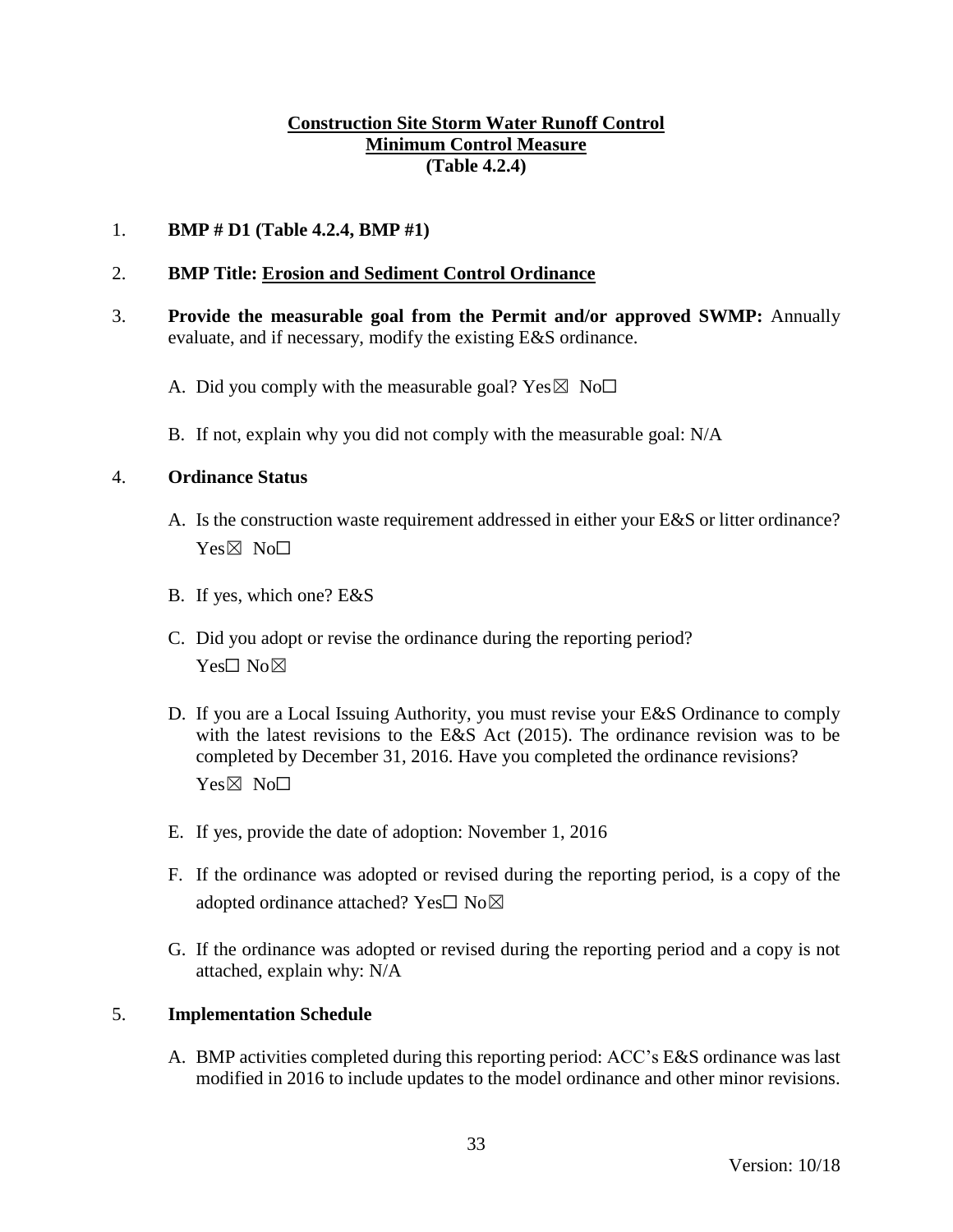The construction waste requirement is included on page 14, under Section 8-3-4. No additional changes were needed in 2019.

- B. Date(s) for any BMP activities completed during this reporting period: N/A
- C. Did you comply with the implementation schedule in the SWMP?  $Yes \boxtimes No \Box$
- D. If not, please explain why: N/A

- A. Do you consider this BMP to be effective? Yes  $\boxtimes$  No $\Box$
- B. Do you plan to continue with implementation of this BMP or revise it in the SWMP? Continue⊠ Revise□
- C. Do you plan to revise the BMP description, implementation schedule, or measurable goal for this BMP? Yes□ No⊠
- D. If yes, please explain: N/A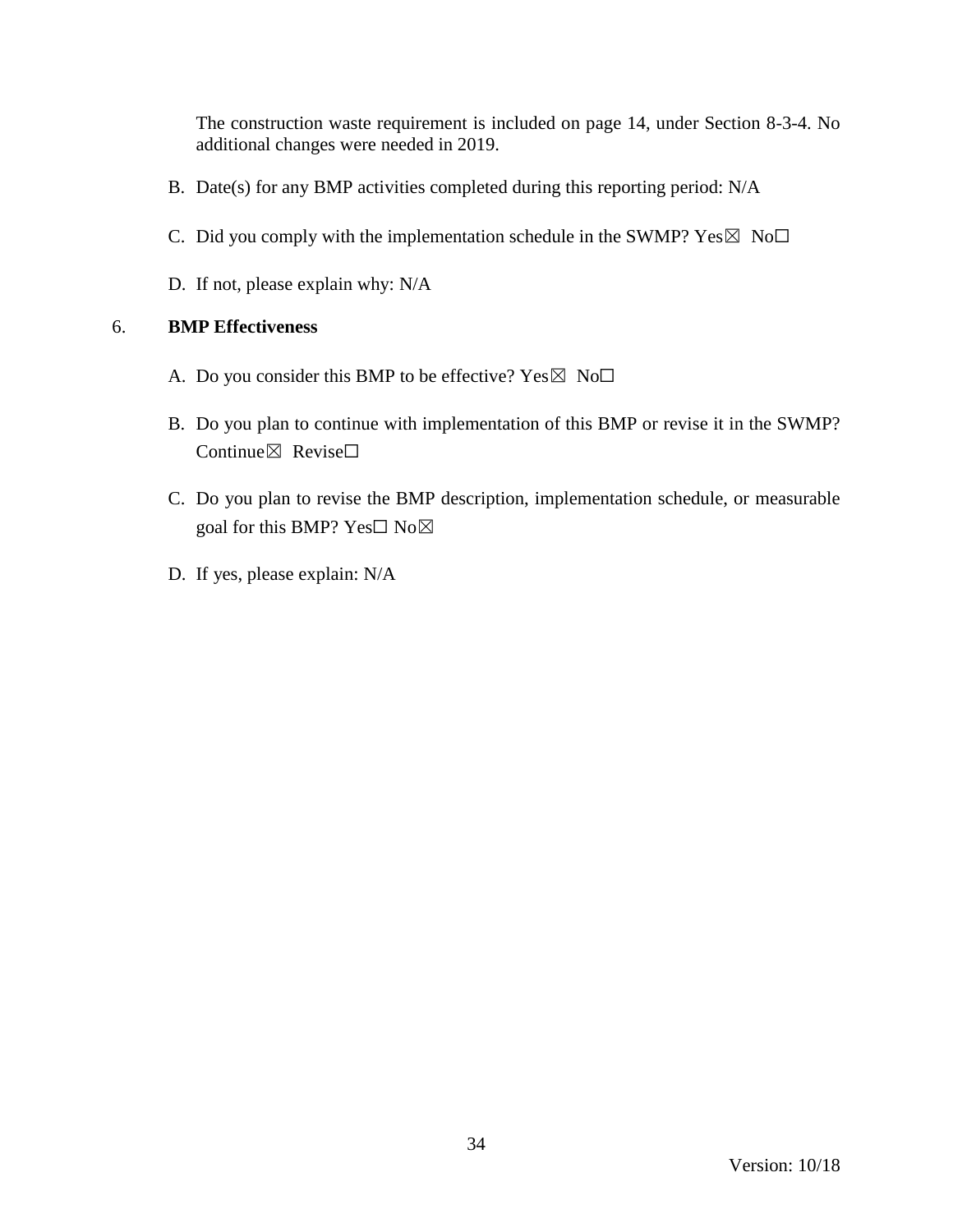## 1. **BMP # D2 (Table 4.2.4, BMP #2)**

### 2. **BMP Title: Site Plan Review Process**

- 3. **Provide the measurable goal from the Permit and/or approved SWMP:** Provide a list of the site plans received and the number of site plans reviewed, approved, or denied during the reporting period in each annual report. Review 100% of plans received within 30 days of receipt.
	- A. Did you comply with the measurable goal? Yes  $\boxtimes$  No $\Box$
	- B. If not, explain why you did not comply with the measurable goal: N/A

### **4. Site Plan Review Status**

- A. Are you a Local Issuing Authority? Yes  $\boxtimes$  No $\Box$ 
	- 1. If yes, provide the following information for the reporting period:

Number of plans received: 42 Number of plans reviewed: 206 Number of plans approved: 21 Number of plans denied: 75

#### **5. Documentation**

- A. Did you attach documentation of the BMP activities completed during the reporting period? Yes $\boxtimes$  No $\square$
- B. If not, please explain why: N/A

# 6. **Implementation Schedule**

- A. BMP activities completed during this reporting period: ACCGOV staff conducted 100 different plan reviews on 41 different projects, averaging 4.87 reviews per site. Of those projects, 42 required a Water Quality Treatment review, resulting in 106 total water quality reviews and 42 new stormwater management facility maintenance agreements (see attachment BMP E4 Maintenance Agreement List"). Overall, 21 site plans were approved and 75 were denied (and then returned to the design consultant for revisions) during 2019. See attachment "BMP D2 Site Plan Reviews" for a list of all projects and reviews, and attachment "BMP D2 Water Quality Site Plan Reviews" for details on those projects that required water quality components.
- B. Date(s) for any BMP activities completed during this reporting period: See attachments "BMP D2 Site Plan Reviews" and "BMP D2 Water Quality Site Plan Reviews."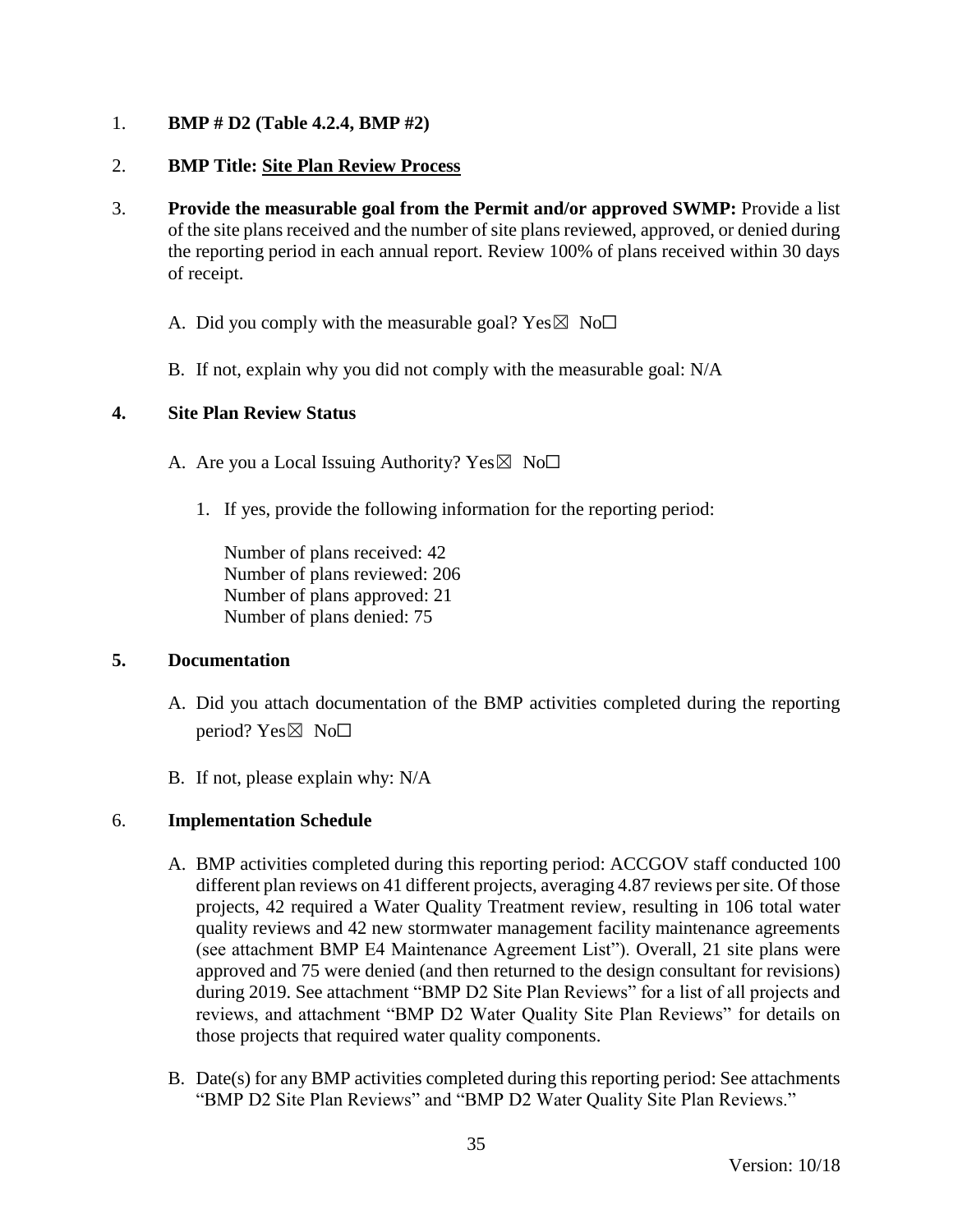- C. Did you comply with the implementation schedule in the SWMP?  $Yes \boxtimes No \Box$
- D. If not, please explain why: N/A

- A. Do you consider this BMP to be effective? Yes  $\boxtimes$  No $\Box$
- B. Do you plan to continue with implementation of this BMP or revise it in the SWMP? Continue⊠ Revise□
- C. Do you plan to revise the BMP description, implementation schedule, or measurable goal for this BMP? Yes□ No⊠
- D. If yes, please explain: N/A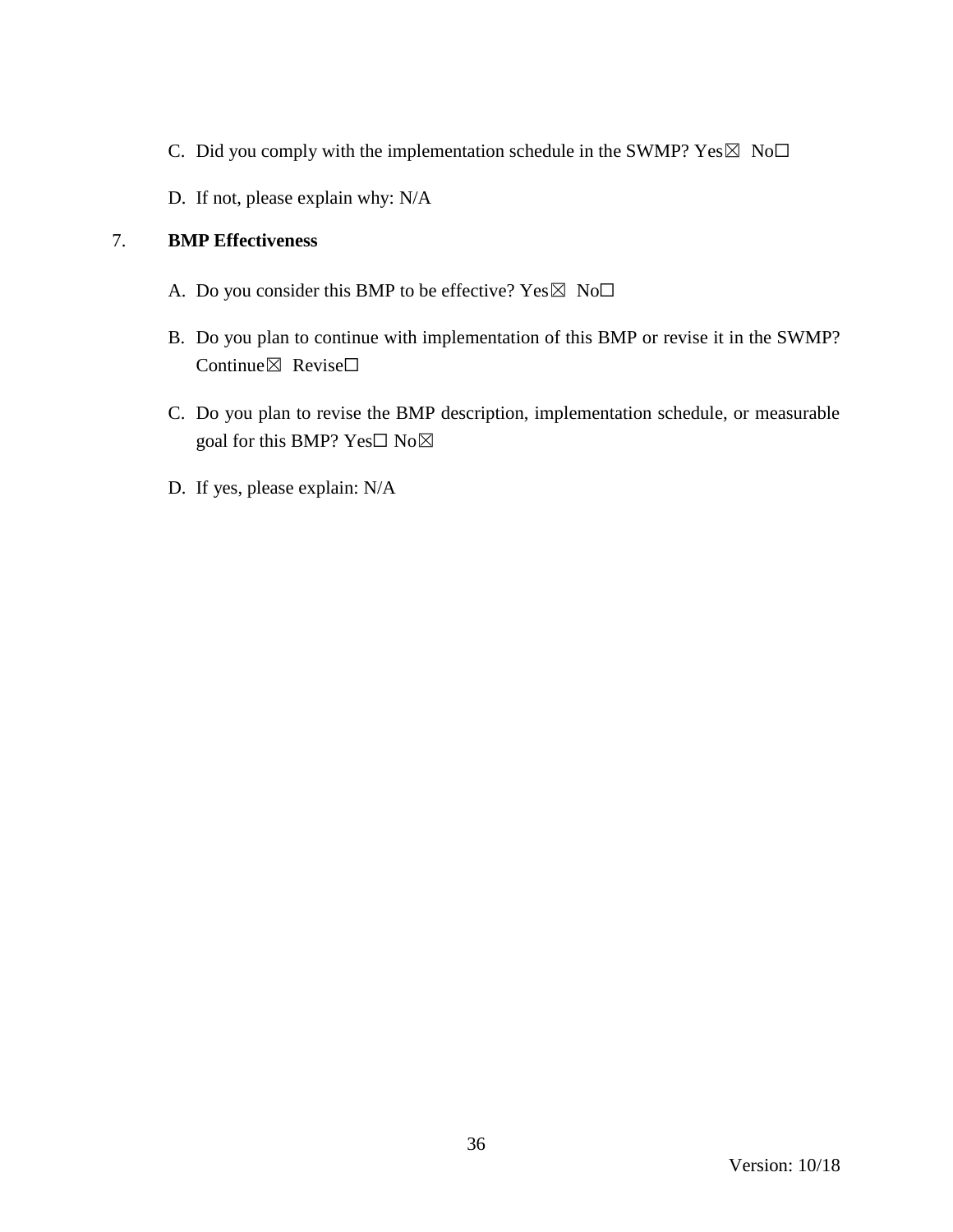## 1. **BMP # D3 (Table 4.2.4, BMP #3)**

## 2. **BMP Title: Construction Site Inspection Program**

- 3. **Provide the measurable goal from the Permit and/or approved SWMP:** 100% of sites requiring inspection will be inspected as required by the NPDES Permit.
	- A. Did you comply with the measurable goal? Yes  $\boxtimes$  No $\Box$
	- B. If not, explain why you did not comply with the measurable goal: N/A

## 4. **Documentation**

- A. Did you attach documentation of the BMP activities completed during the reporting period?  $\boxtimes$  Yes  $\Box$  No
- B. If not, please explain why: N/A

## 5. **Implementation Schedule**

- A. BMP activities completed during this reporting period: ACCGOV Land Development Inspectors conducted 4,923 total site inspections on 66 active construction sites in 2019. See a full month-to-month summary, along with other land development tasks, in attachment "BMP D3 E&S Inspections & Enforcement."
- B. Date(s) for any BMP activities completed during this reporting period: Inspections were conducted daily by 3-4 Inspectors throughout the year.
- C. Did you comply with the implementation schedule in the SWMP?  $Yes \boxtimes No \square$
- D. If not, please explain why: N/A

- A. Do you consider this BMP to be effective? Yes  $\boxtimes$  No $\Box$
- B. Do you plan to continue with implementation of this BMP or revise it in the SWMP? Continue $\boxtimes$  Revise $\Box$
- C. Do you plan to revise the BMP description, implementation schedule, or measurable goal for this BMP? Yes $\square$  No $\boxtimes$
- D. If yes, please explain: N/A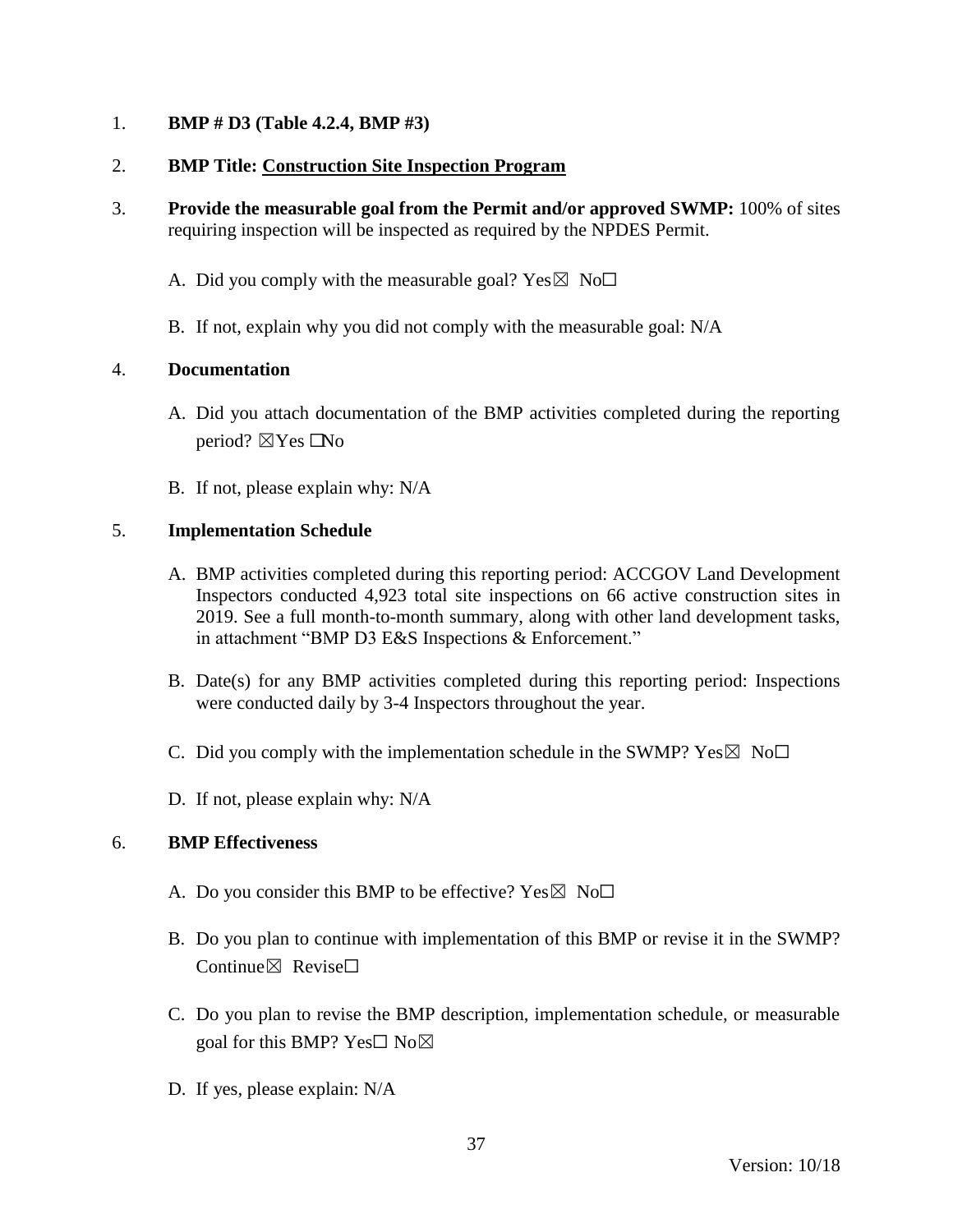## 1. **BMP # D4 (Table 4.2.4, BMP #4)**

## 2. **BMP Title: Enforcement Procedures for E&S Violations**

- 3. **Provide the measurable goal from the Permit and/or approved SWMP:** Implement enforcement procedures for 100% of the E&S violations in accordance with the ERP. Compile documentation of any enforcement actions taken, including the number and type and status, and provide with each annual report.
	- A. Did you comply with the measurable goal? Yes  $\boxtimes$  No $\Box$
	- B. If not, explain why you did not comply with the measurable goal: N/A

### 4. **Documentation**

- A. Did you attach documentation of the BMP activities completed during the reporting period? Yes $\boxtimes$  No $\square$
- B. If not, please explain why: N/A

## 5. **Implementation Schedule**

- A. BMP activities completed during this reporting period: ACCGOV Land Development Inspectors tracked 139 total enforcement actions in 2019, including 107 notices of noncompliance, 12 citations, and 20 stop work orders. Forms were too numerous to attach, but a month-to-month summary is included in attachment "BMP D3 E&S Inspections & Enforcement."
- B. Date(s) for any BMP activities completed during this reporting period: Enforcement actions were taken throughout the year.
- C. Did you comply with the implementation schedule in the SWMP?  $Yes \boxtimes No \Box$
- D. If not, please explain why: N/A

- A. Do you consider this BMP to be effective? Yes  $\boxtimes$  No $\Box$
- B. Do you plan to continue with implementation of this BMP or revise it in the SWMP?  $Confinite \times$  Revise $\Box$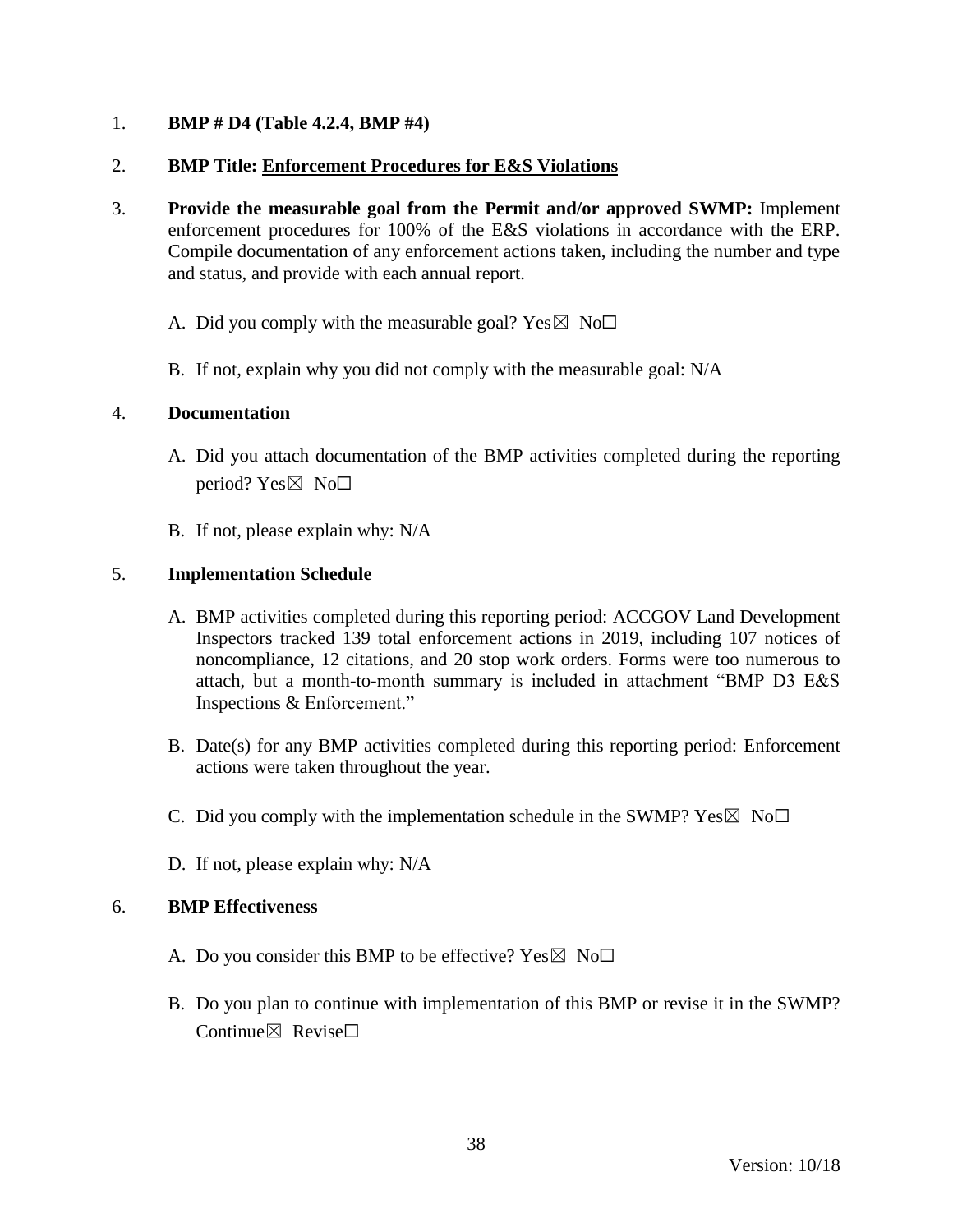- C. Do you plan to revise the BMP description, implementation schedule, or measurable goal for this BMP?  $\mathrm{Yes}\square$   $\mathrm{No}\boxtimes$
- D. If yes, please explain: N/A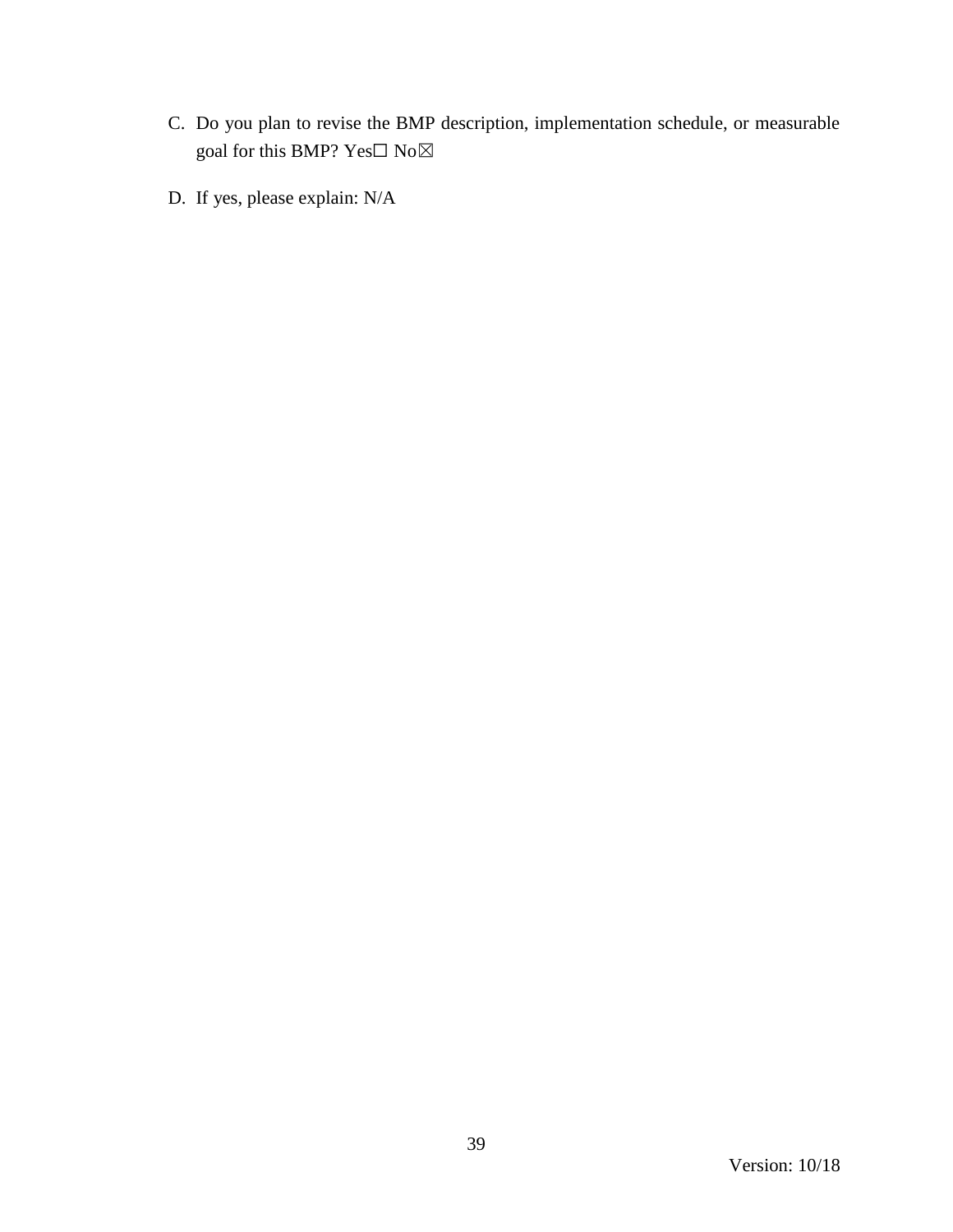## 1. **BMP # D5 (Table 4.2.4, BMP #5)**

## 2. **BMP Title: E&S Complaint Response**

- 3. **Provide the measurable goal from the Permit and/or approved SWMP:** Formalize E&S complaint receipt, investigation, response, and tracking procedures. Implement complaint response procedures. Track and compile report of complaints handled during the reporting period (e.g. date, type, and status) in each annual report. Respond to 100% of complaints within 48 hours of notification.
	- A. Did you comply with the measurable goal? Yes  $\boxtimes$  No $\Box$
	- B. If not, explain why you did not comply with the measurable goal: N/A

### 4. **Documentation**

- A. Did you attach documentation of the BMP activities completed during the reporting period?  $Yes \boxtimes No \Box$
- B. If not, please explain why: N/A

## 5. **Implementation Schedule**

- A. BMP activities completed during this reporting period: Stormwater staff responded to 1 E&S complaints during the reporting year. Complaints were phoned in, emailed, or submitted online via Survey123. A list of complaints is attached in "BMP C5 Complaint Response."
- B. Date(s) for any BMP activities completed during this reporting period: See attachment "BMP C5 Complaint Response."
- C. Did you comply with the implementation schedule in the SWMP?  $Yes \boxtimes No\square$
- D. If not, please explain why: N/A

- A. Do you consider this BMP to be effective? Yes  $\boxtimes$  No $\Box$
- B. Do you plan to continue with implementation of this BMP or revise it in the SWMP?  $Confinite \times$  Revise $\Box$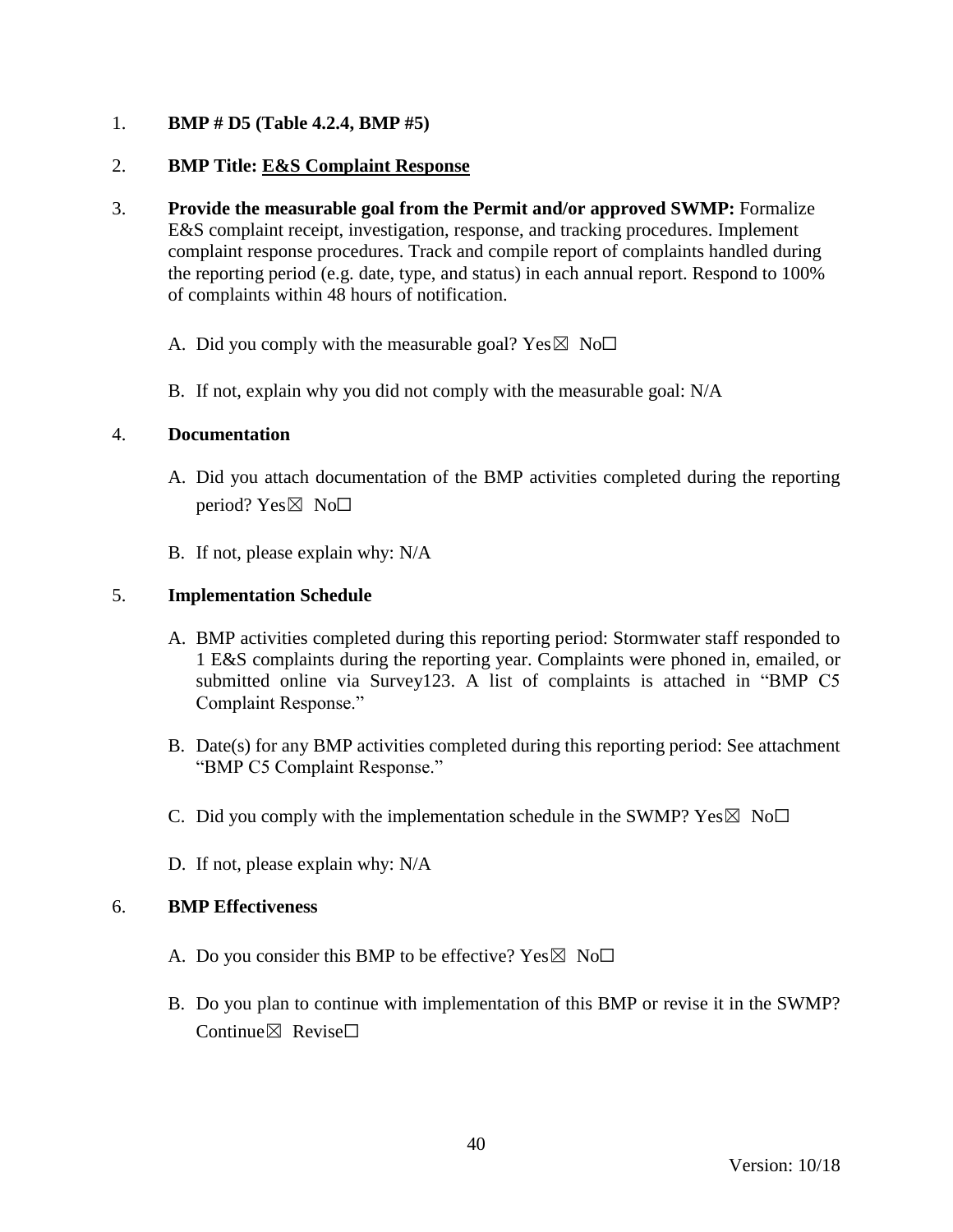- C. Do you plan to revise the BMP description, implementation schedule, or measurable goal for this BMP?  $\mathrm{Yes}\square$   $\mathrm{No}\boxtimes$
- D. If yes, please explain: N/A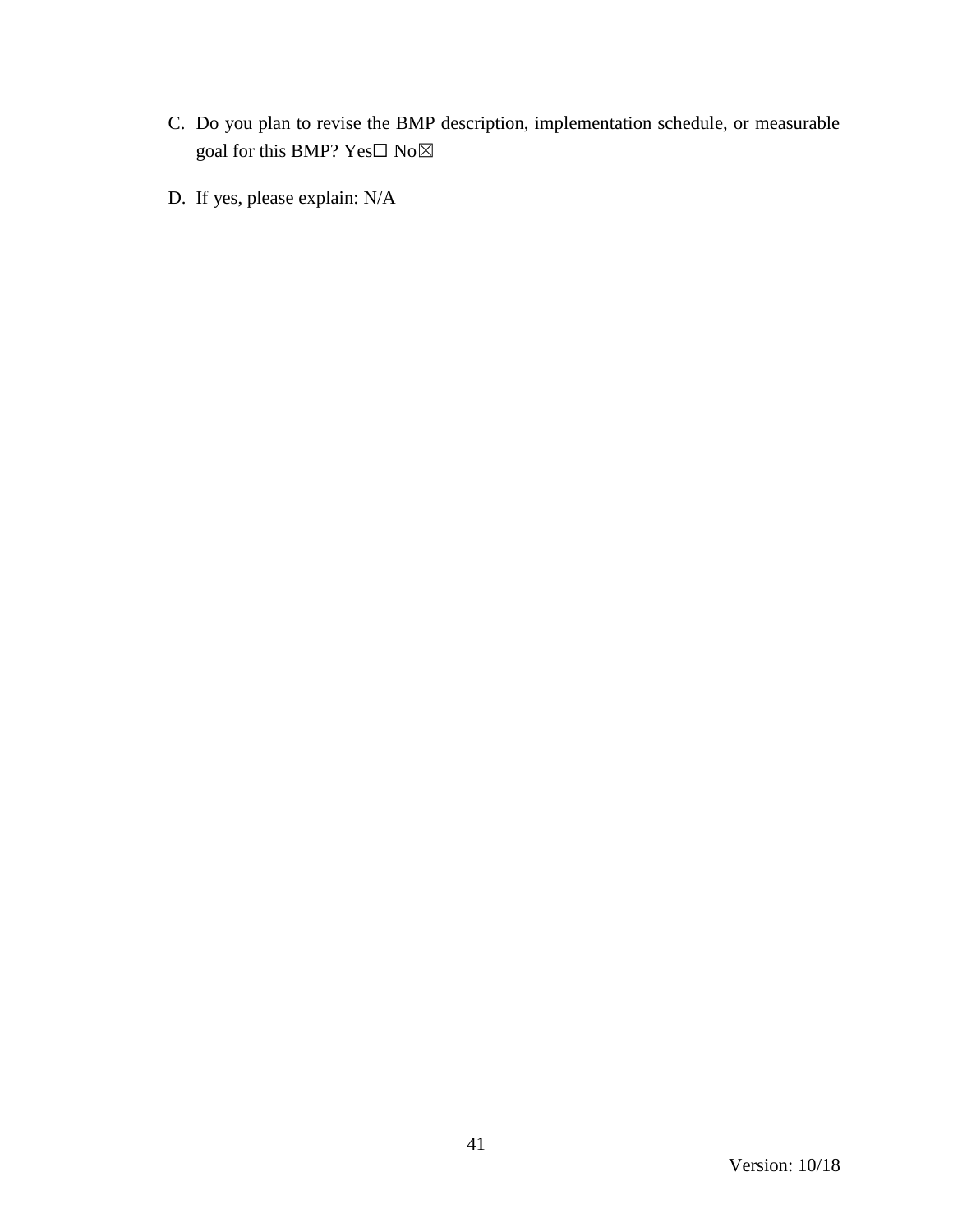## 1. **BMP # D6 (Table 4.2.4, BMP #6)**

## 2. **BMP Title: GASWCC Certification**

- 3. **Provide the measurable goal from the Permit and/or approved SWMP:** Ensure that any MS4 staff involved in construction activities subject to the Construction General Permits are trained and certified in accordance with the rules adopted by the GASWCC.
	- A. Did you comply with the measurable goal? Yes  $\boxtimes$  No $\Box$
	- B. If not, explain why you did not comply with the measurable goal: N/A

## 4. **Documentation**

- A. Did you attach documentation of the BMP activities completed during the reporting period?  $Yes \boxtimes No \square$
- B. If not, please explain why: N/A

## 5. **Implementation Schedule**

- A. BMP activities completed during this reporting period: A list of current staff certifications is in attachment "BMP D6 GASWCC Certification."
- B. Date(s) for any BMP activities completed during this reporting period: All certification expiration dates are included in attachment "BMP D6 GASWCC Certification."
- C. Did you comply with the implementation schedule in the SWMP?  $Yes \boxtimes No \square$
- D. If not, please explain why: N/A

- A. Do you consider this BMP to be effective? Yes  $\boxtimes$  No $\Box$
- B. Do you plan to continue with implementation of this BMP or revise it in the SWMP? Continue $\nabla$  Revise $\nabla$
- C. Do you plan to revise the BMP description, implementation schedule, or measurable goal for this BMP? Yes□ No⊠
- D. If yes, please explain: N/A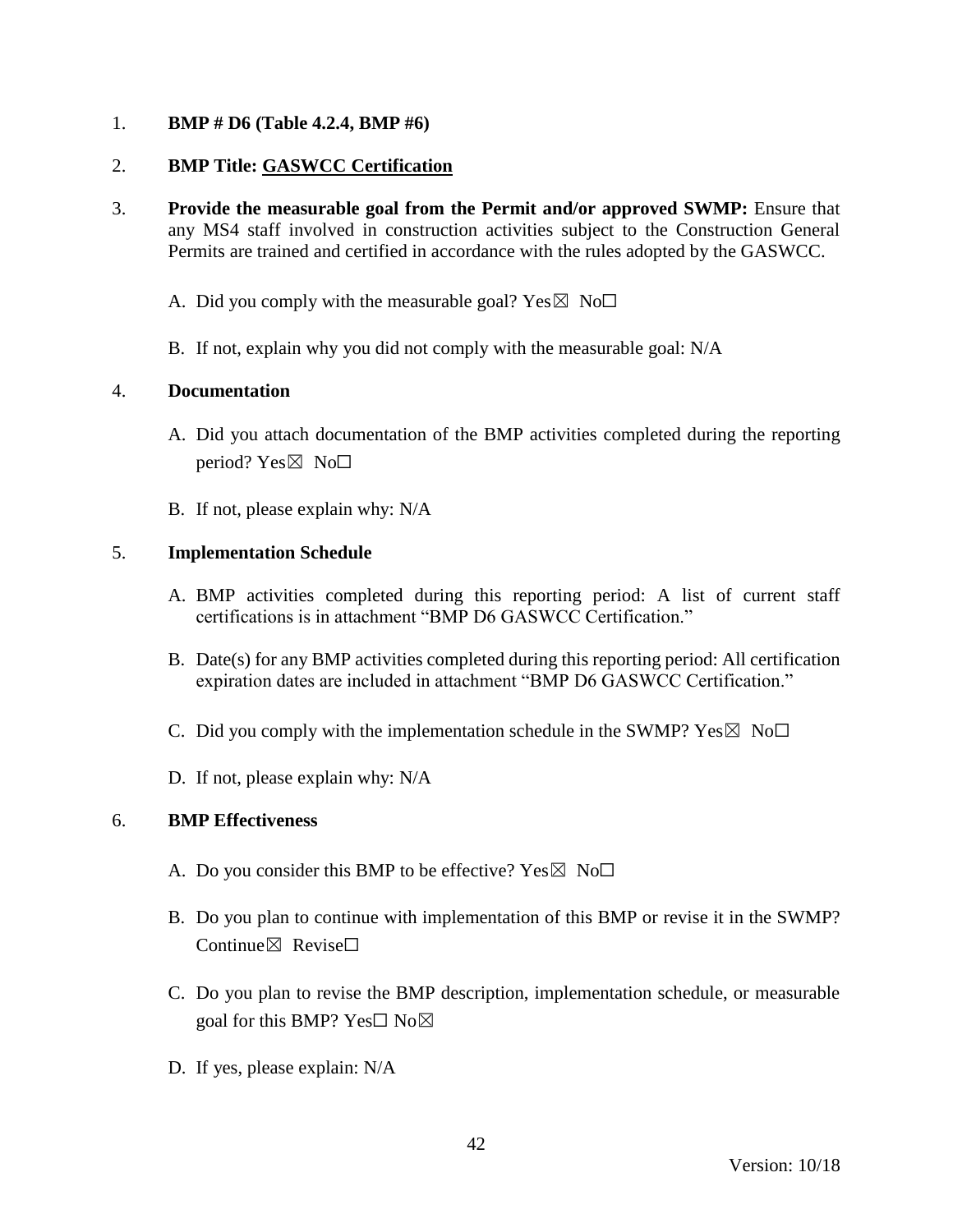## **Post- Construction Storm Water Management in New Development and Redevelopment Minimum Control Measure (Table 4.2.5)**

1. **BMP # E1 (Table 4.2.5, BMP #1)**

## 2. **BMP Title: Post-Construction Runoff Stormwater Management Legal Authority**

- 3. **Provide the measurable goal from the Permit and/or approved SWMP:** Annually evaluate, and if necessary, modify the existing ordinance. If the ordinance is revised during the reporting period, a copy of the adopted ordinance will be submitted with the annual report.
	- A. Did you comply with the measurable goal? Yes  $\boxtimes$  No $\Box$
	- B. If not, explain why you did not comply with the measurable goal: N/A

### 4. **Ordinance Status**

- A. Did you adopt or revise the ordinance during the reporting period? Yes  $\boxtimes$  No $\Box$
- B. If yes, provide the date of adoption: February 8, 2019
- C. Does the ordinance require development in accordance with the Georgia Stormwater Management Manual (GSMM), a local design manual, and/or the Coastal Stormwater Supplement?  $Yes \boxtimes No \Box$
- D. Does the ordinance adopt the performance standards in the 2016 GSMM? Yes⊠ No<sub>□</sub>
- E. The adoption of the performance standards in the 2016 GSMM wasrequired by January 2, 2017. If the adoption has not occurred by this deadline date, explain why and provide the projected completion date: N/A
- F. If the ordinance was adopted or revised during the reporting period, is a copy of the adopted ordinance attached? Yes $\boxtimes$  No $\Box$
- G. If the ordinance was adopted or revised during the reporting period and a copy is not attached, explain why: N/A

### 5. **Implementation Schedule**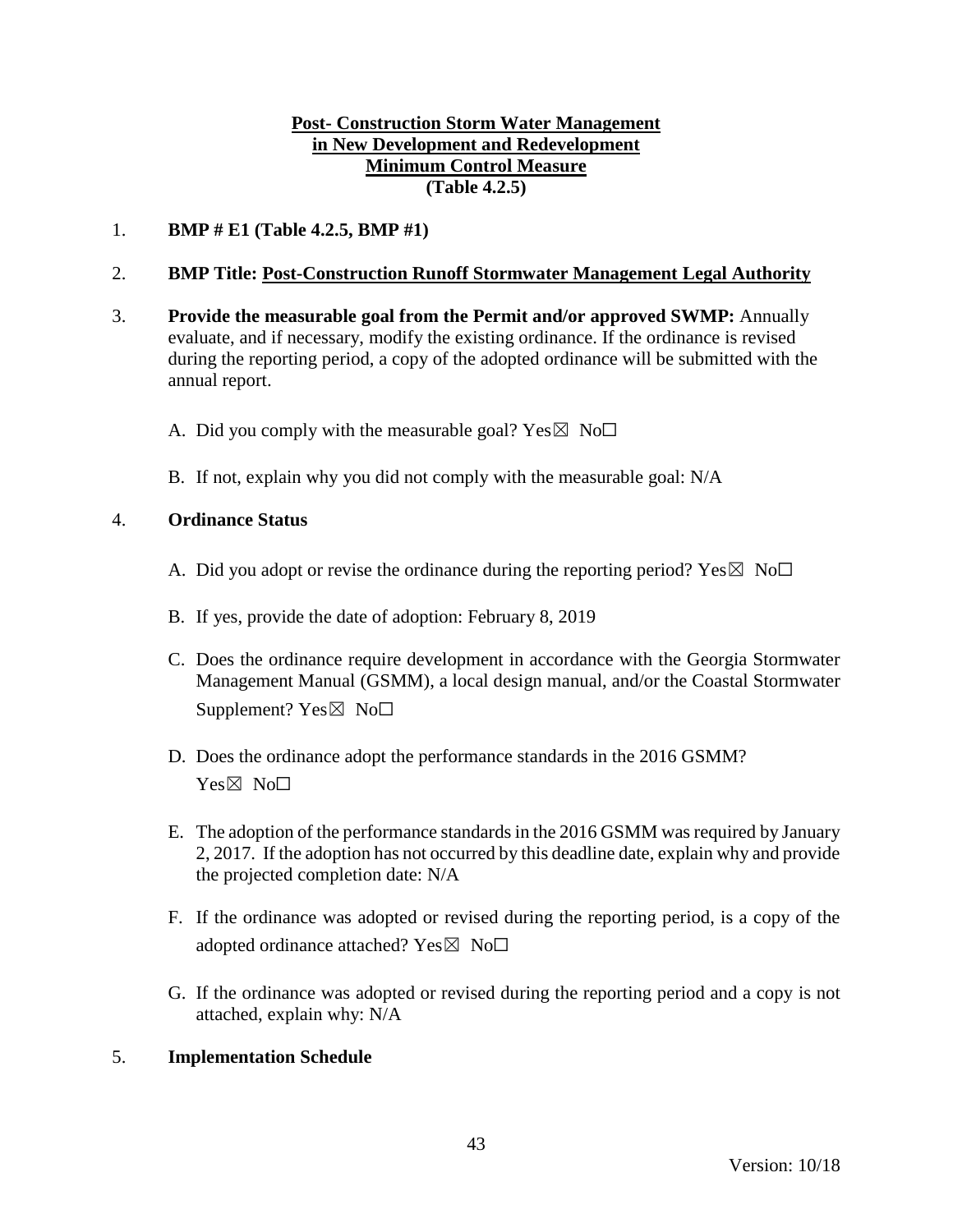- A. BMP activities completed during this reporting period: ACCGOV's Post Construction Stormwater Management Ordinance was last revised and approved by Mayor & Commission on February 8, 2019. The revised ordinance appears as Attachment #2 in the BMP E Appendix. Also included in that appendix as Attachment #1 is a resolution passed by the ACCGOV Mayor & Commission in support of the ordinance revisions.
- B. Date(s) for any BMP activities completed during this reporting period: The ordinance was last revised on February 8, 2019.
- C. Did you comply with the implementation schedule in the SWMP?  $Yes \boxtimes No \square$
- D. If not, please explain why: N/A

- A. Do you consider this BMP to be effective? Yes  $\boxtimes$  No $\Box$
- B. Do you plan to continue with implementation of this BMP or revise it in the SWMP? Continue $\boxtimes$  Revise $\Box$
- C. Do you plan to revise the BMP description, implementation schedule, or measurable goal for this BMP? Yes $\square$  No $\boxtimes$
- D. If yes, please explain: N/A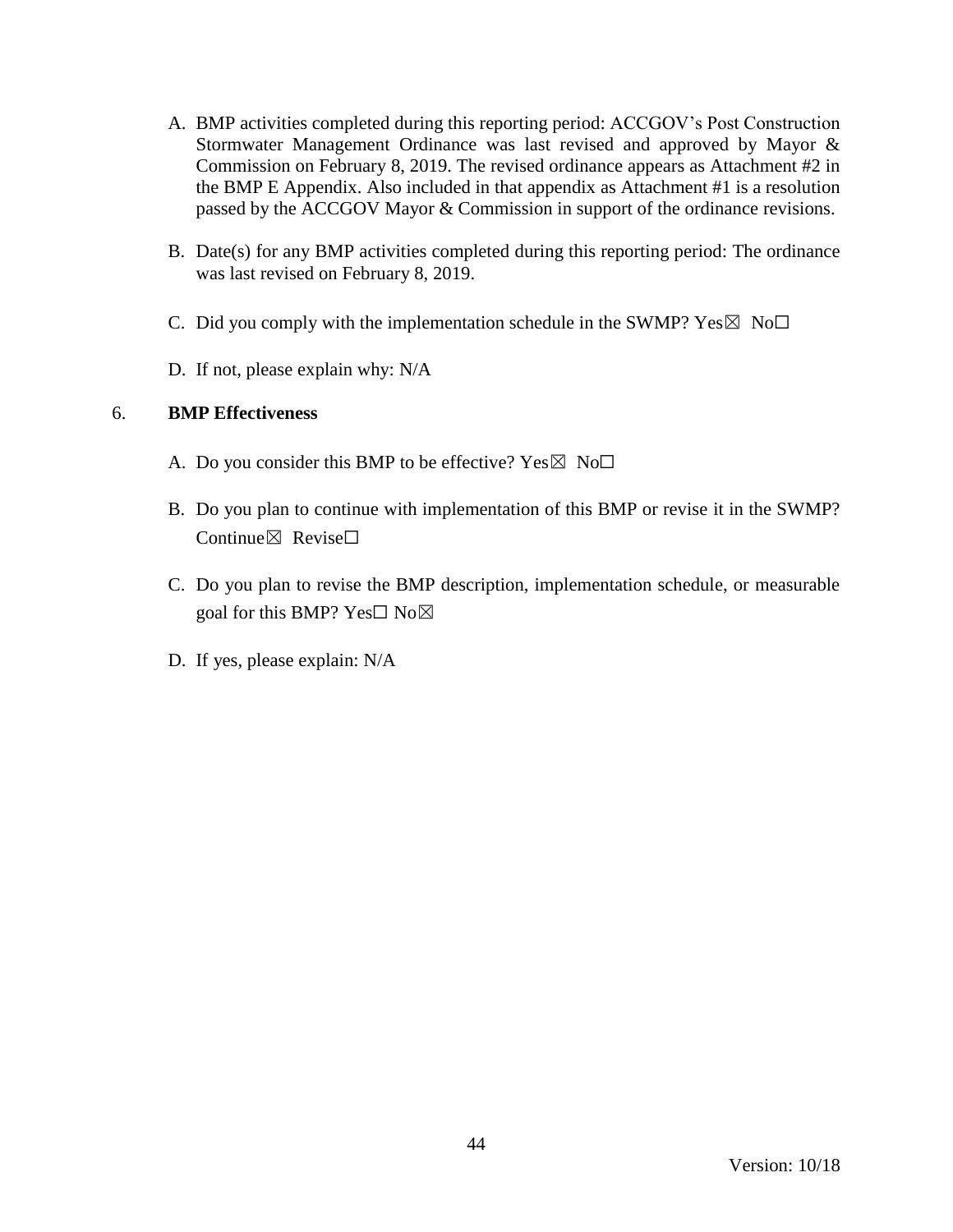## 1. **BMP # E2 (Table 4.2.5, BMP #2)**

### 2. **BMP Title: Inventory of Post-Construction Stormwater Management Structures**

- 3. **Provide the measurable goal from the Permit and/or approved SWMP:** Annually update, as needed, an inventory of all publicly owned post-construction stormwater management structures, in addition to privately-owned structures designed after the December 9, 2008 adoption of the GSMM.
	- A. Did you comply with the measurable goal? Yes  $\boxtimes$  No $\Box$
	- B. If not, explain why you did not comply with the measurable goal: N/A

### 4. **Inventory Status**

- A. Provide information on the number of structures inventoried during the reporting period:
	- 1. Number of publicly-owned post-construction structures added: 32
	- 2. Number of privately-owned post-construction structures added: 58
- B. Provide information on the number of structures identified to date:
	- 1. Total number of publicly-owned post-construction structures: 137
	- 2. Total number of privately-owned post-construction structures: 219

### 5. **Documentation**

- A. Did you attach documentation of the BMP activities completed during the reporting period?  $Yes \boxtimes No \Box$
- B. If not, please explain why: N/A

### 6. **Implementation Schedule**

- A. BMP activities completed during this reporting period: Several changes were made to the Inventory (see attachment "BMP E2 and E5 Inventory") in 2019. 26 ACCGOVowned structures were added to the inventory, 6 publicly owned by other entities, and 58 privately owned structures. These changes result in 137 total public structures. The Private Structure Inventory was also updated to include many existing ponds that were not in the inventory, as well as some recently built ponds.
- B. Date(s) for any BMP activities completed during this reporting period: Inventories were updated as necessary throughout the year.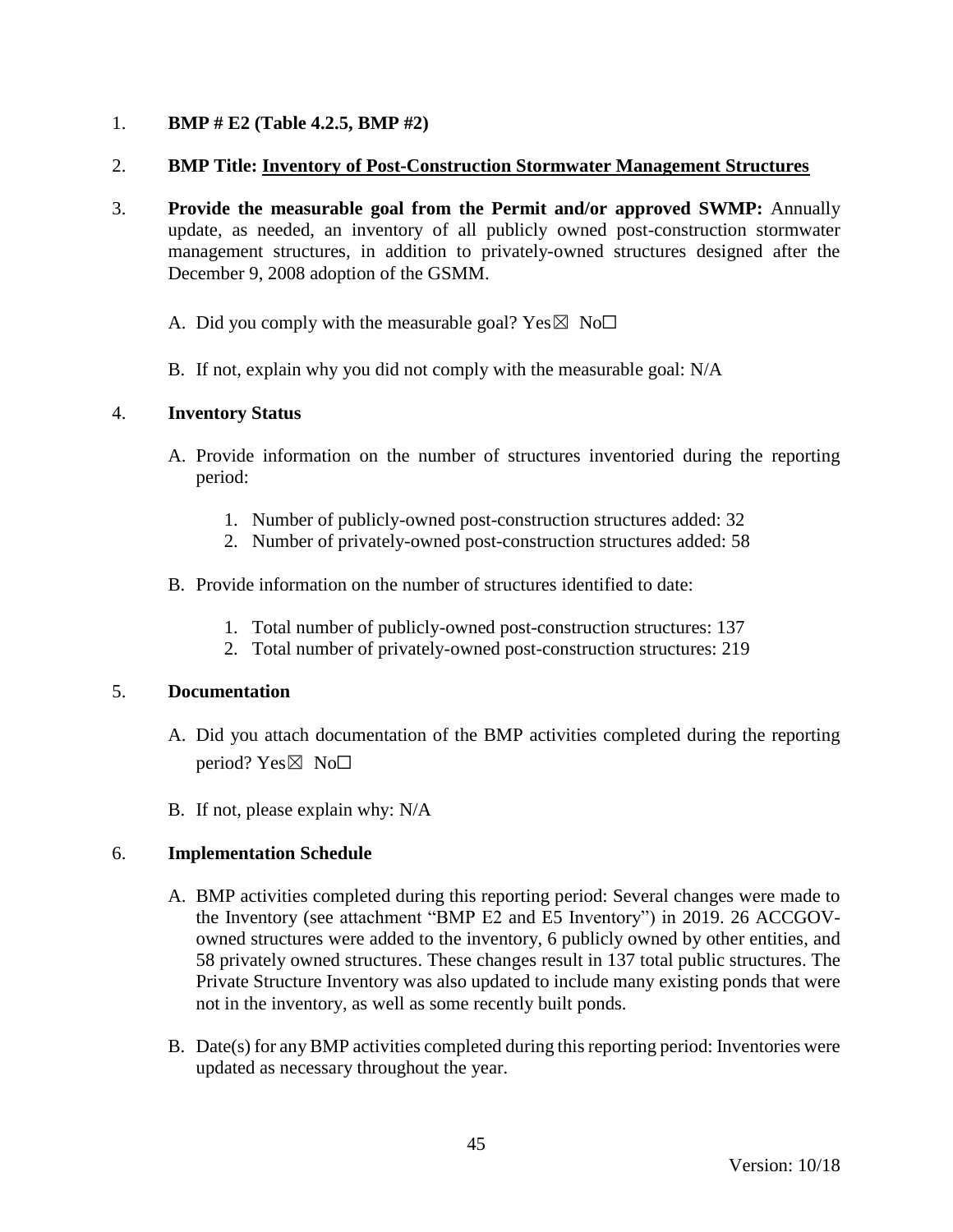- C. Did you comply with the implementation schedule in the SWMP?  $Yes \boxtimes No\square$
- D. If not, please explain why: N/A

- A. Do you consider this BMP to be effective?  $Yes \boxtimes No\square$
- B. Do you plan to continue with implementation of this BMP or revise it in the SWMP? Continue⊠ Revise□
- C. Do you plan to revise the BMP description, implementation schedule, or measurable goal for this BMP? Yes□ No⊠
- D. If yes, please explain: N/A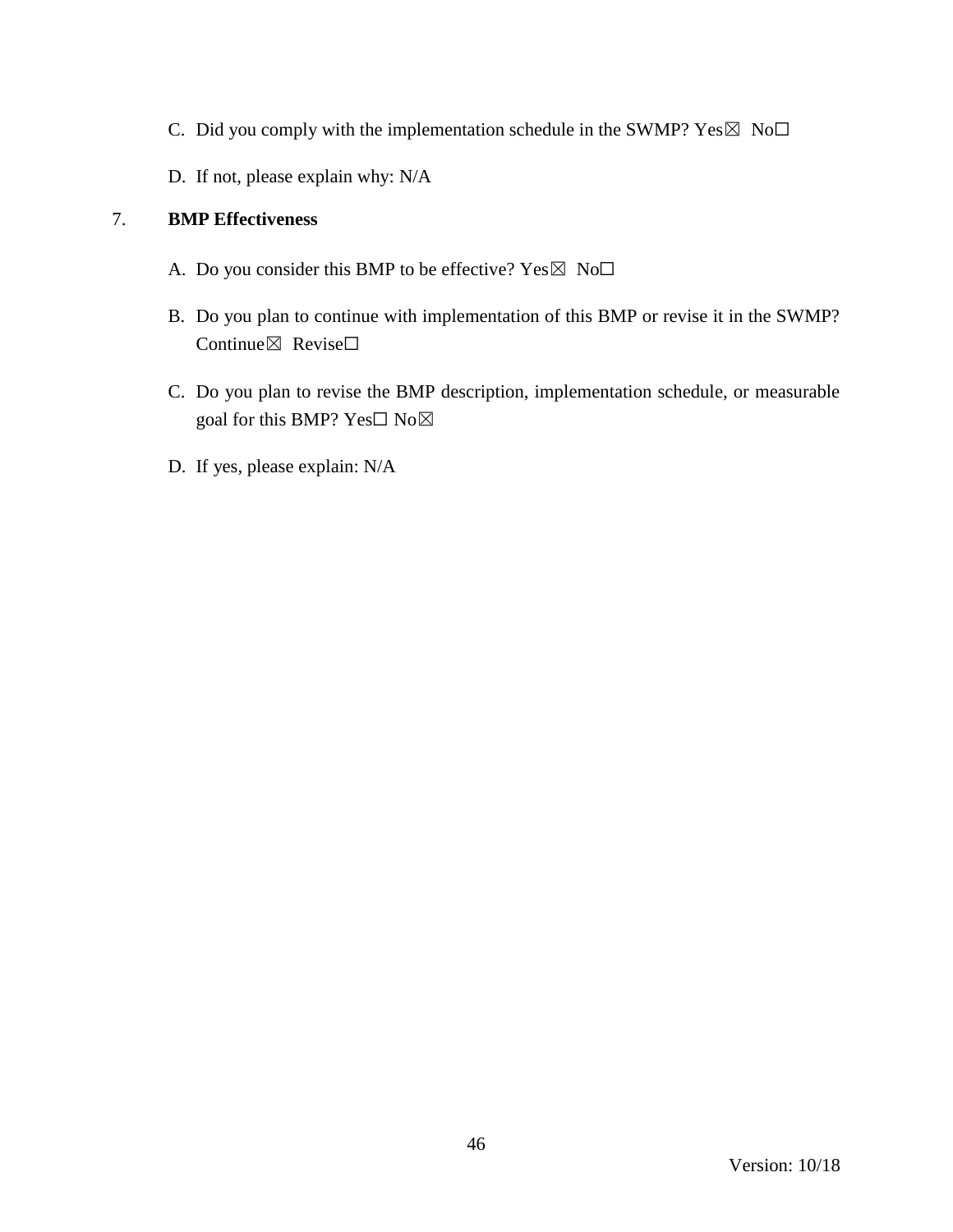## 1. **BMP # E3 (Table 4.2.5, BMP #3)**

## 2. **BMP Title: Stormwater Management Structure Inspection Program**

- 3. **Provide the measurable goal from the Permit and/or approved SWMP:** All ACCowned structures will be inspected annually. A minimum of 5% of all other (publicly by other entity and privately-owned) stormwater structures constructed after December 9, 2008 will be inspected annually, amounting to 100% at the end of year 5.
	- A. Did you comply with the measurable goal? Yes  $\boxtimes$  No $\Box$
	- B. If not, explain why you did not comply with the measurable goal: N/A
- 4. Provide the status of inspections performed between 2018-2022:

#### **Publicly-Owned Post-Construction Structures**

| Year | <b>Total Number Post</b><br><b>Construction</b><br><b>Structures</b> | <b>Number Post</b><br><b>Construction Structures</b><br><b>Inspected</b> | % Inspected |
|------|----------------------------------------------------------------------|--------------------------------------------------------------------------|-------------|
| 2018 | 94                                                                   | 94                                                                       | 100%        |
| 2019 | 137                                                                  | 137                                                                      | 100%        |
| 2020 |                                                                      |                                                                          |             |
| 2021 |                                                                      |                                                                          |             |
| 2022 |                                                                      |                                                                          |             |

### **Privately-Owned Post-Construction Structures**

| Year | <b>Total Number Post</b><br><b>Construction</b><br><b>Structures</b> | <b>Number Post</b><br><b>Construction Structures</b><br><b>Inspected</b> | % Inspected |
|------|----------------------------------------------------------------------|--------------------------------------------------------------------------|-------------|
| 2018 | 126                                                                  | 32                                                                       | 25.4%       |
| 2019 | 219                                                                  |                                                                          | 19.6%       |
| 2020 |                                                                      |                                                                          |             |
| 2021 |                                                                      |                                                                          |             |
| 2022 |                                                                      |                                                                          |             |

# 5. Documentation

- A. Did you attach documentation of the BMP activities completed during the reporting period? Yes $\boxtimes$  No $\square$
- B. If not, please explain why: N/A

# 6. **Implementation Schedule**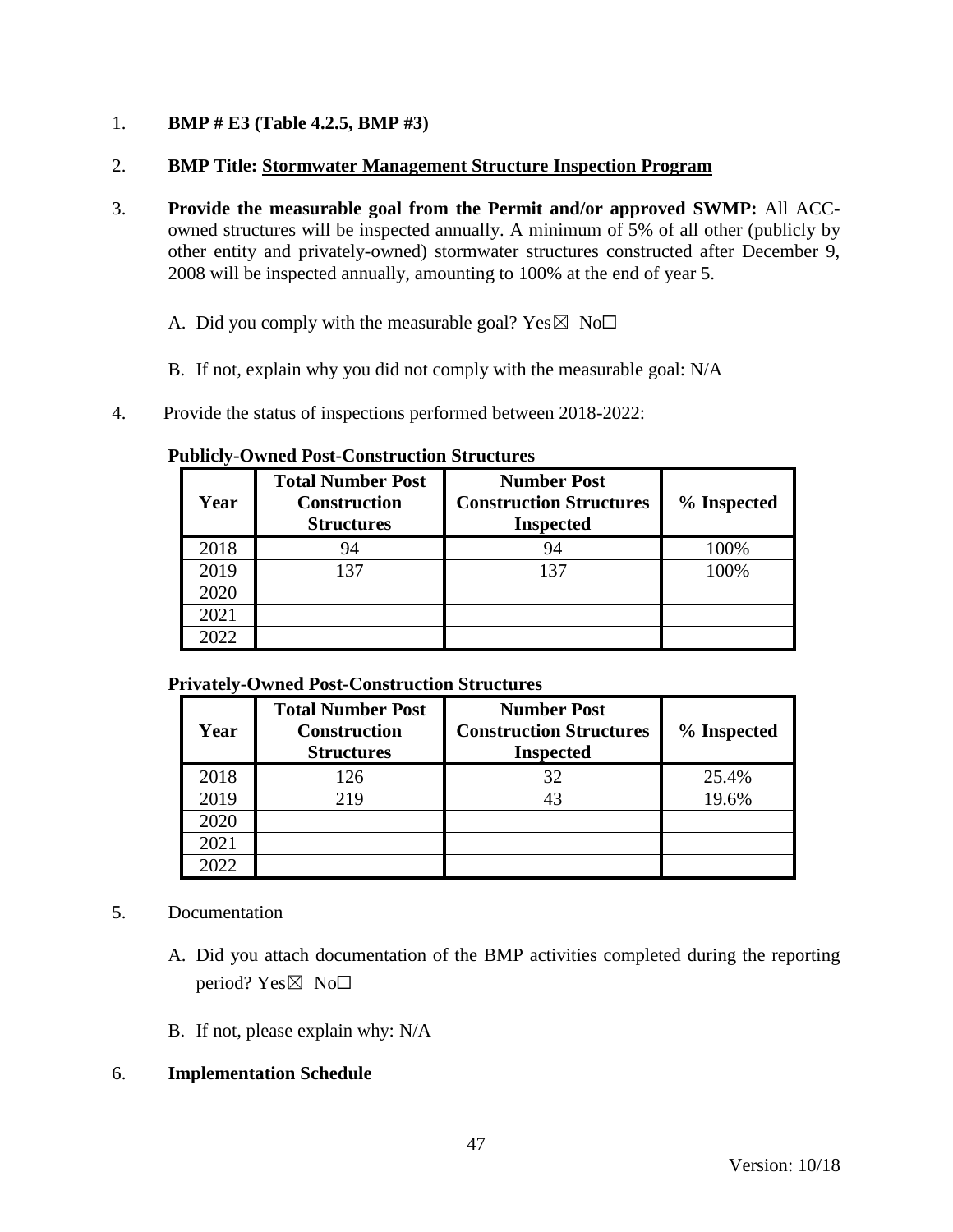- A. BMP activities completed during this reporting period: The ACCGOV Stormwater Inspector inspected 100% of publicly-owned structures (137 total) and 43 privatelyowned structures (see attachment "BMP E3 Inspections").
- B. Date(s) for any BMP activities completed during this reporting period: See all inspection dates in attachment "BMP E3 and E7 Inspections."
- C. Did you comply with the implementation schedule in the SWMP?  $Yes \boxtimes No \square$
- D. If not, please explain why: N/A

- A. Do you consider this BMP to be effective? Yes  $\boxtimes$  No $\Box$
- B. Do you plan to continue with implementation of this BMP or revise it in the SWMP? Continue⊠ Revise□
- C. Do you plan to revise the BMP description, implementation schedule, or measurable goal for this BMP? Yes□ No⊠
- D. If yes, please explain: N/A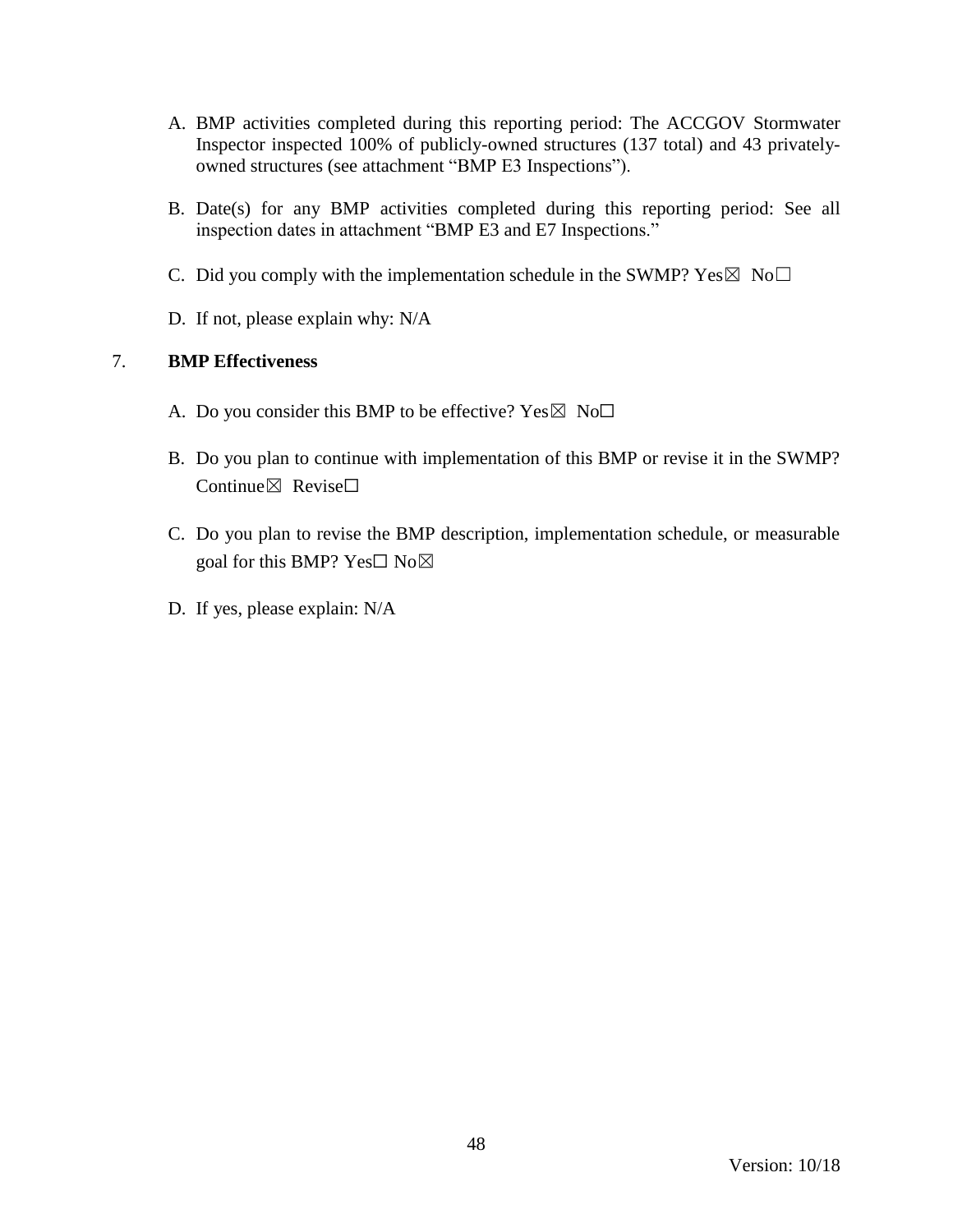## 1. **BMP # E4 (Table 4.2.5, BMP #4)**

### 2. **BMP Title: Stormwater Management Structure Maintenance Program**

- 3. **Provide the measurable goal from the Permit and/or approved SWMP:** Retain copies of maintenance agreements and submit a summary list of these agreements with each annual report. ACC will conduct inspections of ACC-owned structures and perform maintenance as needed. ACC will execute maintenance agreements for required maintenance of structures owned by other public entities and privately owned structures with construction completed after December 9, 2012.
	- A. Did you comply with the measurable goal? Yes  $\boxtimes$  No $\Box$
	- B. If not, explain why you did not comply with the measurable goal: N/A

### 4. **Documentation**

- A. Did you attach documentation of the BMP activities completed during the reporting period?:
	- 1. Maintenance of permittee-owned structures:  $Yes \boxtimes No\square$
	- 2. Maintenance conducted by permittee on privately-owned structures or publicly-owned by other entities: Yes  $\boxtimes$ No  $\Box$  NA  $\Box$
	- 3. Summary list of maintenance agreements: Yes  $\boxtimes$  No  $\square$
- B. If not, please explain why: N/A

### 5. **Implementation Schedule**

- A. BMP activities completed during this reporting period: Staff executed 15 new maintenance agreements in 2019 (see attachment "BMP E4 Maintenance Agreement List"), amounting to 106 agreements total. ACCGOV staff conducted maintenance on public stormwater facilities throughout 2019 (see attachment "BMP E4 Public Facility Maintenance").
- B. Date(s) for any BMP activities completed during this reporting period: See attachments "BMP E4 Maintenance Agreement List" and "BMP E4 Public Facility Maintenance."
- C. Did you comply with the implementation schedule in the SWMP?  $Yes \boxtimes No \Box$
- D. If not, please explain why: N/A

### 6. **BMP Effectiveness**

A. Do you consider this BMP to be effective? Yes  $\boxtimes$  No $\Box$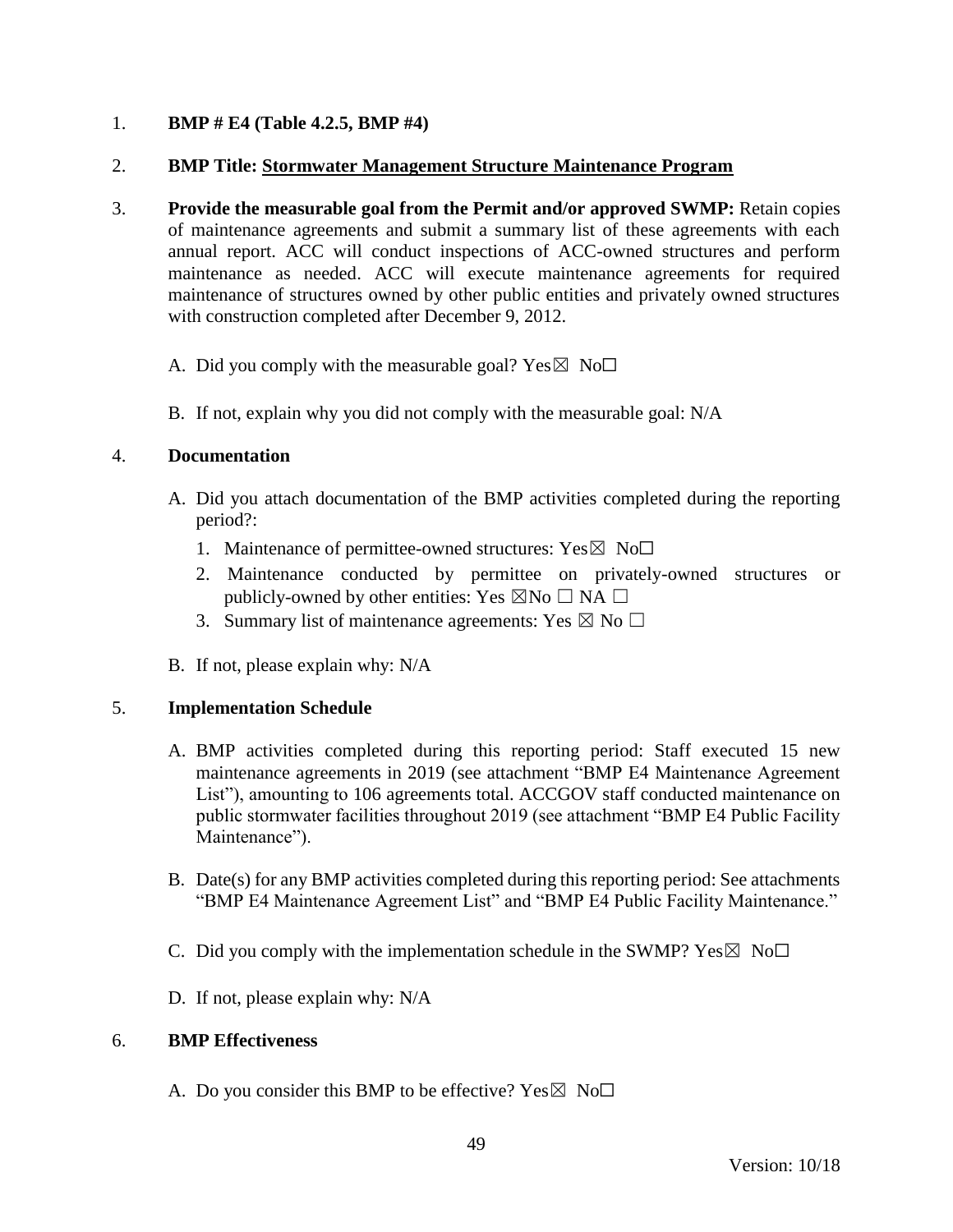- B. Do you plan to continue with implementation of this BMP or revise it in the SWMP? Continue⊠ Revise□
- C. Do you plan to revise the BMP description, implementation schedule, or measurable goal for this BMP? Yes□ No⊠
- D. If yes, please explain: N/A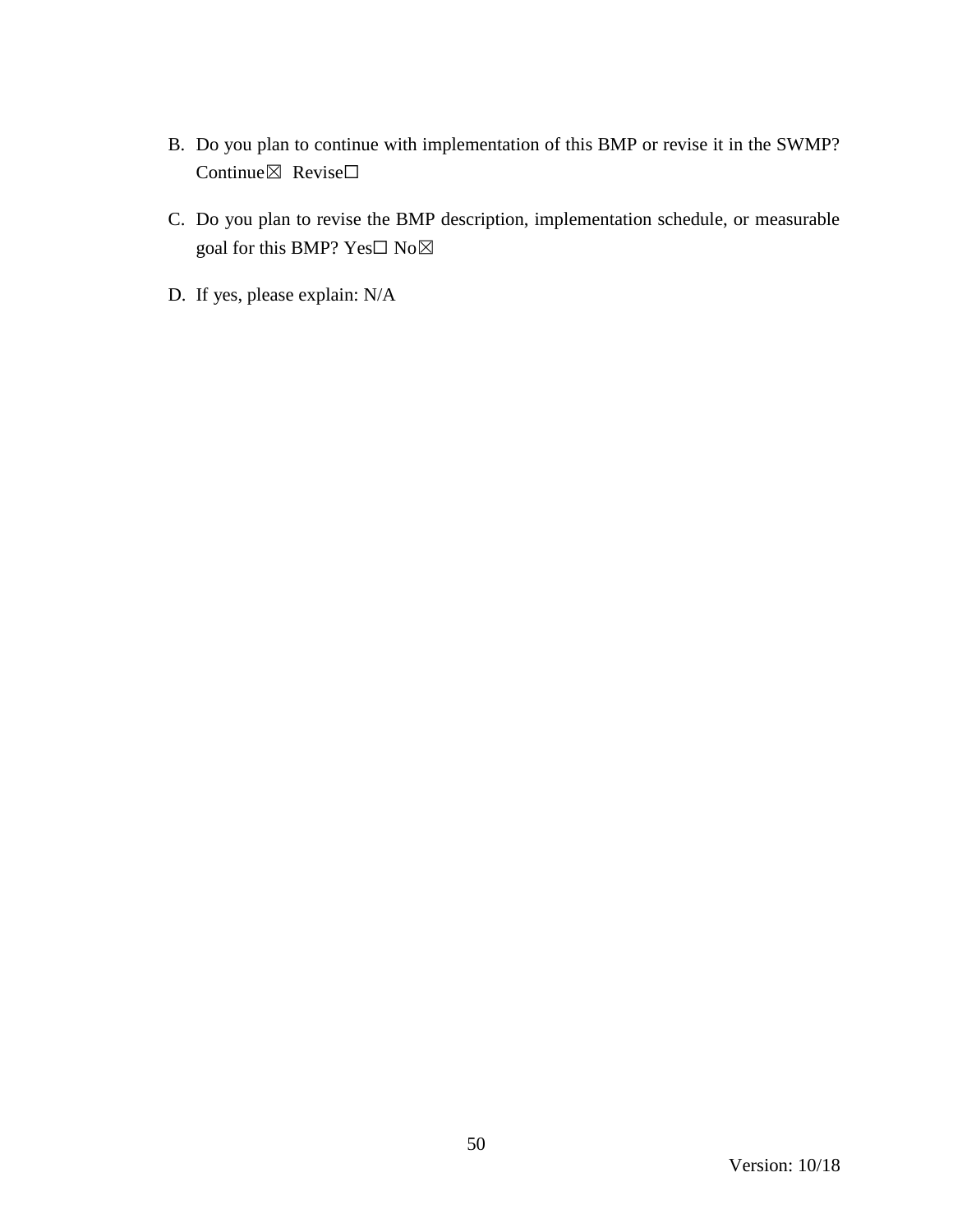## 1. **BMP # E5 (Table 4.2.5, BMP #5)**

## 2. **BMP Title: Inventory for GI/LID Structures**

- 3. **Provide the measurable goal from the Permit and/or approved SWMP:** Annually update, as needed, an inventory of all ACC-owned, publicly owned by other entity, and privately owned post-construction GI/LID structures constructed after December 6, 2012.
	- A. Did you comply with the measurable goal? Yes  $\boxtimes$  No $\Box$
	- B. If not, explain why you did not comply with the measurable goal: N/A

## 4. **Documentation**

- A. Did you attach documentation of the BMP activities completed during the reporting period?  $Yes \boxtimes No \square$
- B. If not, please explain why: N/A

## 5. **Implementation Schedule**

- A. BMP activities completed during this reporting period: The ACCGOV GIS Analyst tracked GI/LID throughout the year. See attachment "BMP E2 and E5 Inventory." GI/LID practices are highlight in green. To date, ACCGOV has identified 203 GI/LID practices with 78 publicly owned by ACC, 28 publicly owned by other entities, and 97 privately owned GI/LID practices.
- B. Date(s) for any BMP activities completed during this reporting period: The inventory was monitored and updated throughout the year.
- C. Did you comply with the implementation schedule in the SWMP?  $Yes \boxtimes No \Box$
- D. If not, please explain why: N/A

- A. Do you consider this BMP to be effective? Yes  $\boxtimes$  No $\Box$
- B. Do you plan to continue with implementation of this BMP or revise it in the SWMP? Continue $\boxtimes$  Revise $\Box$
- C. Do you plan to revise the BMP description, implementation schedule, or measurable goal for this BMP? Yes $\square$  No $\square$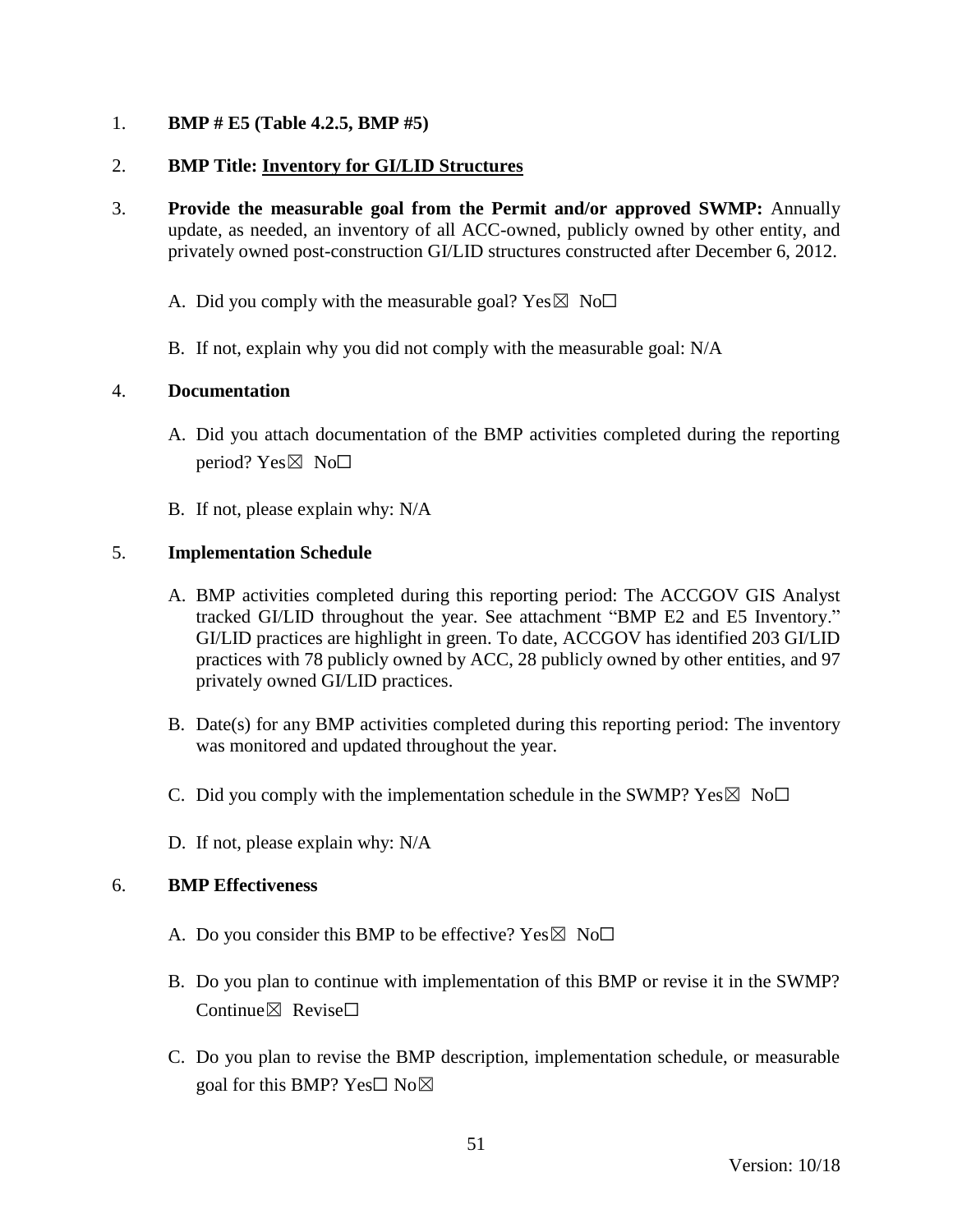D. If yes, please explain: N/A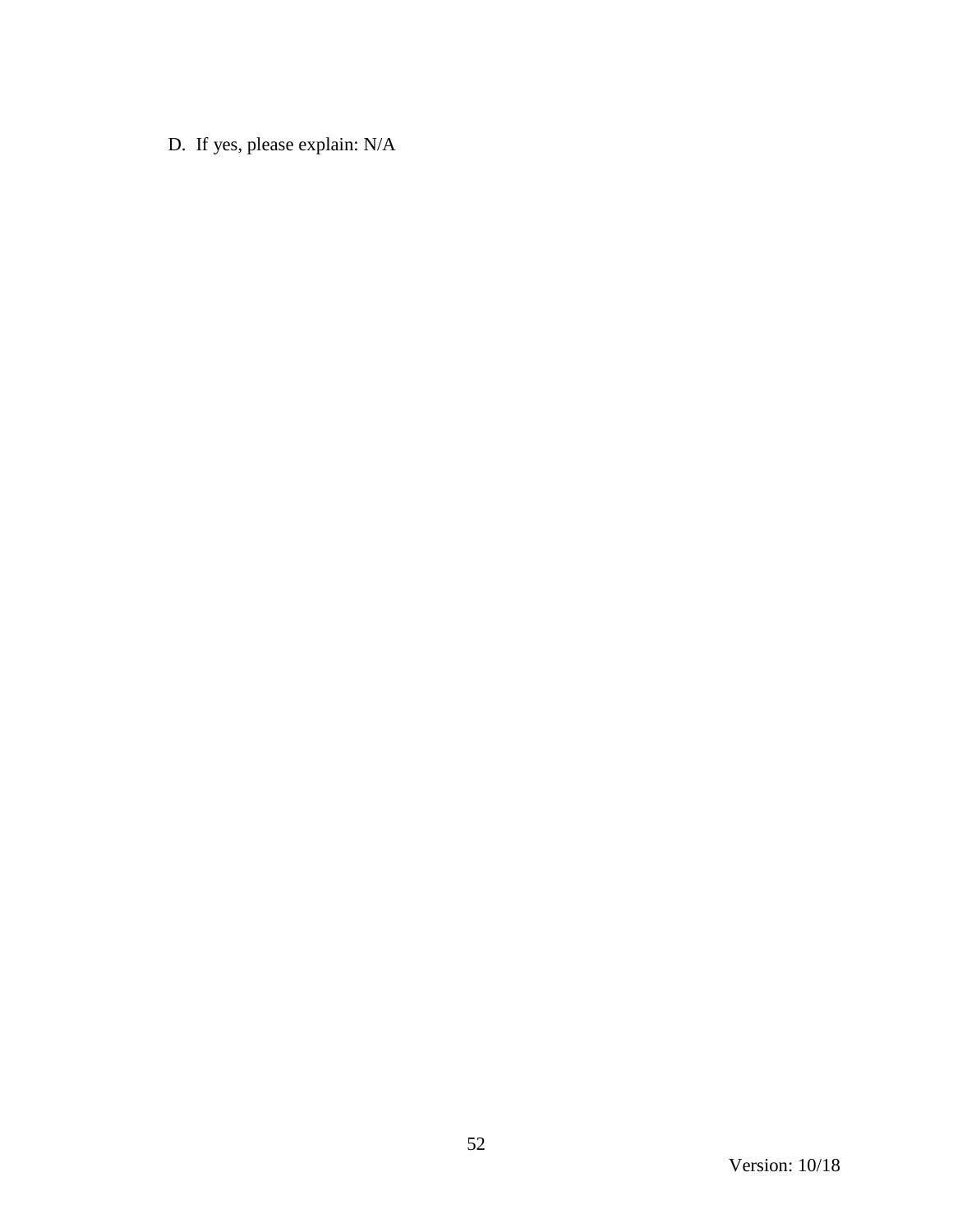## 1. **BMP # E6 (Table 4.2.5, BMP #6)**

## 2. **BMP Title: GI/LID Program**

- 3. **Provide the measurable goal from the Permit and/or approved SWMP:** Develop a GI/LID program to be submitted to EPD by February 15th, 2020. The plan will be implemented and included in the SWMP.
	- A. Did you comply with the measurable goal? Yes  $\boxtimes$  No $\Box$
	- B. If not, explain why you did not comply with the measurable goal: N/A

## 4. **Program Development**

A. Has the GI/LID Program development been completed? Yes  $\boxtimes$ No  $\Box$ 

## 5. **Documentation**

- A. Did you attach documentation of the BMP activities completed during the reporting period? Yes $\boxtimes$  No $\square$
- B. If not, please explain why: N/A

### 6. **Implementation Schedule**

- A. BMP activities completed during this reporting period: ACC has developed a program for GI/LID in 2019. A copy of the program is included with this Annual Report. See attachment "BMP E6 GI-LID Program".
- B. Date(s) for any BMP activities completed during this reporting period: ACC created this program in 2019.
- C. Did you comply with the implementation schedule in the SWMP?  $Yes \boxtimes No\square$
- D. If not, please explain why: NA

- A. Do you consider this BMP to be effective? Yes  $\boxtimes$  No $\Box$
- B. Do you plan to continue with implementation of this BMP or revise it in the SWMP? Continue $\boxtimes$  Revise $\Box$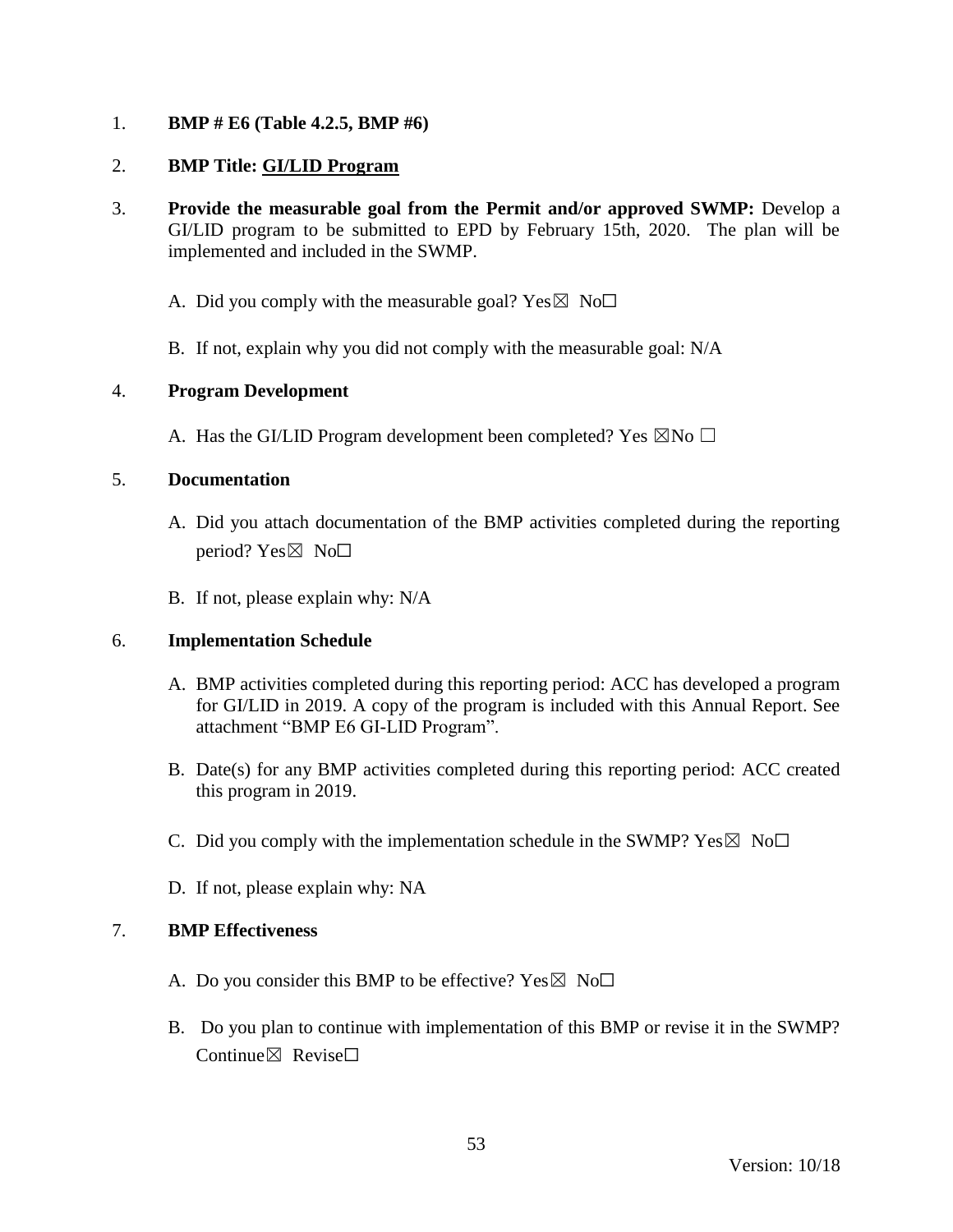- C. Do you plan to revise the BMP description, implementation schedule, or measurable goal for this BMP?  $\mathrm{Yes}\square$   $\mathrm{No}\boxtimes$
- D. If yes, please explain: N/A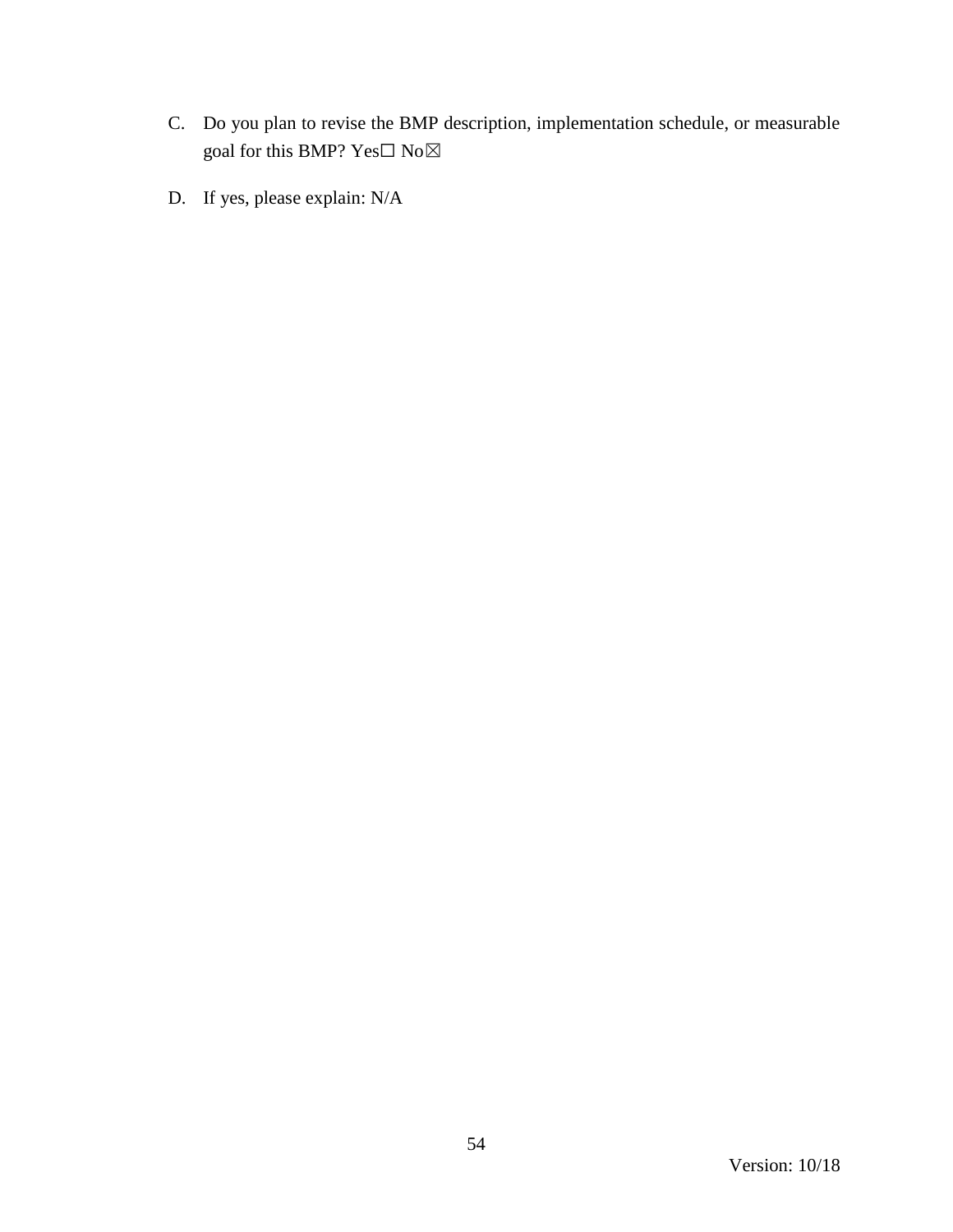## 1. **BMP # E7 (Table 4.2.5, BMP #7)**

## 2. **BMP Title: GI /LID Inspection and Maintenance Program**

- 3. **Provide the measurable goal from the Permit and/or approved SWMP:** All ACC-Owned GI/LID structures will be inspected and maintained annually and at least 5% of other publicly and privately owned non-residential GI/LID structures will be inspected annually with 100% of all structures completed within a 5 year period. All inspections of GI/LID structures will generate listed required maintenance activities that must be completed. Those reports will be sent to the owner/operator of the GI/LID structure and the maintenance agreement will be executed.
	- A. Did you comply with the measurable goal? Yes  $\boxtimes$  No $\Box$
	- B. If not, explain why you did not comply with the measurable goal: N/A

## 4. **Documentation**

- A. Did you attach documentation of the BMP activities completed during the reporting period? Yes $\boxtimes$  No $\square$
- B. If not, please explain why: N/A

### 5. **Implementation Schedule**

- A. BMP activities completed during this reporting period: ACC inspected 100% of the publicly owned GI/LID practices, 60% of the Publicly Owned by Other Entities, and 65% of the privately owned GI/LID practices. See attachment "BMP E3 and E7 Inspections" for inspections and required maintenance.
- B. Date(s) for any BMP activities completed during this reporting period: Inspections were conducted throughout 2019. ACC maintained all ACC owned structures and executed maintenance agreements for all of the other inspected GI/LID practices.
- C. Did you comply with the implementation schedule in the SWMP?  $Yes \boxtimes No\square$
- D. If not, please explain why: NA

- A. Do you consider this BMP to be effective? Yes  $\boxtimes$  No $\Box$
- B. Do you plan to continue with implementation of this BMP or revise it in the SWMP? Continue⊠ Revise□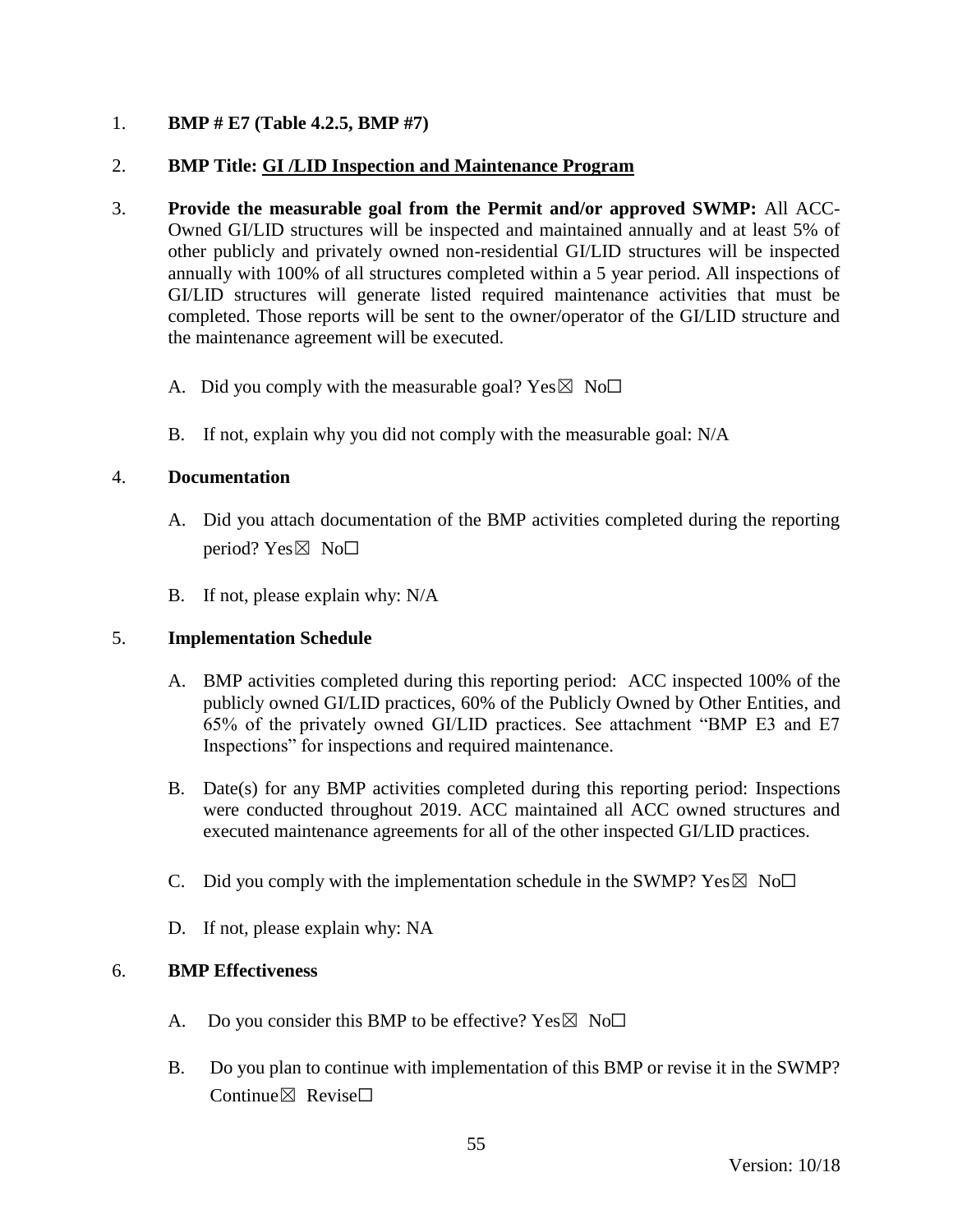- C. Do you plan to revise the BMP description, implementation schedule, or measurable goal for this BMP? Yes $\Box$  No $\boxtimes$
- D. If yes, please explain: NA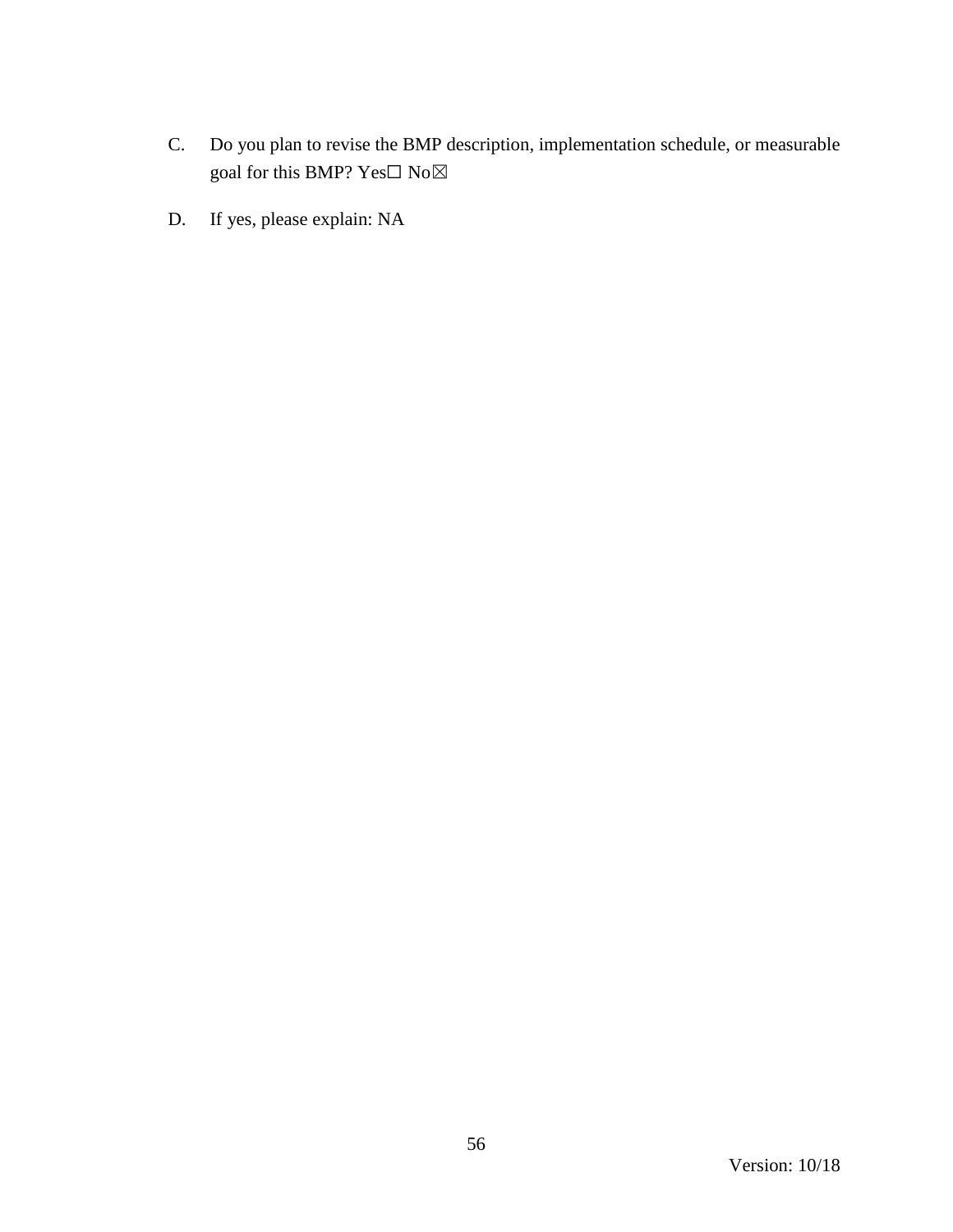### **GI/LID Ordinance Review\_(Section 4.2.5.3) (Only complete this section if the MS4 population >10,000 on December 6, 2017)**

- 1. You are required to continue to review and revise, where necessary, building codes, ordinances, and other regulations to ensure they do not prohibit or impede the use of GI/LID practices. Was an evaluation of the MS4's ordinances, codes, and regulations conducted during the reporting period? Yes $\square$  No $\boxtimes$
- 2. If an evaluation was completed during the reporting period, is documentation of the activity attached to this annual report? Yes☐ No☐NA☒
- 3. Based on the results of the evaluation, did the MS4 determine that revisions to the ordinances, codes, and regulations were necessary? Yes  $\Box$  No $\Box$  NA $\boxtimes$
- 4. If revisions to the document(s) were required, provide the name of the document(s) and the date(s) of adoption: N/A
- 5. If revisions have not yet been completed, provide the status of the document revisions and a projected completion date: N/A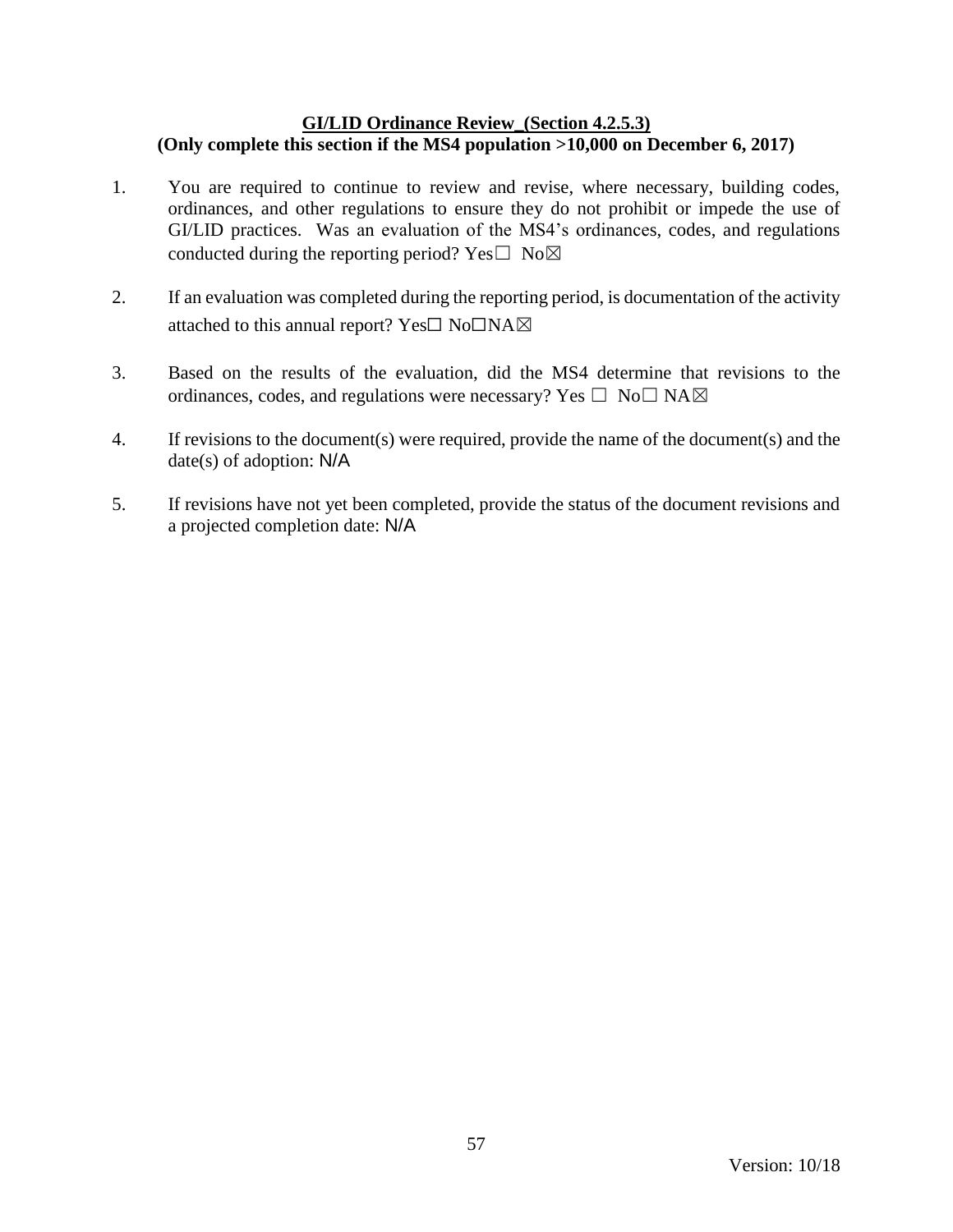## **Pollution Prevention/Good Housekeeping for Municipal Operations Minimum Control Measure (Table 4.2.6)**

## 1. **BMP # F1 (Table 4.2.6, BMP #1)**

## 2. **BMP Title: Inventory and Map of MS4 Control Structures**

- 3. **Provide the measurable goal from the Permit and/or approved SWMP:** Inventory and map of the MS4 stormwater control structures will be updated annually. The inventory and map will be completed and submitted with every annual report.
	- A. Did you comply with the measurable goal? Yes  $\boxtimes$  No $\Box$
	- B. If not, explain why you did not comply with the measurable goal: N/A

### **4. Inventory and Map Status**

- A. Provide the number of structures inventoried and mapped during the reporting period:
	- 1. Number of catch basins added: 0
	- 2. Number of ditches added (state if miles or linear feet): 0
	- 3. Number of publicly-owned detention/retention ponds added: 0
	- 4. Number of storm drain lines added (state if miles or linear feet): 1.5 miles
- B. Provide the number of structures inventoried and mapped to date:
	- 1. Total number of catch basins: 10,998
	- 2. Total number of ditches (state if miles or linear feet): 306.9 miles
	- 3. Total number of publicly-owned detention/retention ponds: 58
	- 4. Total number of storm drain lines (state if miles or linear feet): 214.2 miles

## 5. **Documentation**

- A. Did you attach documentation of the BMP activities completed during the reporting period? Yes $\boxtimes$  No $\square$
- B. If not, please explain why: N/A

### 6. **Implementation Schedule**

A. BMP activities completed during this reporting period: The MS4 control structure inventory and map were updated as necessary throughout the year (see attachments "BMP F1 MS4 Structure Inventory" and "BMP F1 MS4 Structure Map"). ACCGOV entered into a data sharing agreement with GDOT to define ownership of MS4 structures, allowing ACCGOV to remove structures previously counted that were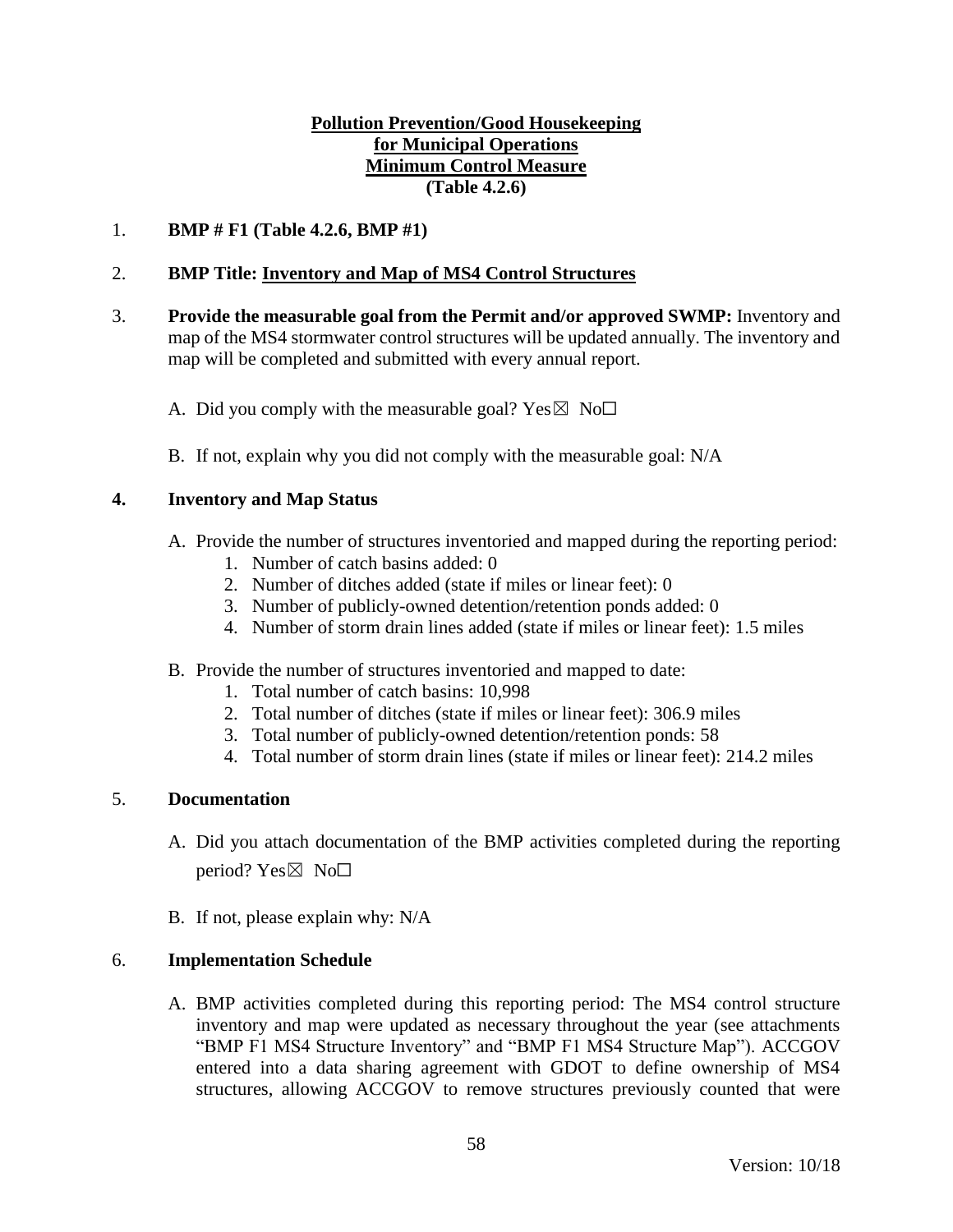GDOT structures. In addition, ACCGOV is undertaking an enhanced mapping program to create a more meaningful and useful MS4 database. Portions of the inventory provided will have separate tabs where structures have been covered by the enhance inventory.

- B. Date(s) for any BMP activities completed during this reporting period: The MS4 control structure inventory and map were updated as necessary throughout the year (see attachments "BMP F1 MS4 Structure Inventory" and "BMP F1 MS4 Structure Map").
- C. Did you comply with the implementation schedule in the SWMP?  $Yes \boxtimes No \Box$
- D. If not, please explain why: N/A

- A. Do you consider this BMP to be effective? Yes  $\boxtimes$  No $\Box$
- B. Do you plan to continue with implementation of this BMP or revise it in the SWMP? Continue $\boxtimes$  Revise $\Box$
- C. Do you plan to revise the BMP description, implementation schedule, or measurable goal for this BMP? Yes $\square$  No $\boxtimes$
- D. If yes, please explain: N/A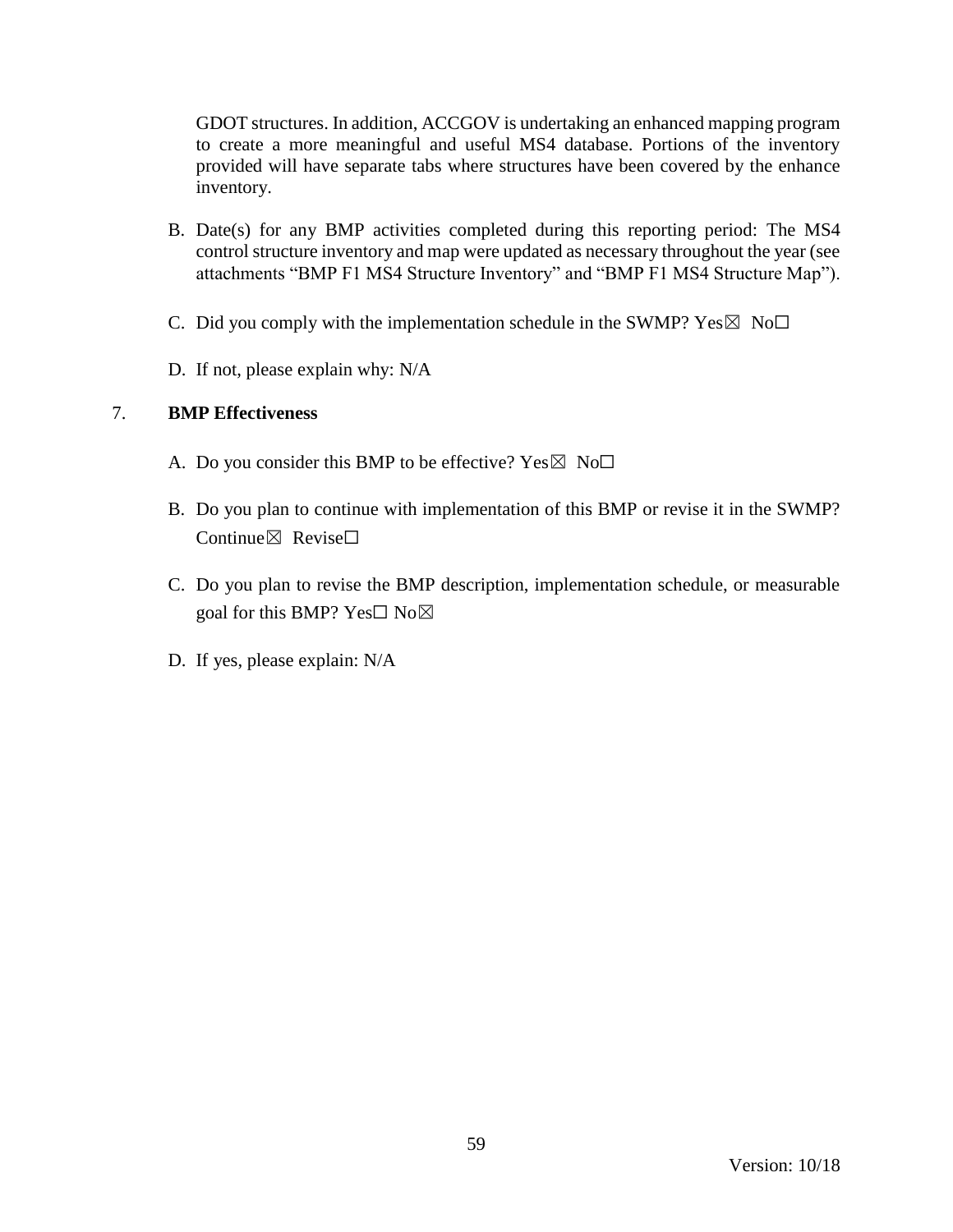- 1. **BMP # F2 (Table 4.2.6, BMP #2)**
- 2. **BMP Title: Inspection of MS4 Stormwater Control Structures**
- 3. **Provide the measurable goal from the Permit and/or approved SWMP:** Provide the number and percentage of structures inspected during the reporting period with each annual report. Inspect 100% of structures in a 5-year period.
	- A. Did you comply with the measurable goal? Yes $\boxtimes$  No $\Box$
	- B. If not, explain why you did not comply with the measurable goal: N/A
- 4. Provide the status of inspections performed between 2018-2022:

#### **Catch Basins**

| Year | <b>Total Number Catch</b><br><b>Basins</b> | <b>Number Catch Basins</b><br><b>Inspected</b> | % Inspected |
|------|--------------------------------------------|------------------------------------------------|-------------|
| 2018 | 14,234                                     | 5,690                                          | 40%         |
| 2019 | 10,998                                     | 3,379                                          | 30.7%       |
| 2020 |                                            |                                                |             |
| 2021 |                                            |                                                |             |
| 2022 |                                            |                                                |             |

#### **Pipes**

| Year | <b>Total Pipes</b><br><b>Number or Length</b><br>(specify ft. or miles) | <b>Number of Pipes or</b><br><b>Length Inspected</b><br>(specify ft. or miles) | % Inspected |
|------|-------------------------------------------------------------------------|--------------------------------------------------------------------------------|-------------|
| 2018 | $237.4$ miles                                                           | 187.3 miles                                                                    | 78.9%       |
| 2019 | $214.2$ miles                                                           | 37.8 miles                                                                     | 17.7%       |
| 2020 |                                                                         |                                                                                |             |
| 2021 |                                                                         |                                                                                |             |
| 2022 |                                                                         |                                                                                |             |

#### **Ditches**

| Year | <b>Total Ditches</b><br><b>Number or Length</b><br>(specify ft. or miles) | <b>Number of Ditches or</b><br><b>Length Inspected</b><br>(specify ft. or miles) | % Inspected |
|------|---------------------------------------------------------------------------|----------------------------------------------------------------------------------|-------------|
| 2018 | 315.4 miles                                                               | $289.2$ miles                                                                    | 91.6%       |
| 2019 | $306.9$ miles                                                             | 275.6 miles                                                                      | 89.8%       |
| 2020 |                                                                           |                                                                                  |             |
| 2021 |                                                                           |                                                                                  |             |
| 2022 |                                                                           |                                                                                  |             |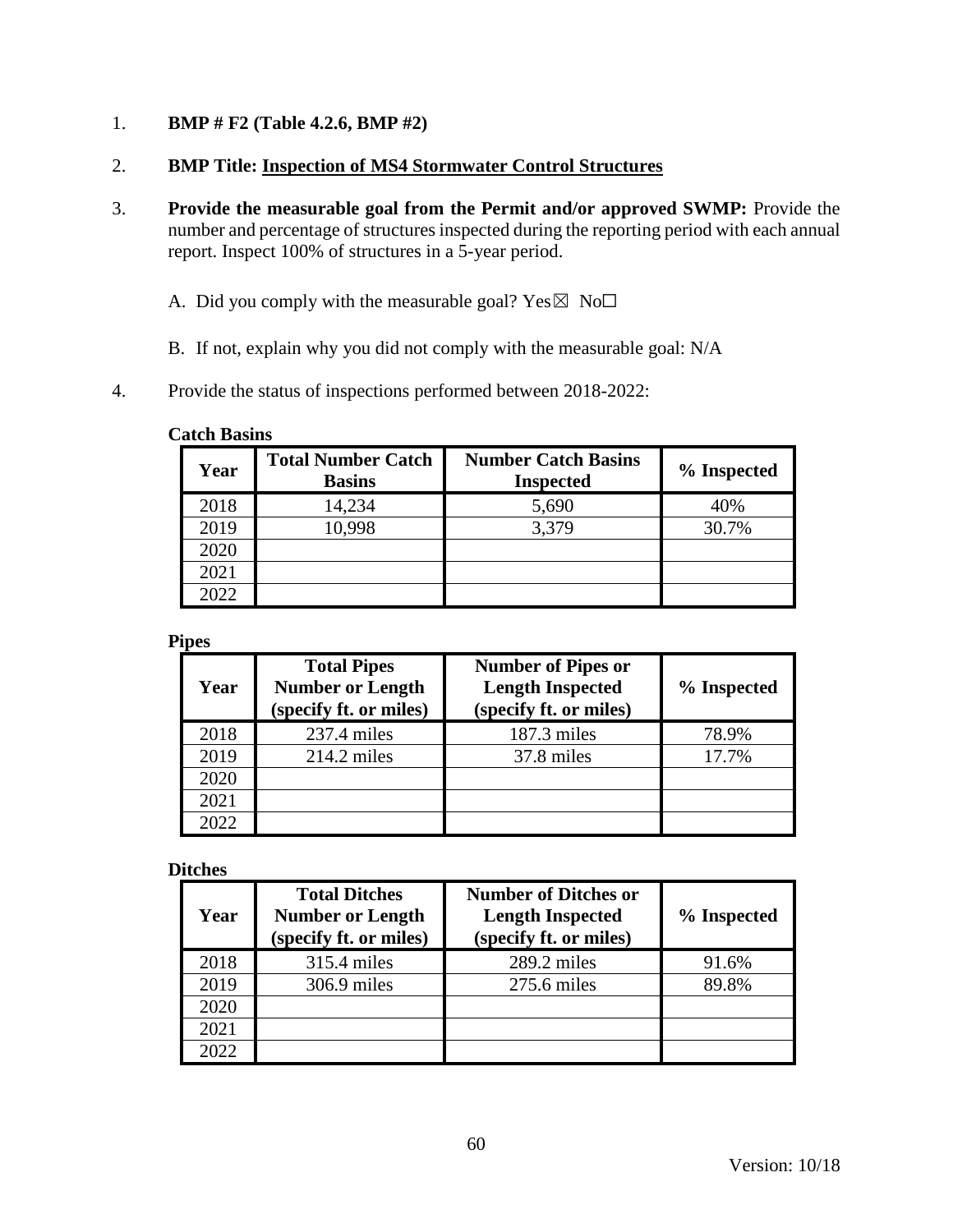| Year | <b>Total Number</b><br><b>Structures</b> | <b>Number Structures</b><br><b>Inspected</b> | % Inspected |
|------|------------------------------------------|----------------------------------------------|-------------|
| 2018 | 58                                       | 58                                           | 100%        |
| 2019 | 58                                       | 58                                           | 100%        |
| 2020 |                                          |                                              |             |
| 2021 |                                          |                                              |             |
| 2022 |                                          |                                              |             |

#### **Publicly-Owned Detention/Retention Ponds**

### 5. **Documentation**

- A. Did you attach documentation of the BMP activities completed during the reporting period? Yes $\boxtimes$  No $\square$
- B. If not, please explain why: N/A

## 6. **Implementation Schedule**

- A. BMP activities completed during this reporting period: 100% of publicly-owned ponds were inspected during 2019 (see attachment "BMP E3 and E7 Inspections"). ACCGOV also inspected 3,379 catch basins and manholes, 37.8 miles of stormwater pipe, and 275.6 miles of shoulder/ditch (see attachment "BMP F2 MS4 Inspections"). The maintenance conducted on catch basins, ditches, and pipes is included in BMP F3.
- B. Date(s) for any BMP activities completed during this reporting period: Pond inspection dates are included in attachment "BMP E3 and E7 Inspections" and MS4 inspection dates are included in attachment "BMP F2 MS4 Inspections."
- C. Did you comply with the implementation schedule in the SWMP?  $Yes \boxtimes No \Box$
- D. If not, please explain why: N/A

- A. Do you consider this BMP to be effective? Yes $\boxtimes$  No $\Box$
- B. Do you plan to continue with implementation of this BMP or revise it in the SWMP? Continue $\boxtimes$  Revise $\Box$
- C. Do you plan to revise the BMP description, implementation schedule, or measurable goal for this BMP? Yes□ No⊠
- D. If yes, please explain: N/A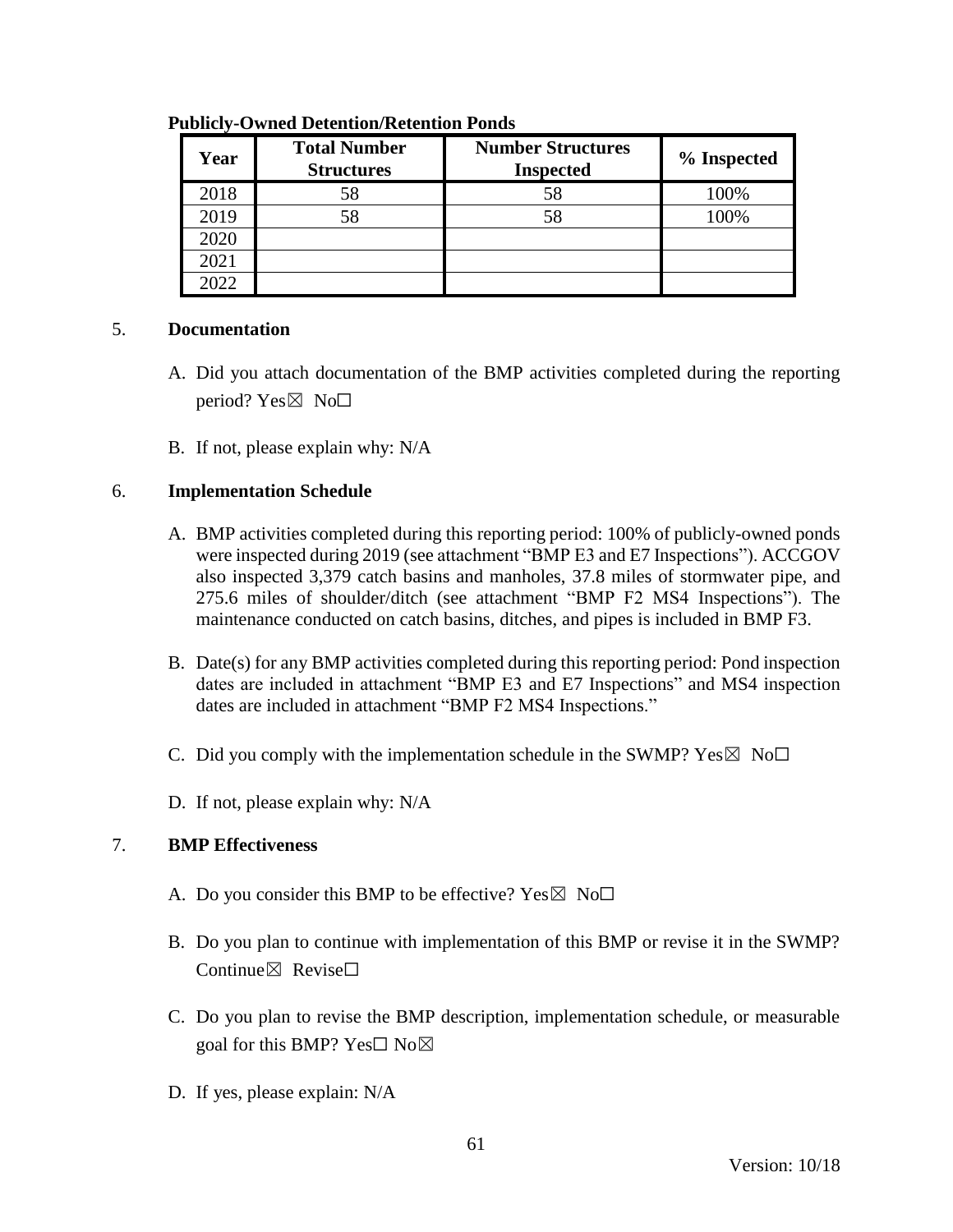## 1. **BMP # F3 (Table 4.2.6, BMP #3)**

## 2. **BMP Title: MS4 Maintenance Program**

- 3. **Provide the measurable goal from the Permit and/or approved SWMP:** Conduct maintenance on the MS4 control structures as needed. Provide the number of each type of structure maintained during the reporting period in each annual report.
	- A. Did you comply with the measurable goal? Yes  $\boxtimes$  No $\Box$
	- B. If not, explain why you did not comply with the measurable goal: N/A

## 4. **Documentation**

- A. Did you attach documentation of the BMP activities completed during the reporting period? Yes⊠ No□
- B. If not, please explain why: N/A

## 5. **Implementation Schedule**

- A. BMP activities completed during this reporting period: In 2019, ACCGOV cleaned out 1,480 catch basins and repaired 80; cleaned out 3,195 feet of stormwater pipe and rehabilitated 833 feet; and cleaned out 21.7 miles of shoulder/ditch. 4,445 cubic yards of waste were removed from ACCGOV's Stormwater system. Work orders were too numerous to attach, but several example work orders have been provided (see attachment "BMP F3 Example Work Orders").
- B. Date(s) for any BMP activities completed during this reporting period: Maintenance was conducted throughout the year. Works orders were too numerous to attach, but example work orders can be found in attachment "BMP F3 Example Work Orders."
- C. Did you comply with the implementation schedule in the SWMP?  $Yes \boxtimes No \Box$
- D. If not, please explain why: N/A

- A. Do you consider this BMP to be effective? Yes  $\boxtimes$  No $\Box$
- B. Do you plan to continue with implementation of this BMP or revise it in the SWMP? Continue $\boxtimes$  Revise $\Box$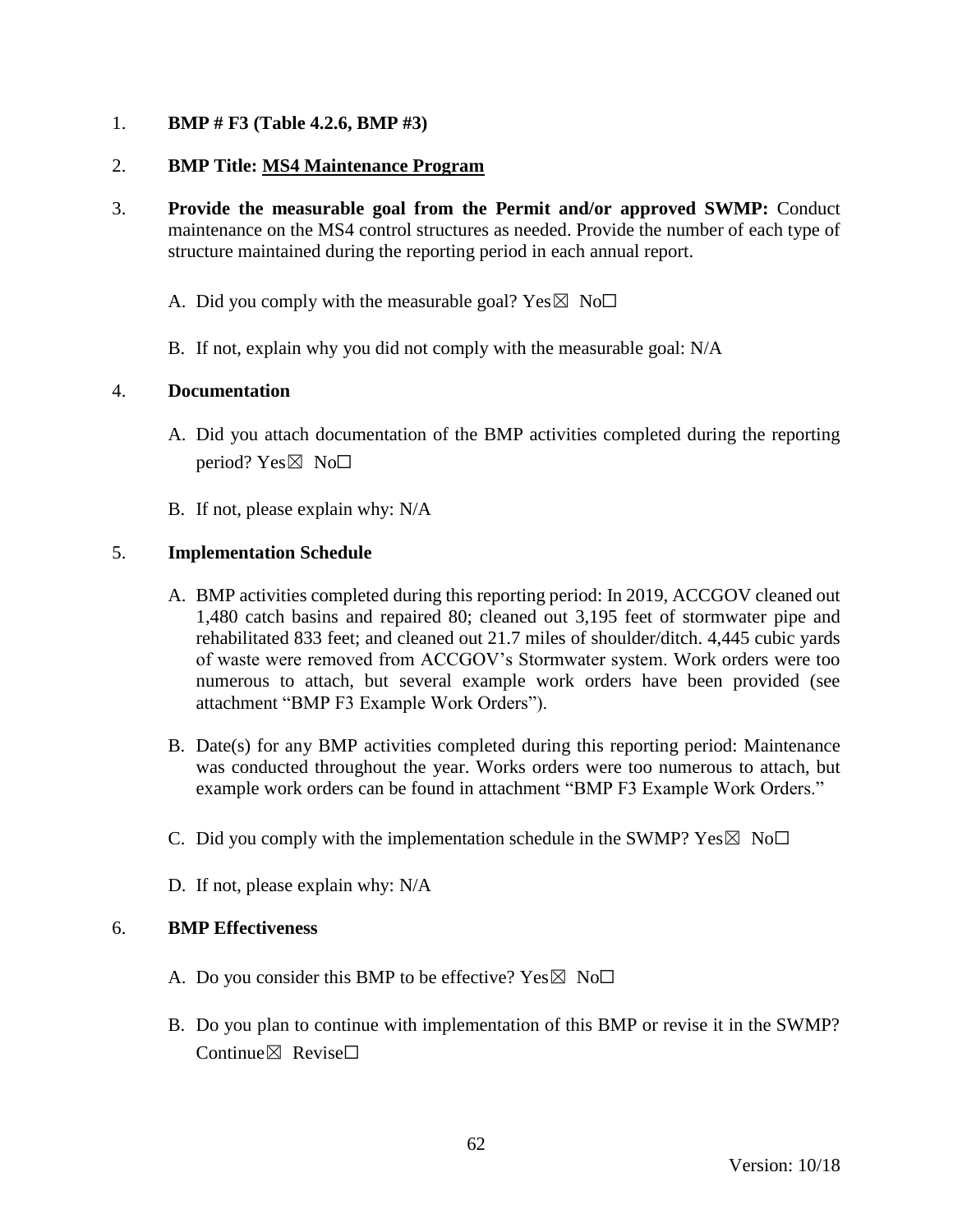- C. Do you plan to revise the BMP description, implementation schedule, or measurable goal for this BMP?  $\mathrm{Yes}\square$   $\mathrm{No}\boxtimes$
- D. If yes, please explain: N/A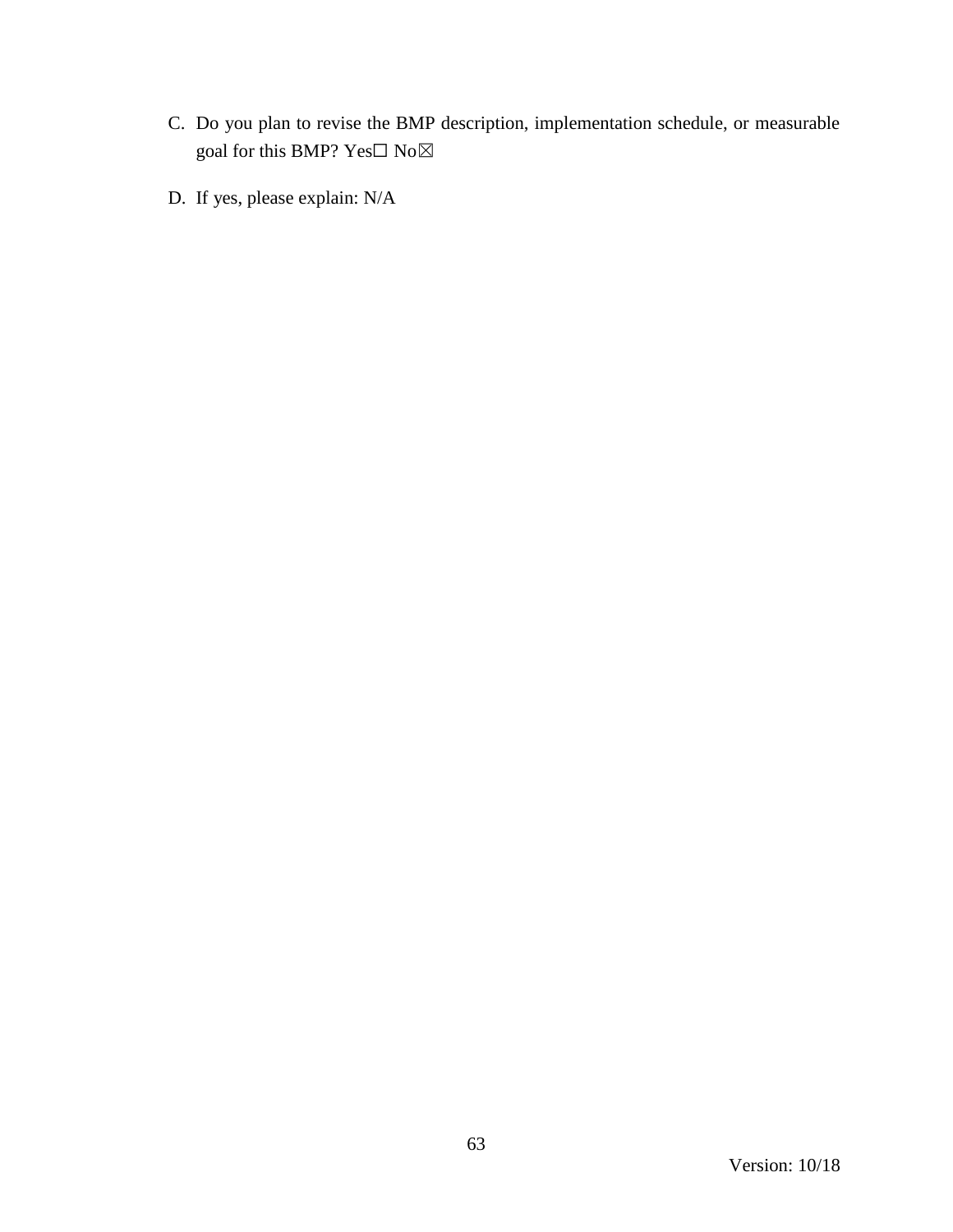## 1. **BMP # F4 (Table 4.2.6, BMP #4)**

## 2. **BMP Title: Street and Parking Lot Cleaning**

- 3. **Provide the measurable goal from the Permit and/or approved SWMP:** Sweep at least 775 miles of roadway per year. Street sweeping miles will be monitored and routes evaluated for effectiveness. Track participants and number of cleanups performed for the Adopt-A-Highway program.
	- A. Did you comply with the measurable goal? Yes  $\boxtimes$  No $\Box$
	- B. If not, explain why you did not comply with the measurable goal: N/A

### 4. **Documentation**

- A. Did you attach documentation of the BMP activities completed during the reporting period? Yes $\boxtimes$  No $\square$
- B. If not, please explain why: N/A

## 5. **Implementation Schedule**

- A. BMP activities completed during this reporting period: ACCGOV contracts street sweeping services to be performed on major urban roadways and throughout the Central Business District. In 2019, approximately 824 miles of public streets were swept, resulting in 6,800 cubic feet of debris being removed from our roadways (see attachment "BMP F4 Street Sweeping Log"). See BMP B6 for a summary of Adopt-a-Highway activities.
- B. Date(s) for any BMP activities completed during this reporting period: Street sweeping dates are included in the attachment "BMP F4 Street Sweeping Log." See BMP B6 for dates of Adopt-a-Highway clean-ups.
- C. Did you comply with the implementation schedule in the SWMP?  $Yes \boxtimes No \square$
- D. If not, please explain why: N/A

- A. Do you consider this BMP to be effective? Yes  $\boxtimes$  No $\Box$
- B. Do you plan to continue with implementation of this BMP or revise it in the SWMP? Continue $\nabla$  Revise $\nabla$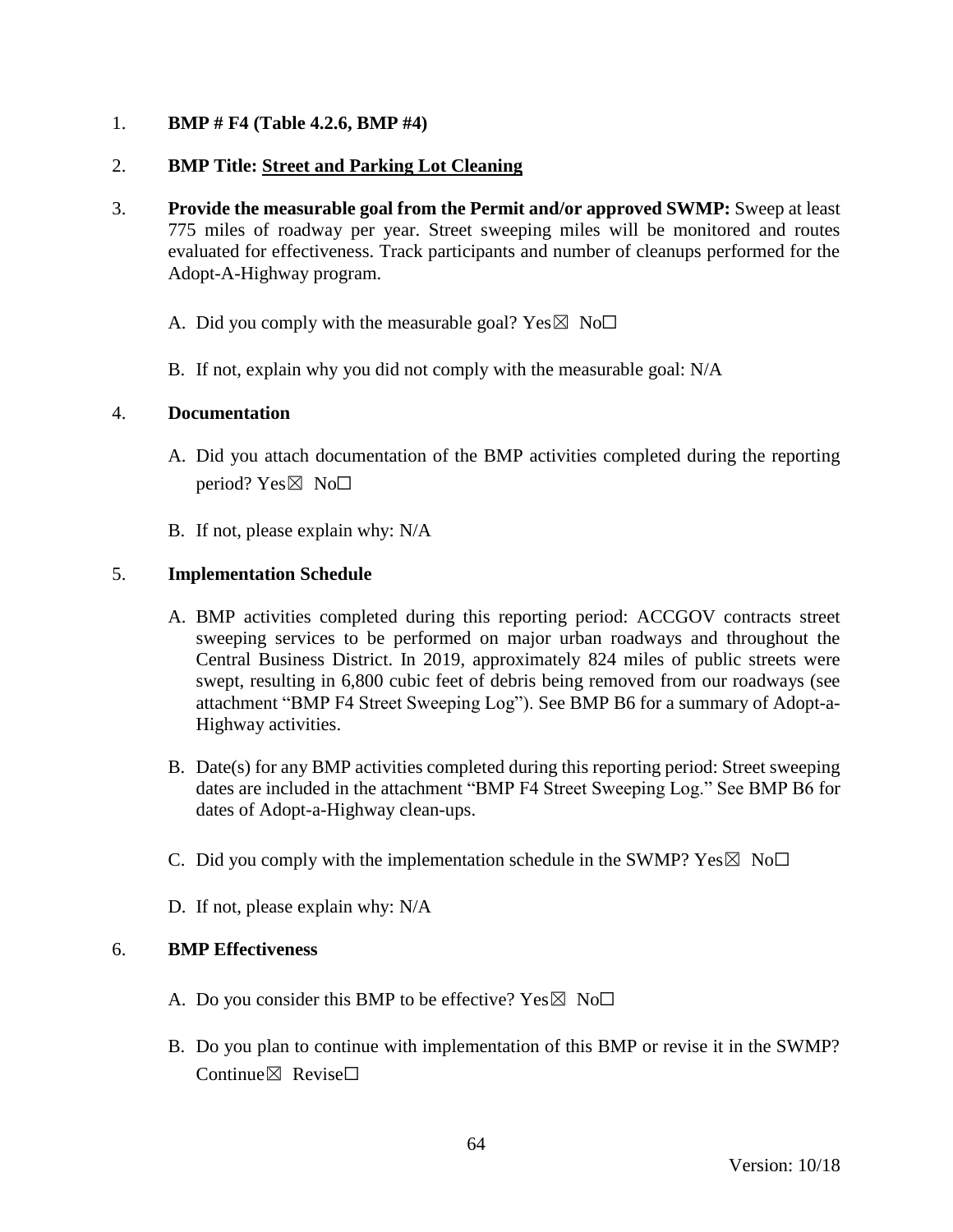- C. Do you plan to revise the BMP description, implementation schedule, or measurable goal for this BMP?  $\mathrm{Yes}\square$   $\mathrm{No}\boxtimes$
- D. If yes, please explain: N/A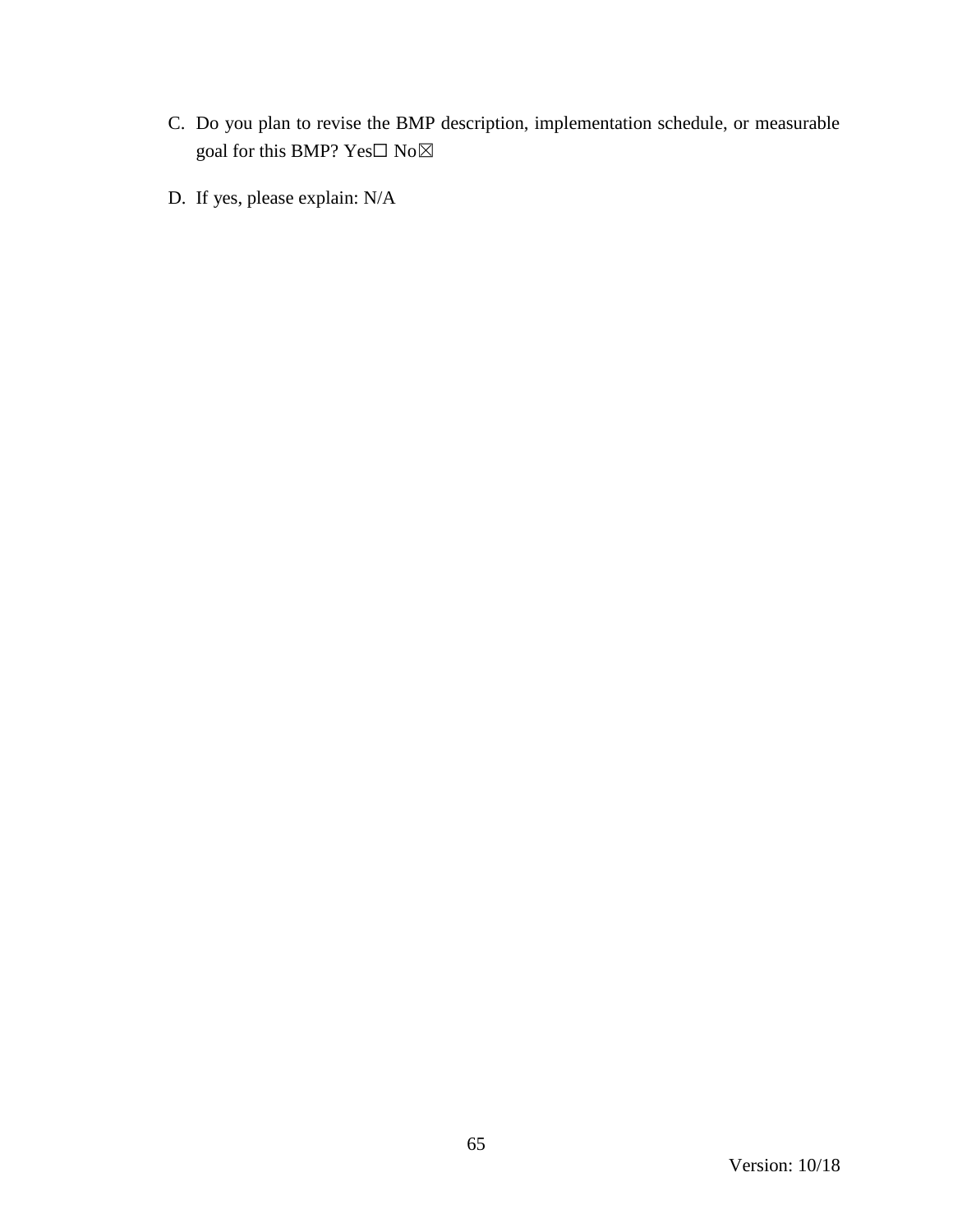## 1. **BMP # F5 (Table 4.2.6, BMP #5)**

## 2. **BMP Title: Municipal Employee Training**

- 3. **Provide the measurable goal from the Permit and/or approved SWMP:** Conduct at least 1 training program per year with an ACC department that, as part of their duties, perform activities that impact stormwater runoff on an annual basis. For departments that indirectly impact stormwater runoff, stormwater best practices will be issued at time of vehicle servicing.
	- A. Did you comply with the measurable goal? Yes  $\boxtimes$  No $\Box$
	- B. If not, explain why you did not comply with the measurable goal: N/A

### 4. **Documentation**

- A. Did you attach documentation of the BMP activities completed during the reporting period?  $Yes \boxtimes No \Box$
- B. If not, please explain why: N/A

## 5. **Implementation Schedule**

- A. BMP activities completed during this reporting period: Stormwater staff held one employee training session in 2019. The training took place at the ACCGOV Streets  $\&$ Drainage Division on December  $17<sup>th</sup>$ , 2019. 13 employees from Streets & Drainage and the Landscape Management Division were in attendance. See attachment "BMP F5 Employee Training Sign-In Sheet" and "BMP F5 Employee Training Presentation."
- B. Date(s) for any BMP activities completed during this reporting period: The training took place on December  $17<sup>th</sup>$ , 2019.
- C. Did you comply with the implementation schedule in the SWMP?  $Yes \boxtimes No \Box$
- D. If not, please explain why: N/A

- A. Do you consider this BMP to be effective? Yes  $\boxtimes$  No $\Box$
- B. Do you plan to continue with implementation of this BMP or revise it in the SWMP? Continue $\boxtimes$  Revise $\Box$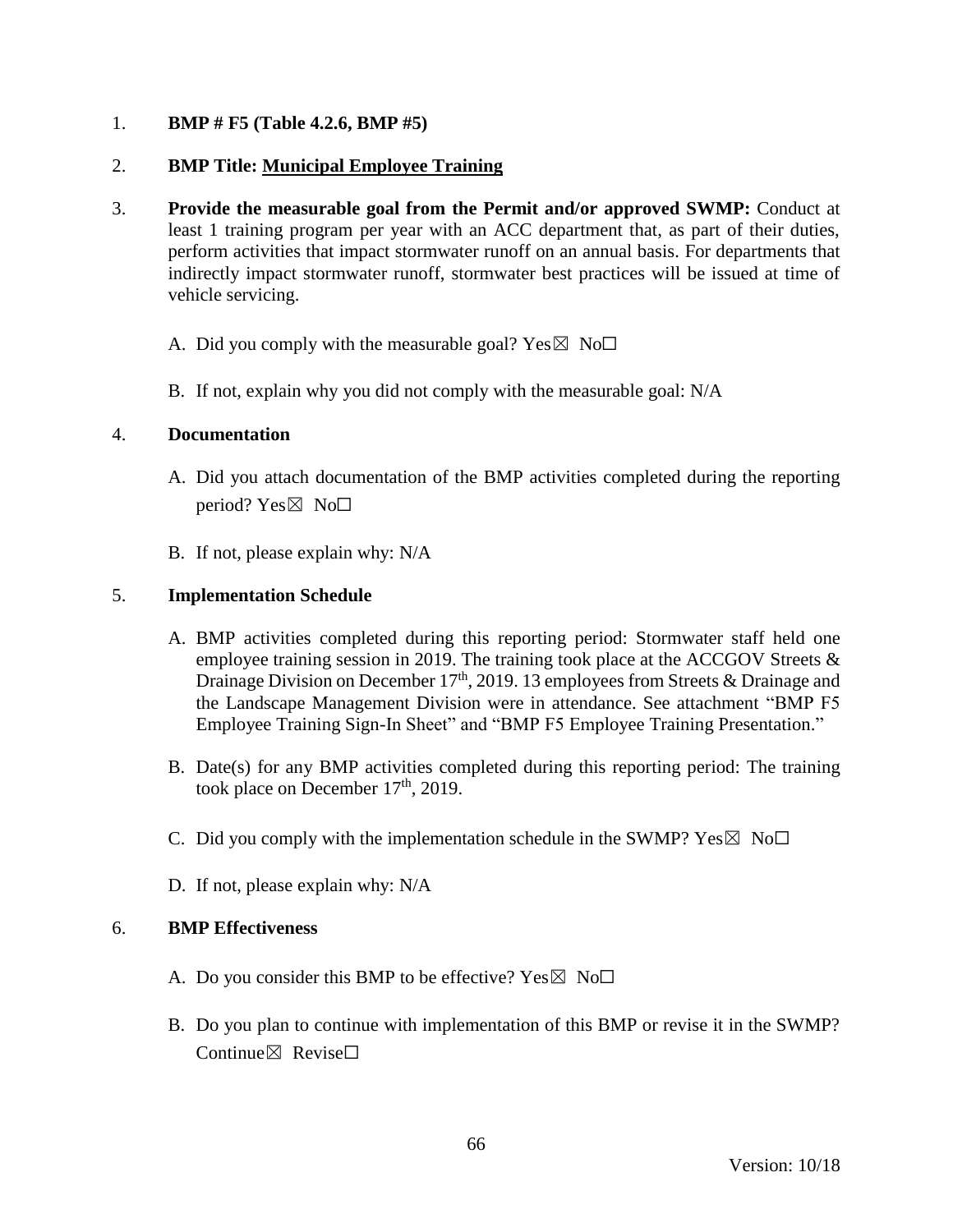- C. Do you plan to revise the BMP description, implementation schedule, or measurable goal for this BMP?  $\mathrm{Yes}\square$   $\mathrm{No}\boxtimes$
- D. If yes, please explain: N/A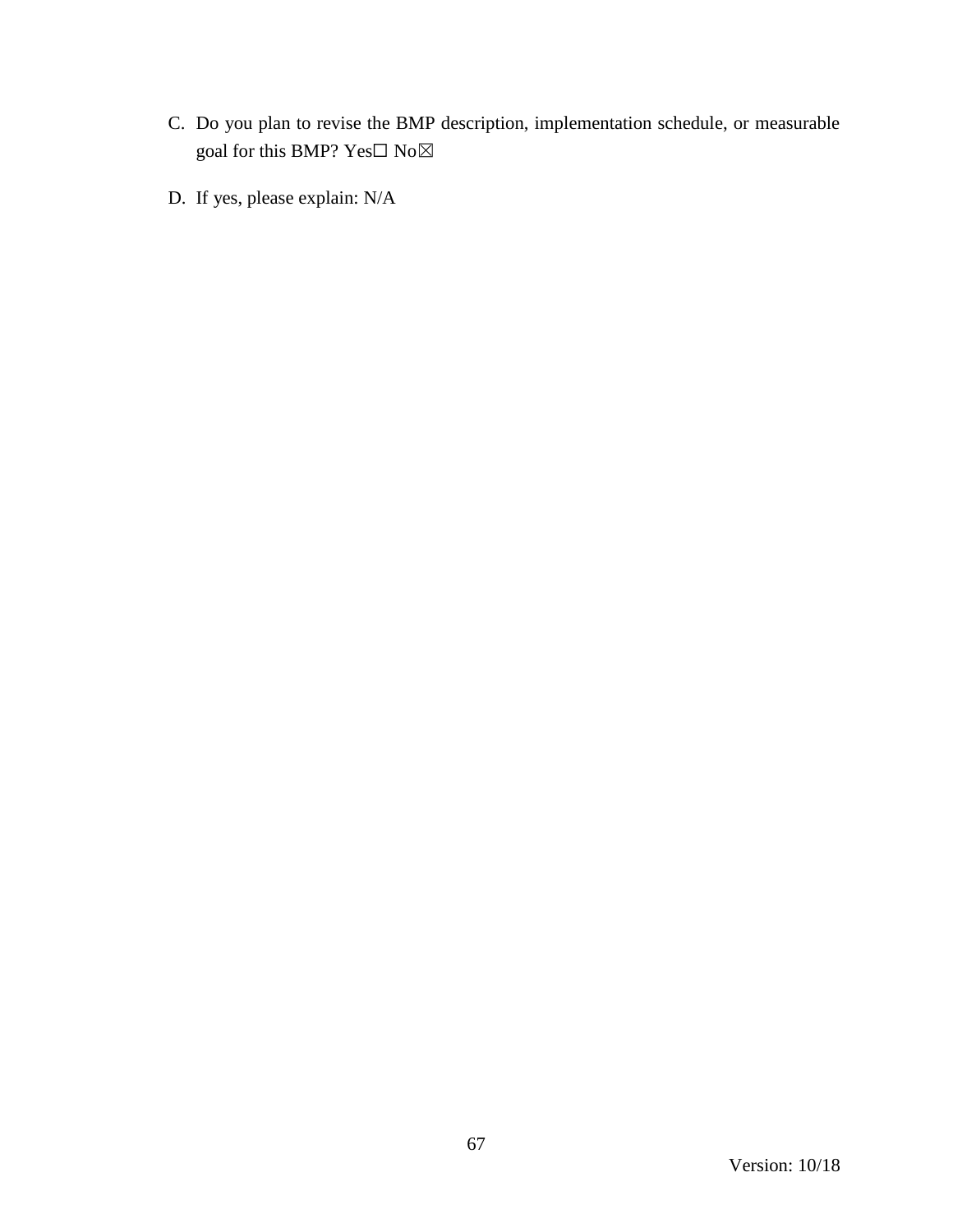## 1. **BMP # F6 (Table 4.2.6, BMP #6)**

## 2. **BMP Title: Proper Disposal of waste, focusing on MS4 waste disposal**

- 3. **Provide the measurable goal from the Permit and/or approved SWMP:** Report each year on the type and amount of debris collected through street sweeping and debris removal activities. 100% of waste removed from the stormwater system will be properly disposed of in a local landfill.
	- A. Did you comply with the measurable goal? Yes  $\boxtimes$  No $\Box$
	- B. If not, explain why you did not comply with the measurable goal: N/A

### 4. **Documentation**

- A. Did you attach documentation of the BMP activities completed during the reporting period? Yes $\boxtimes$  No $\square$
- B. If not, please explain why: N/A

## 5. **Implementation Schedule**

- A. BMP activities completed during this reporting period: Roadside trash and debris was collected by the Landscape Management Division and properly disposed of at the landfill. Amounts for non-recyclables for 2019 was 7,223 bags of trash or 10,845 pounds. A total of 421 bags of recyclables (6,315 pounds) were sorted out before delivery to the landfill. Taken together, 17,160 pounds of litter were removed from ACC roadsides. Cleaning the stormwater system and regular street sweeping resulted in 4,697 cubic yards of waste getting removed from our MS4.
- B. Date(s) for any BMP activities completed during this reporting period: Proper disposal of waste took place year-round.
- C. Did you comply with the implementation schedule in the SWMP?  $Yes \boxtimes No \square$
- D. If not, please explain why: N/A

- A. Do you consider this BMP to be effective? Yes  $\boxtimes$  No $\Box$
- B. Do you plan to continue with implementation of this BMP or revise it in the SWMP? Continue $\nabla$  Revise $\nabla$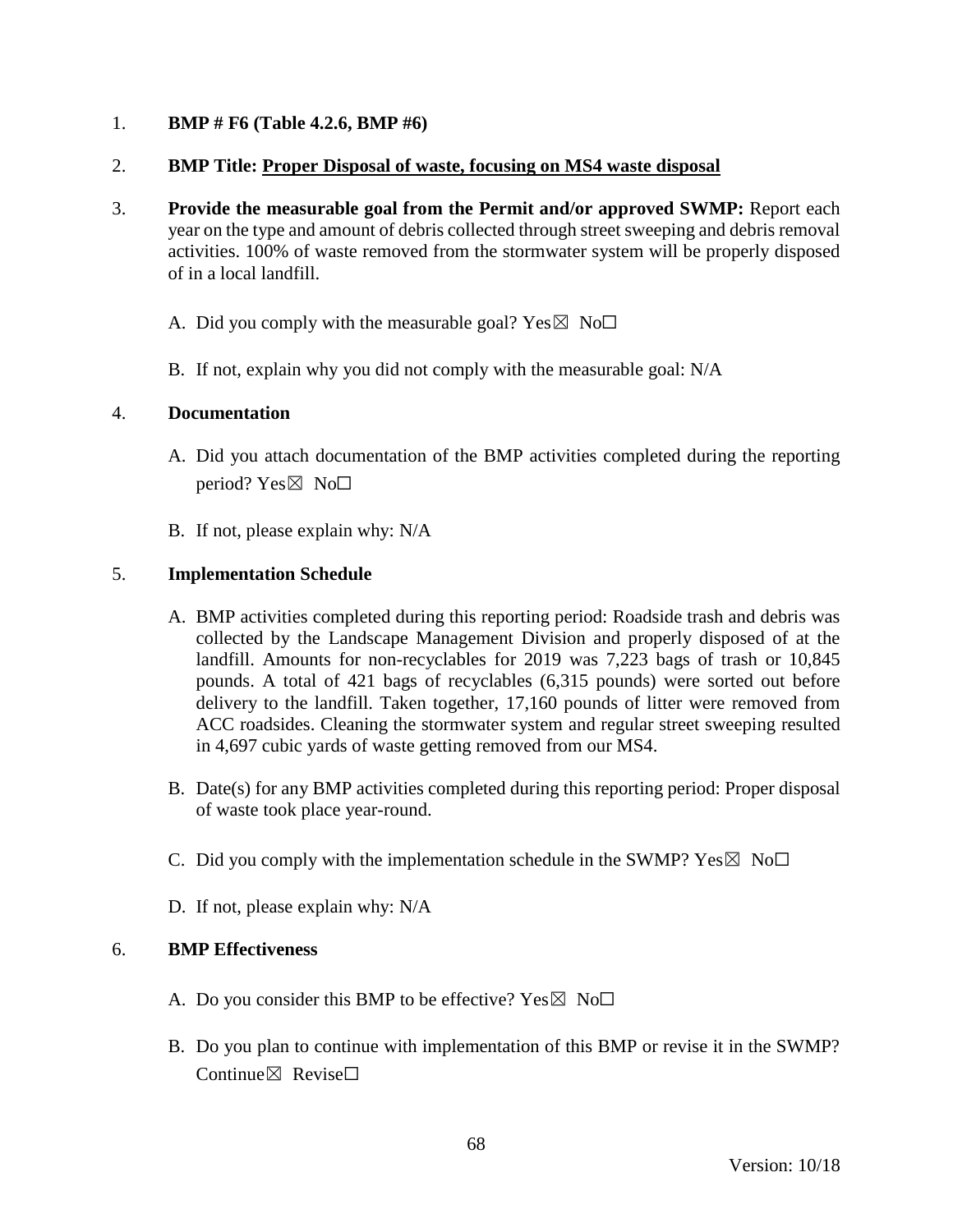- C. Do you plan to revise the BMP description, implementation schedule, or measurable goal for this BMP?  $\mathrm{Yes}\square$   $\mathrm{No}\boxtimes$
- D. If yes, please explain: N/A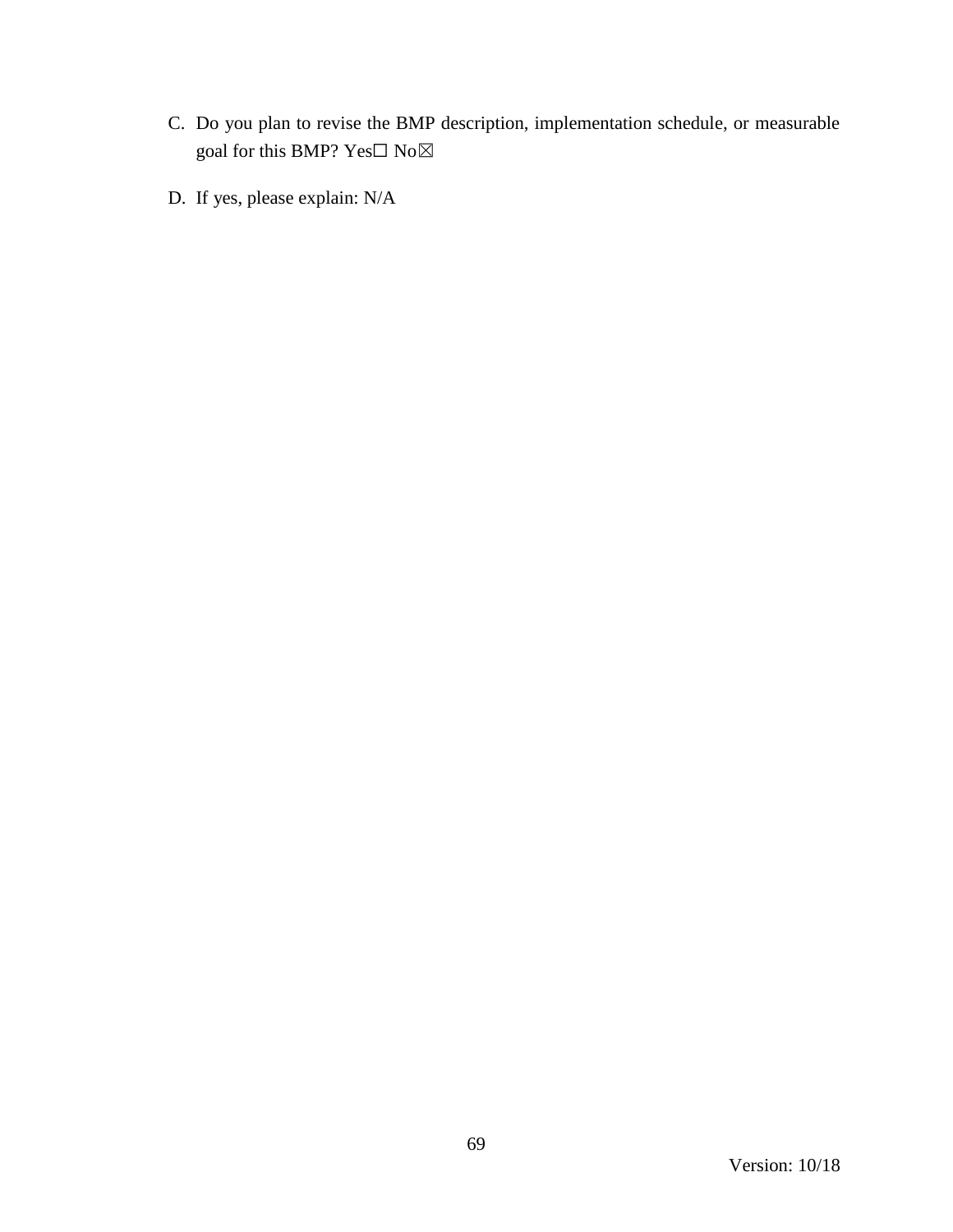## 1. **BMP # F7 (Table 4.2.6, BMP #7)**

# 2. **BMP Title: Procedures for ensuring new development containing flood management facilities are assessed for water quality impacts.**

- 3. **Provide the measurable goal from the Permit and/or approved SWMP:** Implement the procedures and update as necessary. Provide the number of concept meetings where flood management projects are assessed for water quality impacts during the reporting period in each annual report. 100% of all plans containing a flood management facility will be reviewed for water quality impacts.
	- A. Did you comply with the measurable goal? Yes  $\boxtimes$  No $\Box$
	- B. If not, explain why you did not comply with the measurable goal: N/A

### 4. **Documentation**

- A. Did you attach documentation of the BMP activities completed during the reporting period? Yes $\boxtimes$  No $\square$
- B. If not, please explain why: N/A

### 5. **Implementation Schedule**

- A. BMP activities completed during this reporting period: 31 out of 206 site plans reviewed were assessed for water quality impacts in 2019 (amounting to 106 total water quality reviews). See attachment "BMP D2 Site Plan Review List" for a complete list of those projects.
- B. Date(s) for any BMP activities completed during this reporting period: See attachment "BMP D2 Site Plan Review List." Reviews occurred throughout the year.
- C. Did you comply with the implementation schedule in the SWMP?  $Yes \boxtimes No \Box$
- D. If not, please explain why: N/A

- A. Do you consider this BMP to be effective? Yes  $\boxtimes$  No $\Box$
- B. Do you plan to continue with implementation of this BMP or revise it in the SWMP? Continue $\boxtimes$  Revise $\Box$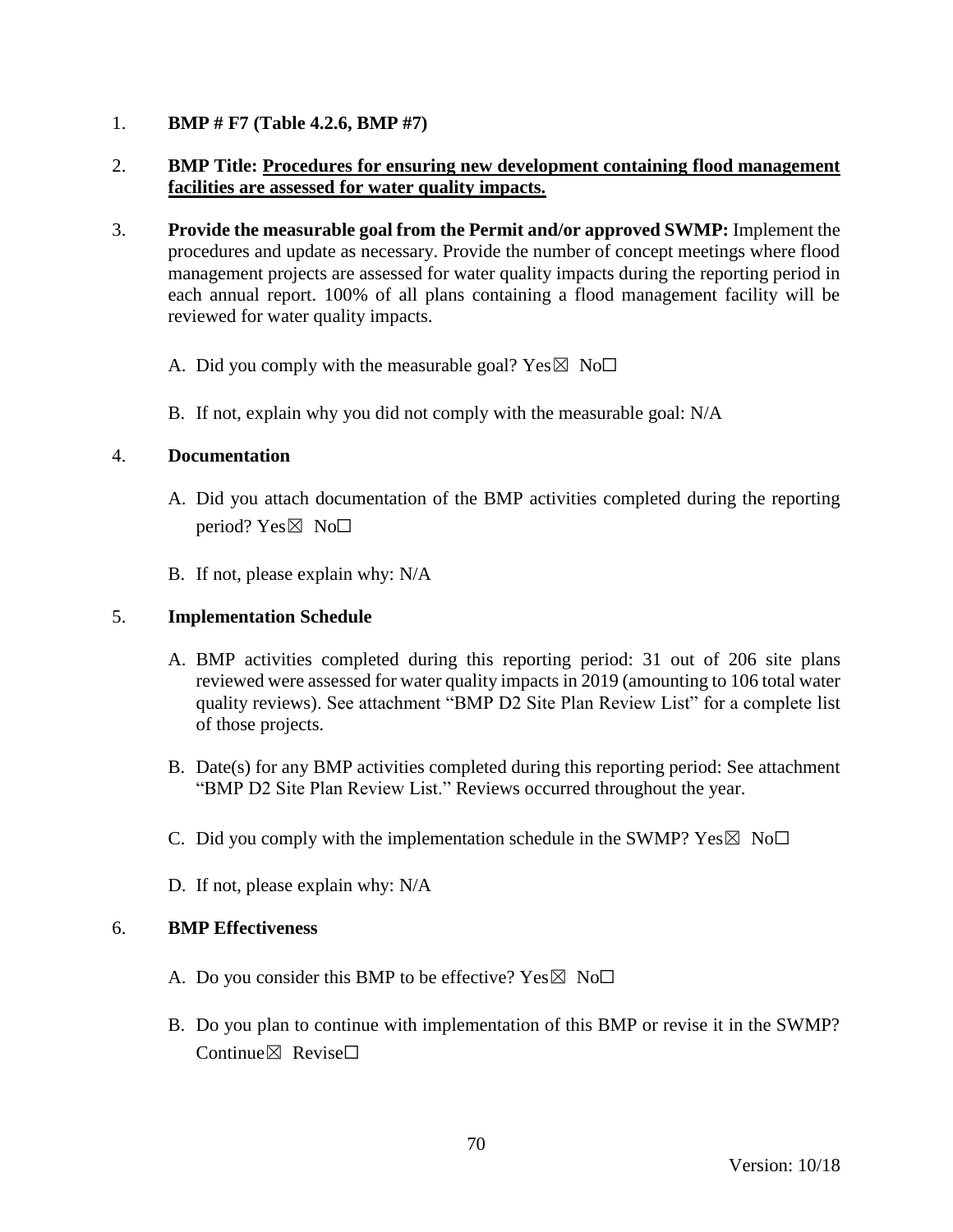- C. Do you plan to revise the BMP description, implementation schedule, or measurable goal for this BMP?  $\mathrm{Yes}\square$   $\mathrm{No}\boxtimes$
- D. If yes, please explain: N/A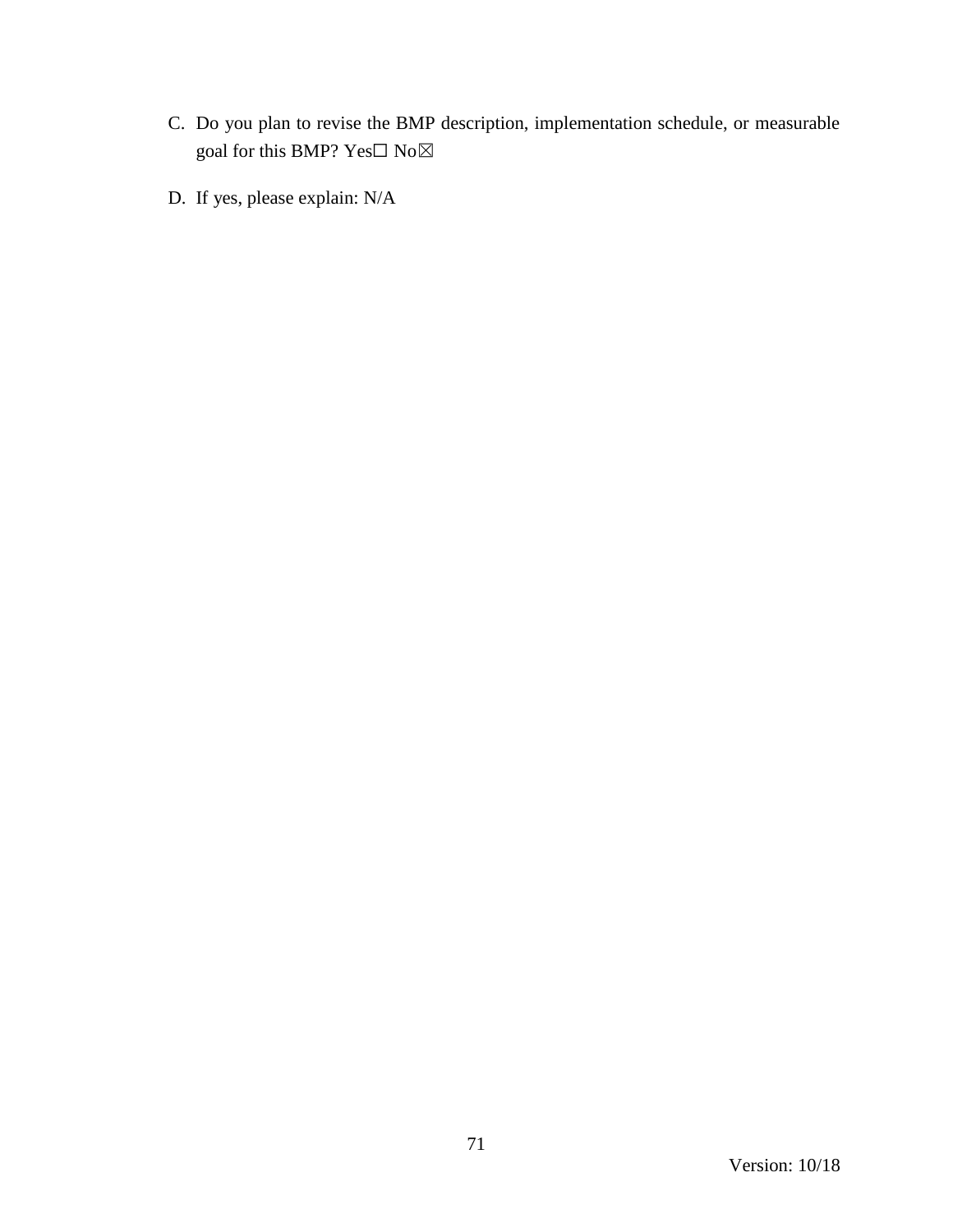## 1. **BMP # F8 (Table 4.2.6, BMP #8)**

## 2. **BMP Title: Assess Flood Management Projects for Retrofit Potential**

- 3. **Provide the measurable goal from the Permit and/or approved SWMP:** Assess at least one applicable flood management project each year and provide information on any assessment and/or retrofitting activities conducted during the reporting period in each annual report.
	- A. Did you comply with the measurable goal? Yes  $\boxtimes$  No $\Box$
	- B. If not, explain why you did not comply with the measurable goal: N/A

### 4. **Documentation**

- A. Did you attach documentation of the BMP activities completed during the reporting period? Yes $\boxtimes$  No $\square$
- B. If not, please explain why: N/A

## 5. **Implementation Schedule**

- A. BMP activities completed during this reporting period: Significant erosion was discovered at a stormwater management facility at the Athens-Clarke County jail. In accordance with our policy for assessing flood management projects for retrofit potential, measures were taken to correct this problem (see attachment BMP F8 Project Retrofit). A project in which green infrastructure was further explored during 2019 was the Clayton Street beautification project. Although the purpose of this project is not flood control, we have been taking a look at use of permeable pavers in the tree strip in the sidewalk where structural soil will be used. The latest thought is that a linear grate will be used to convey the first flush of runoff from the sidewalk to the structural soil in the tree strip.
- B. Date(s) for any BMP activities completed during this reporting period: The project in the stormwater facility at the jail was completed on September 25, 2019.
- C. Did you comply with the implementation schedule in the SWMP?  $Yes \boxtimes No \Box$
- D. If not, please explain why: N/A

### 6. **BMP Effectiveness**

A. Do you consider this BMP to be effective? Yes  $\boxtimes$  No $\Box$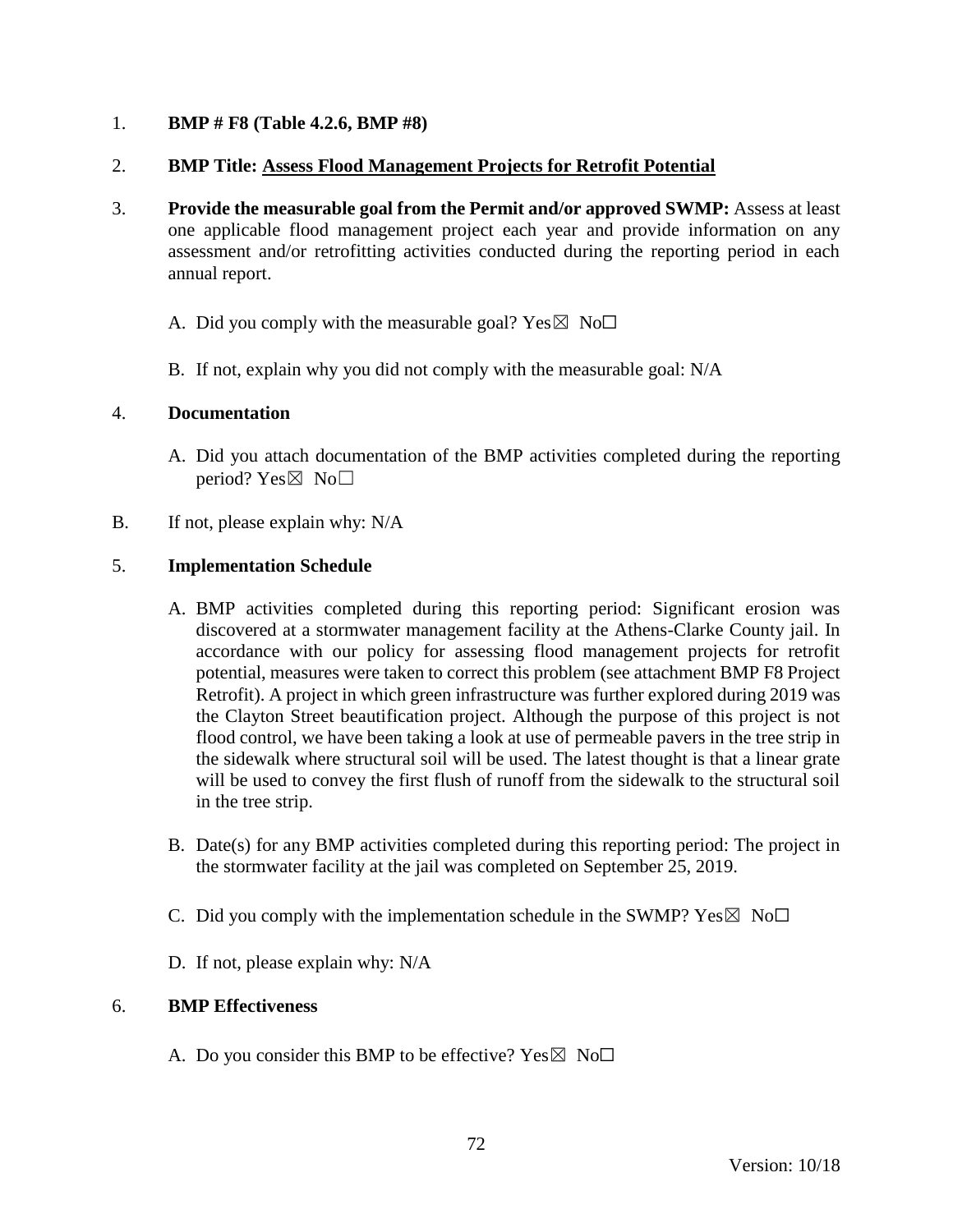- B. Do you plan to continue with implementation of this BMP or revise it in the SWMP? Continue⊠ Revise□
- C. Do you plan to revise the BMP description, implementation schedule, or measurable goal for this BMP? Yes $\Box$  No $\boxtimes$
- D. If yes, please explain: N/A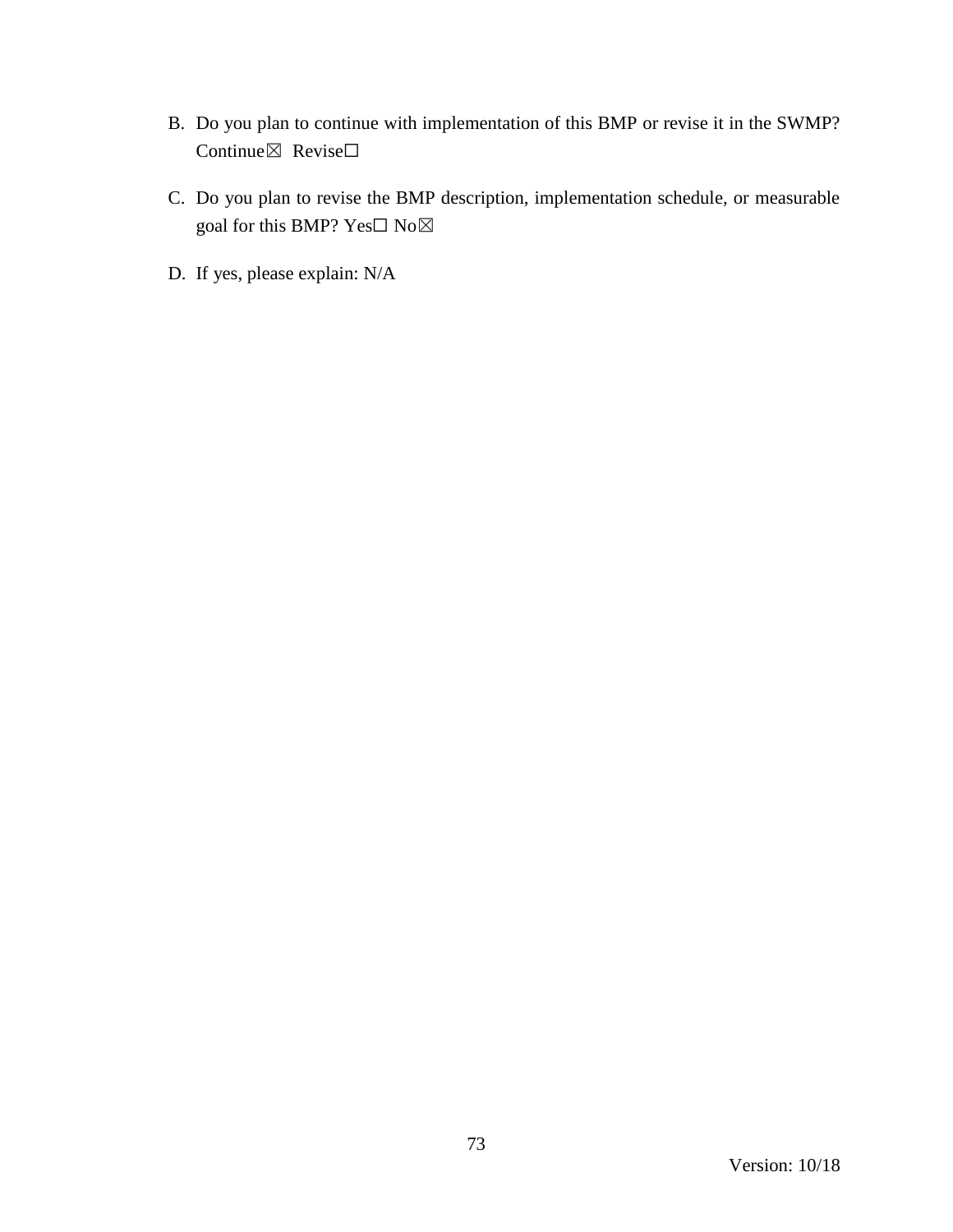### 1. **BMP # F9 (Table 4.2.6, BMP #9)**

# 2. **BMP Title: Inventory and inspection of municipal facilities with Stormwater pollution potential.**

- 3. **Provide the measurable goal from the Permit and/or approved SWMP:** Update the inventory of municipal facilities with potential to cause stormwater pollution. Submit inventory with the 2018 annual report. Update inventory annually as necessary and submit with each subsequent annual report. Conduct inspections on at least 5% of inventoried facilities annually, provide documentation of inspections with each annual report, and insure that 100% of facilities are inspected within the 5-year period.
	- A. Did you comply with the measurable goal? Yes  $\boxtimes$  No $\Box$
	- B. If not, explain why you did not comply with the measurable goal: N/A

### 4. **Inventory and Inspection**

- A. Inventory
	- 1. Was an inventory of municipal facilities with the potential to cause pollution updated during the reporting period? Yes $\square$  No $\boxtimes$
	- 2. A copy of the inventory must be submitted with the annual report. Is the inventory attached? Yes⊠ No□
	- 3. If the inventory is not attached, explain why: N/A
- B. Inspection
	- 1. Provide the total number of municipal facilities on the inventory: 20
	- 2. Provide the number of municipal facilities inspected during the reporting period: 4

# 5. **Documentation**

- A. Did you attach documentation of the BMP activities completed during the reporting period? Yes $\boxtimes$  No $\square$
- B. If not, please explain why: N/A

#### 6. **Implementation Schedule**

A. BMP activities completed during this reporting period: In 2019, the ACCGOV Stormwater Inspector conducted 4 municipal inspections, representing 20% of the 20 facilities in the county. The inventory is attached as "BMP F9 Municipal Facility Inventory" and inspection forms can be found in attachment "BMP F9 Municipal Facility Inspections."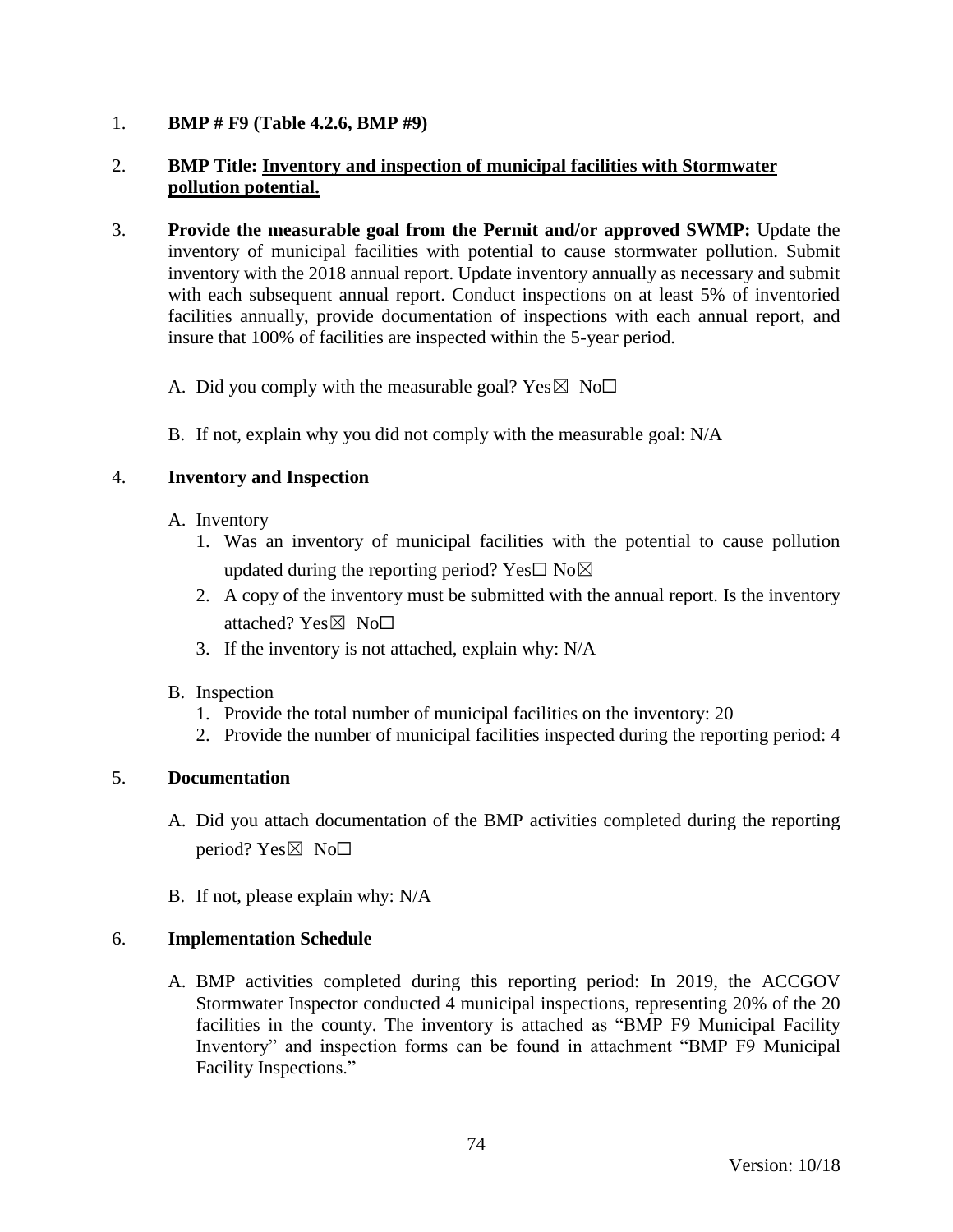- B. Date(s) for any BMP activities completed during this reporting period: Dates of inspections are included in attachment "BMP F9 Municipal Facility Inspections."
- C. Did you comply with the implementation schedule in the SWMP?  $Yes \boxtimes No \Box$
- D. If not, please explain why: N/A

# 7. **BMP Effectiveness**

- A. Do you consider this BMP to be effective? Yes  $\boxtimes$  No $\Box$
- B. Do you plan to continue with implementation of this BMP or revise it in the SWMP? Continue $\boxtimes$  Revise $\Box$
- C. Do you plan to revise the BMP description, implementation schedule, or measurable goal for this BMP? Yes□ No⊠
- D. If yes, please explain: N/A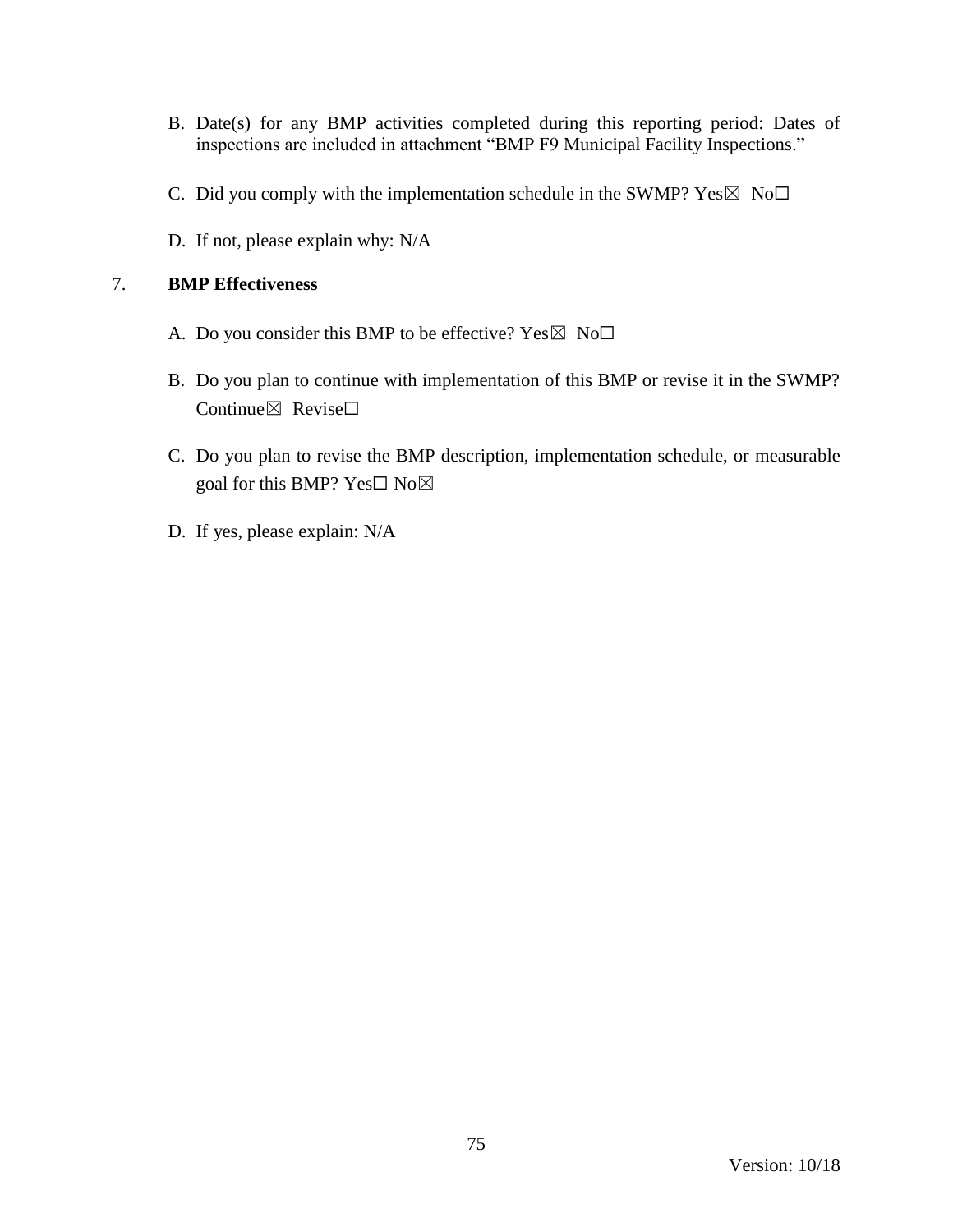# **Enforcement Response Plan Section 4.3**

- 1. You were required to develop an Enforcement Response Plan (ERP) and submit the document to EPD. Have you completed ERP development? Yes⊠ No□
- 2. If yes, provide the date of submittal to EPD: 2/15/2015
- 3. If no, explain the reason for the delay and provide the status of the ERP development: N/A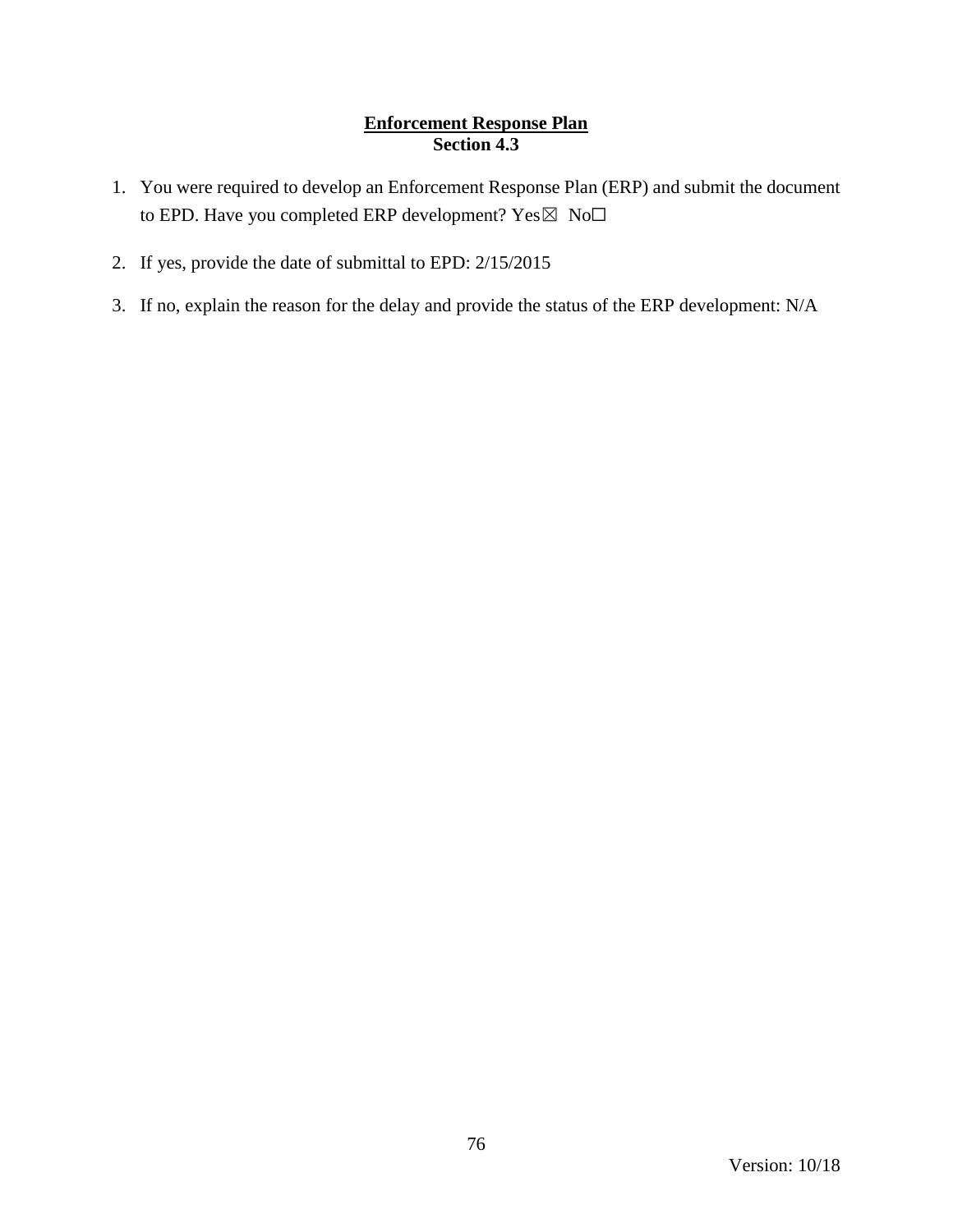### **Impaired Waters Section 4.4**

1. You are required to develop either an Impaired Waters Plan (population <10,000) or a Monitoring and Implementation Plan (population >10,000). Check which one you are required to develop:

☐Impaired Waters Plan

 $\boxtimes$  Monitoring and Implementation Plan

- 2. For existing permittees, you were required to submit the relevant Plan to EPD by February 15, 2015. For new permittees (designated on March 7, 2014), you were required to submit the relevant Plan by February 15, 2018. Have you completed development of the Plan? Yes⊠ No<sub>□</sub>
- 3. If yes, provide the date of submittal to EPD: 2/15/2015
- 4. If no, provide the status of the Plan development: N/A
- 5. You are required to check the latest 305(b)/303(d) list to determine if newly listed waters are within your jurisdiction. Have you reviewed this list?  $Yes \boxtimes No\square$
- 6. If newly listed waters have been identified, you must revise your Plan. If a Plan revision is required, provide the status and the projected date for submittal to EPD: N/A